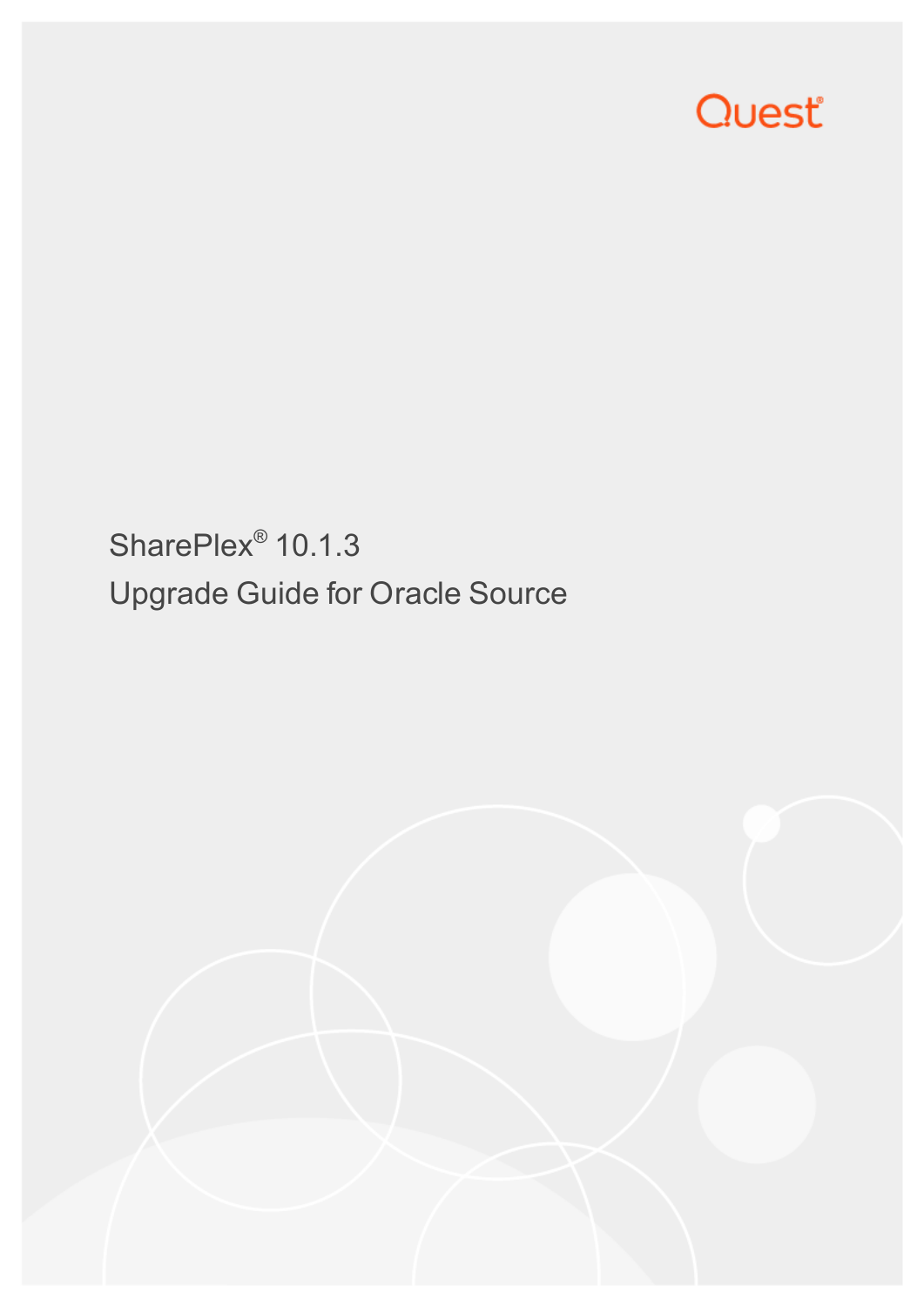#### **© 2022 Quest Software Inc. ALL RIGHTS RESERVED.**

This guide contains proprietary information protected by copyright. The software described in this guide is furnished under a software license or nondisclosure agreement. This software may be used or copied only in accordance with the terms of the applicable agreement. No part of this guide may be reproduced or transmitted in any form or by any means, electronic or mechanical, including photocopying and recording for any purpose other than the purchaser's personal use without the written permission of Quest Software Inc.

The information in this document is provided in connection with Quest Software products. No license, express or implied, by estoppel or otherwise, to any intellectual property right is granted by this document or in connection with the sale of Quest Software products. EXCEPT AS SET FORTH IN THE TERMS AND CONDITIONS AS SPECIFIED IN THE LICENSE AGREEMENT FOR THIS PRODUCT, QUEST SOFTWARE ASSUMES NO LIABILITY WHATSOEVER AND DISCLAIMS ANY EXPRESS, IMPLIED OR STATUTORY WARRANTY RELATING TO ITS PRODUCTS INCLUDING, BUT NOT LIMITED TO, THE IMPLIED WARRANTY OF MERCHANTABILITY, FITNESS FOR A PARTICULAR PURPOSE, OR NON-INFRINGEMENT. IN NO EVENT SHALL QUEST SOFTWARE BE LIABLE FOR ANY DIRECT, INDIRECT, CONSEQUENTIAL, PUNITIVE, SPECIAL OR INCIDENTAL DAMAGES (INCLUDING, WITHOUT LIMITATION, DAMAGES FOR LOSS OF PROFITS, BUSINESS INTERRUPTION OR LOSS OF INFORMATION) ARISING OUT OF THE USE OR INABILITY TO USE THIS DOCUMENT, EVEN IF QUEST SOFTWARE HAS BEEN ADVISED OF THE POSSIBILITY OF SUCH DAMAGES. Quest Software makes no representations or warranties with respect to the accuracy or completeness of the contents of this document and reserves the right to make changes to specifications and product descriptions at any time without notice. Quest Software does not make any commitment to update the information contained in this document.

If you have any questions regarding your potential use of this material, contact:

Quest Software Inc.

Attn: LEGAL Dept

4 PolarisWay

Aliso Viejo, CA 92656

Refer to our Web site ([https://www.quest.com](https://www.quest.com/)) for regional and international office information.

#### **Patents**

Quest Software is proud of our advanced technology. Patents and pending patents may apply to this product. For the most current information about applicable patents for this product, please visit our website at <https://www.quest.com/legal>.

#### **Trademarks**

Quest, the Quest logo, SharePlex, and Join the Innovation are trademarks and registered trademarks of Quest Software Inc. For a complete list of Quest marks, visit <https://www.quest.com/legal/trademark-information.aspx>. All other trademarks and registered trademarks are property of their respective owners.

SharePlex Upgrade Guide for Oracle Source Updated - 3/31/2022 Version - 10.1.3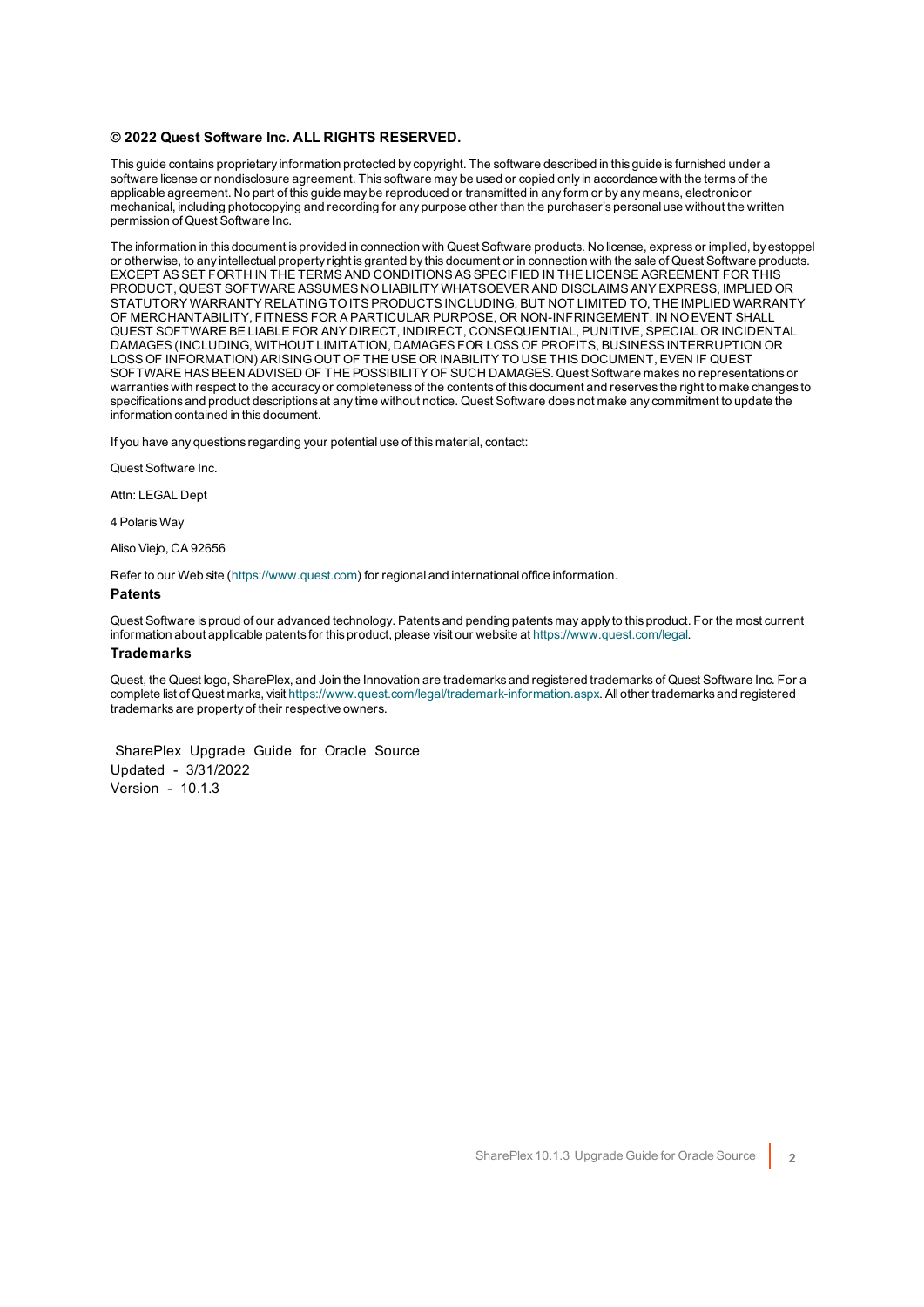# **Contents**

| 10 |
|----|
|    |
|    |
|    |
|    |
|    |
|    |
|    |
|    |
|    |
|    |
|    |
|    |
|    |
|    |
|    |
|    |
|    |
|    |
|    |
|    |
|    |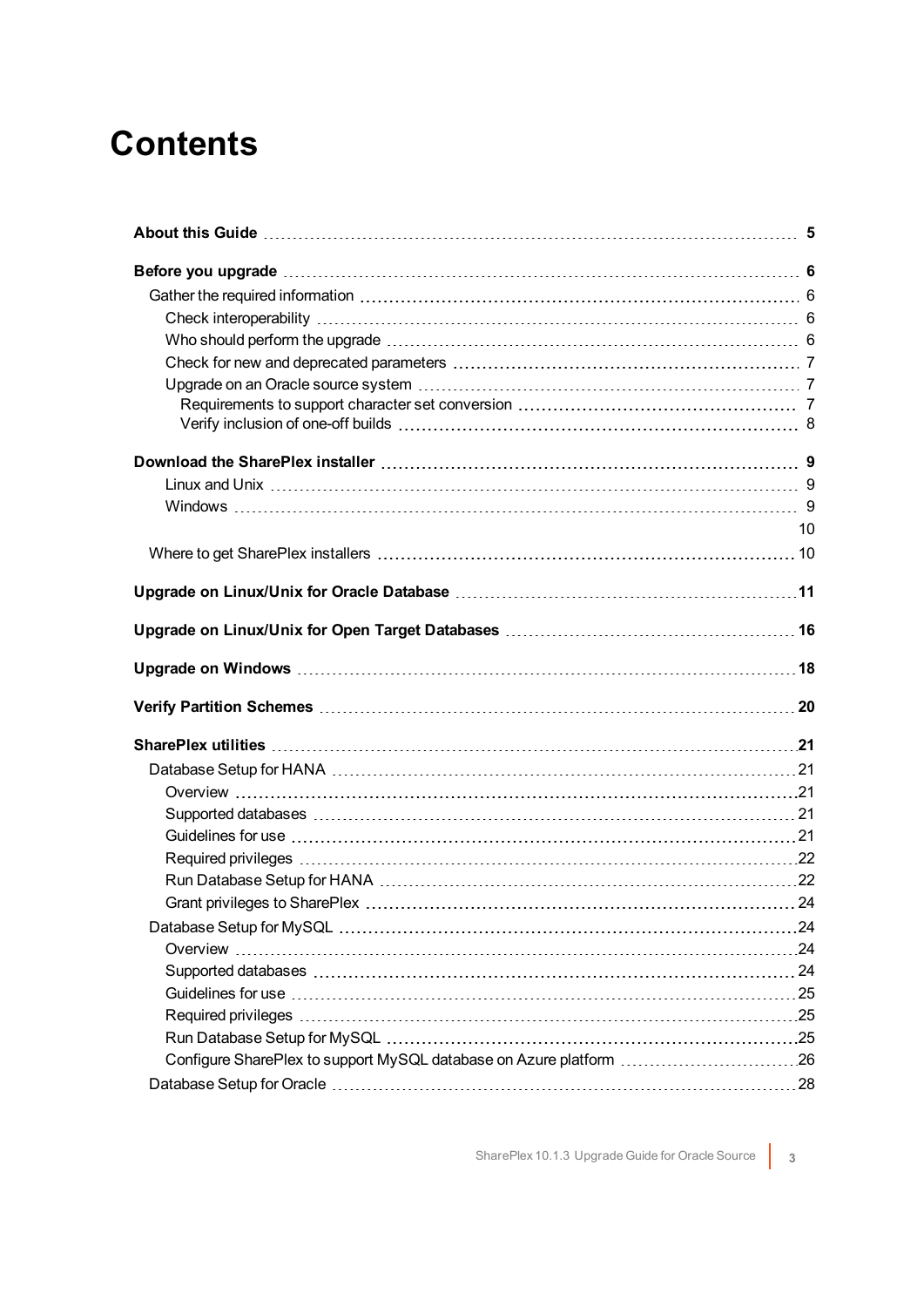| Configure SharePlex to support PostgreSQL database on Azure platform 42 |  |
|-------------------------------------------------------------------------|--|
|                                                                         |  |
|                                                                         |  |
|                                                                         |  |
|                                                                         |  |
|                                                                         |  |
|                                                                         |  |
|                                                                         |  |
|                                                                         |  |
|                                                                         |  |
|                                                                         |  |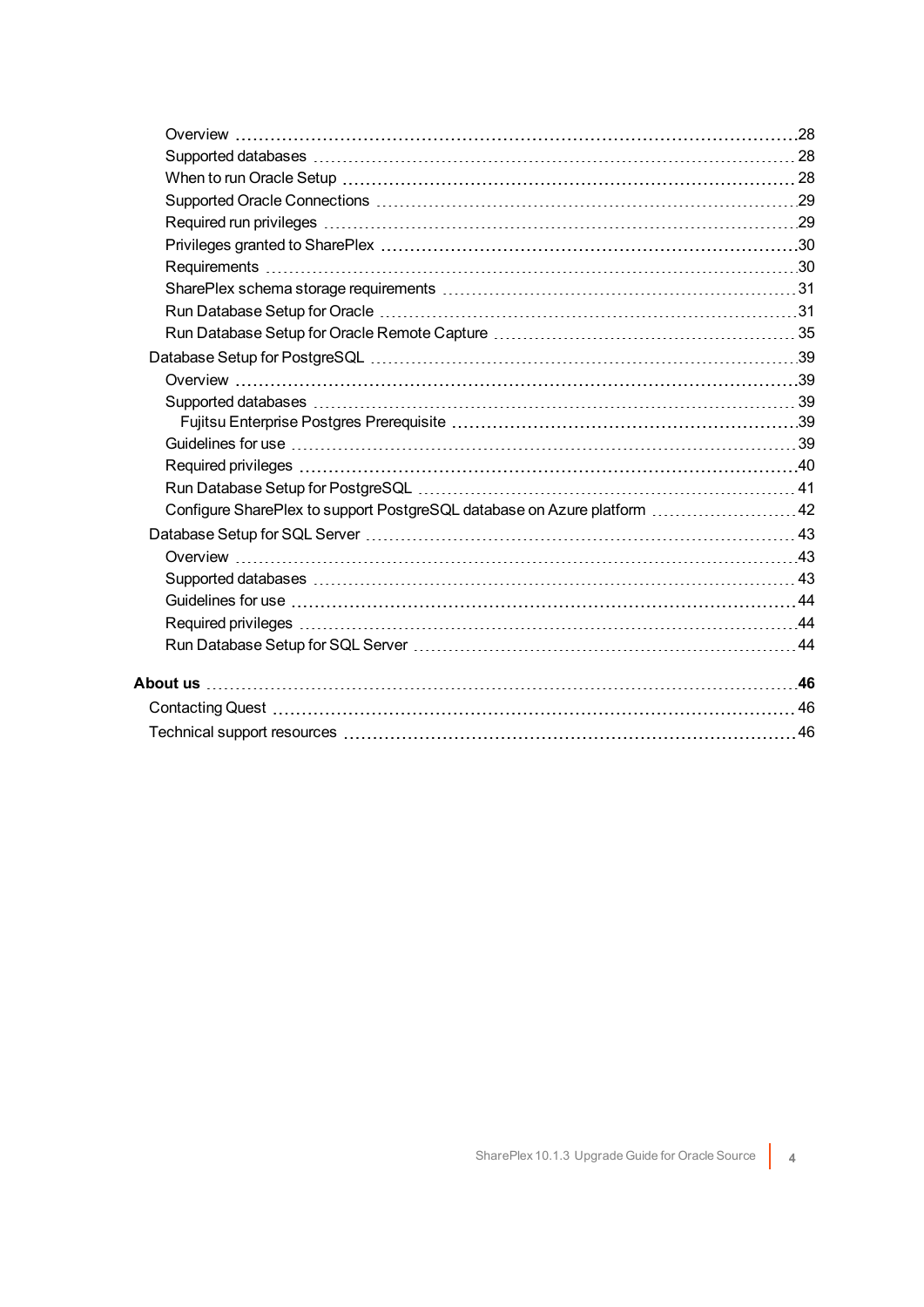# **About this Guide**

<span id="page-4-0"></span>This guide contains instructions for upgrading SharePlex environment. It is intended for administrators, consultants, analysts, and any other IT professionals tasked with upgrading SharePlex.

### **Other SharePlex documentation**

For the complete SharePlex documentation set, go to [https://support.quest.com/shareplex/technical-documents.](https://support.quest.com/shareplex/technical-documents)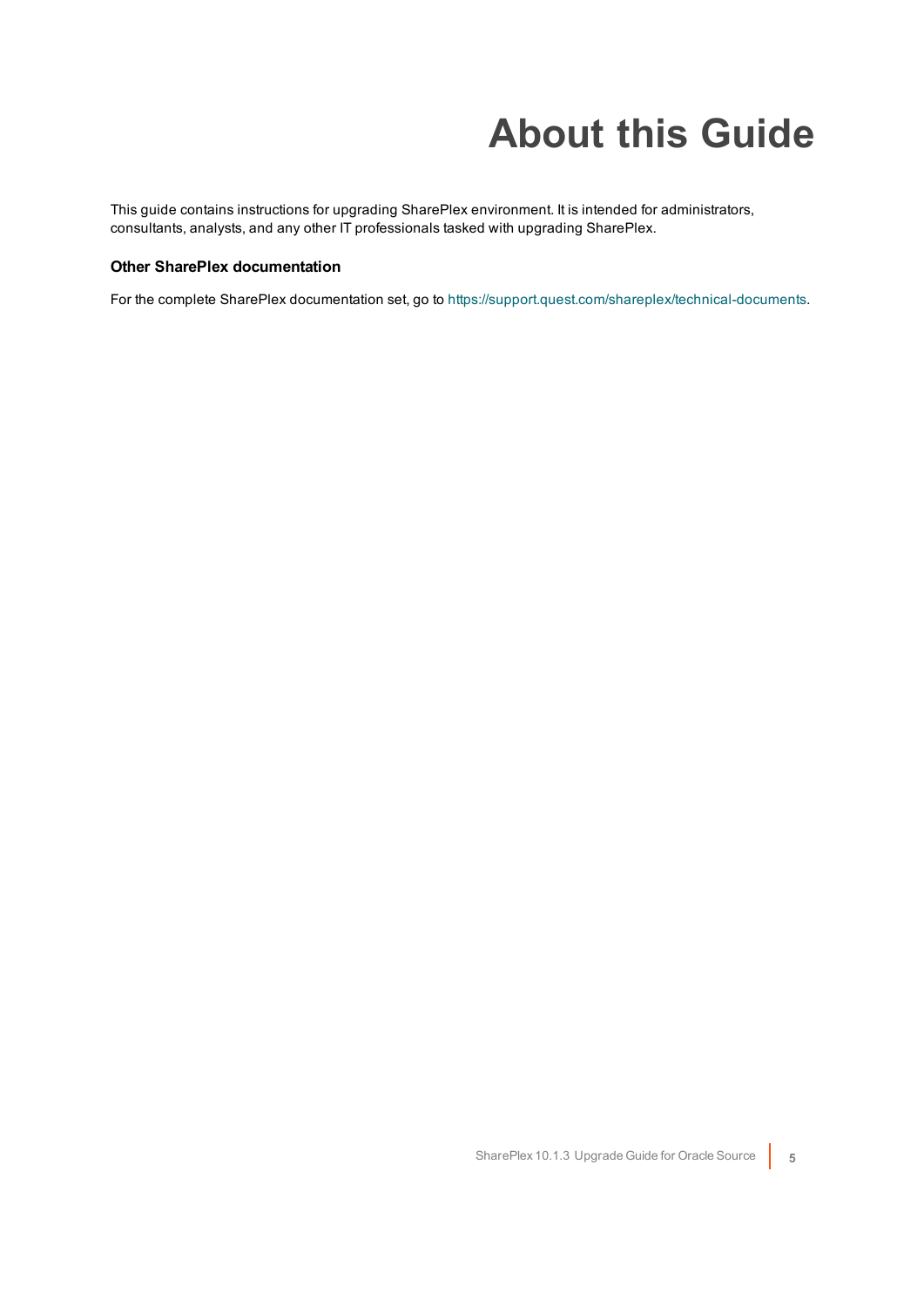# **Before you upgrade**

<span id="page-5-1"></span><span id="page-5-0"></span>This section contains important information that you need to know before you select a SharePlex installer and begin the upgrade procedure.

# **Gather the required information**

You will need the following information about the installation that you want to upgrade:

- Location of the SharePlex product directory
- Location of the SharePlex variable-data directory (or directories) in this instance of SharePlex.
- Name of the SharePlex administrator group (that contains the SharePlex administrator user).
- The ORACLE\_SID and ORACLE\_HOME (Oracle) or the database name (Open Target) associated with the installation you are upgrading. To determine this, look in the **default.yaml** file in the **data** subdirectory of the product directory.

## <span id="page-5-2"></span>**Check interoperability**

<span id="page-5-3"></span>If you are upgrading some SharePlex installations in a configuration, but not others, view the SharePlex Release Notes for interoperability support between versions. Parameter settings may be required.

### **Who should perform the upgrade**

Some steps in the upgrade procedures require the **Administrator** authorization level, which normally is only granted to the person or persons designated as the SharePlex Administrators. An upgrade can only be performed by a person who has this authorization and is familiar with SharePlex.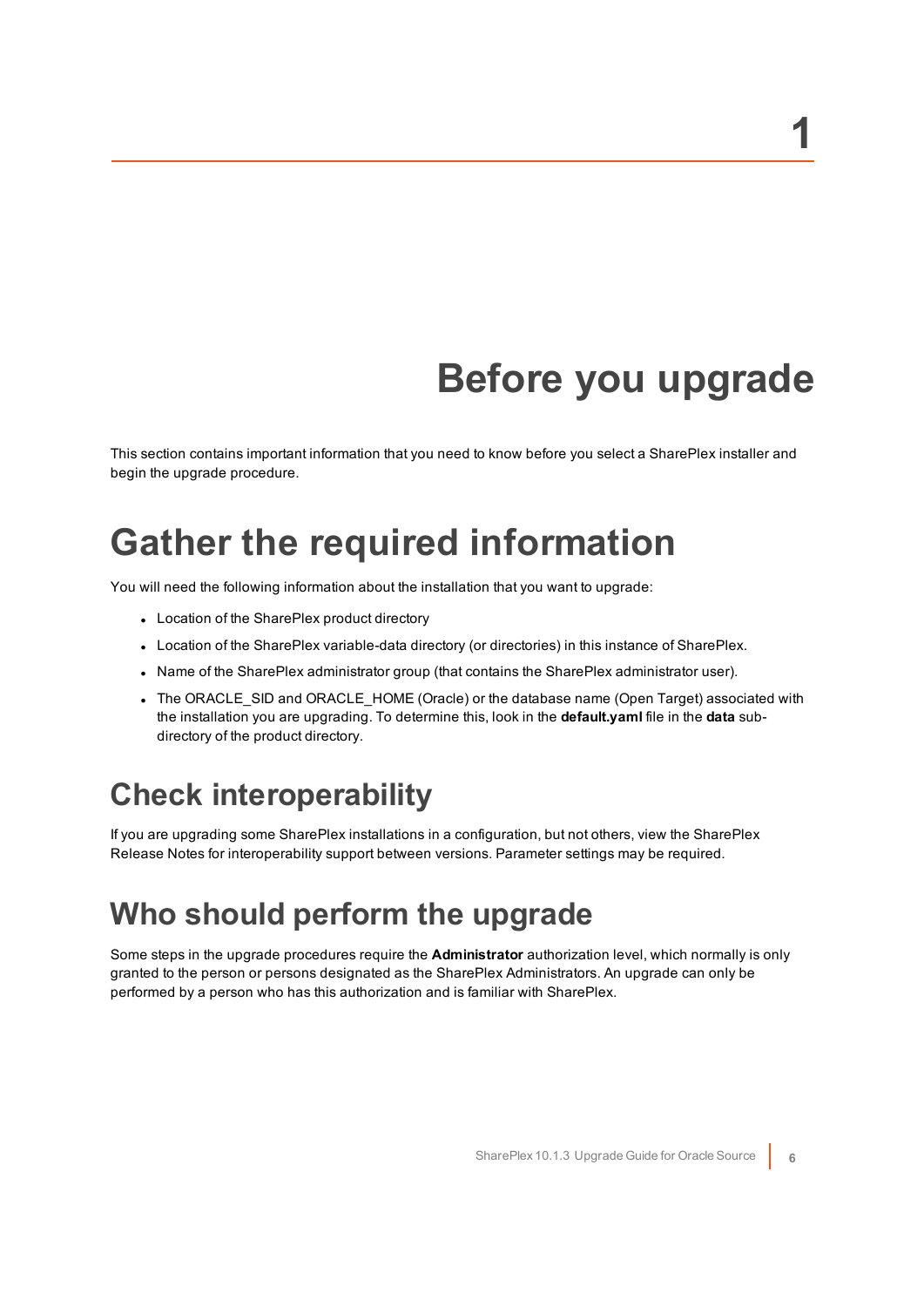## <span id="page-6-0"></span>**Check for new and deprecated parameters**

- Review the release notes and Deprecated Parameters section of the SharePlex [Reference](https://support.quest.com/shareplex) Guide to determine if any of the parameters that you are using were deprecated in this release. SharePlex retains backward compatibility of your current parameter settings, including those that are newly deprecated, so that you do not need to stop processes to reconfigure settings. However, you should familiarize yourself with the new parameter or default functionality that replaces a deprecated parameter to determine whether any configuration changes are appropriate.
- Review the New features in this release and Enhancements in this release sections of the Release Notes for any new parameters that affect your current configuration. If any upgrade steps are required, they will be noted.

## <span id="page-6-1"></span>**Upgrade on an Oracle source system**

<span id="page-6-2"></span>These requirements apply to SharePlex when it captures from an Oracle source database.

### **Requirements to support character set conversion**

When replicating to an Open Target target (non-Oracle target), SharePlex supports replication from any Oracle Unicode character set and the US7ASCII character set. SharePlex posts data to Open Target in the Unicode character set, and therefore if the source data is Unicode or US7ASCII, no conversion on the target is required. However, if the following are true, conversion is required on the target:

- If the character set of the source data is anything other than Oracle Unicode or US7ASCII, you must install an Oracle client on the target to perform the conversion to Unicode for posting to the target.
- If the data must be posted to the target database in any character set other than Unicode, you must install an Oracle client on the target to perform the conversion and use the **target** command to identify the target character set for Post to use.
- If you are replicating LOB data, conversion is required regardless of what the source character set is.

### *To perform conversion with an Oracle client on Linux*

- 1. Install an Oracle *Administrator* client on the target system. The client must be the Administrator installation type. The Instant Client and Runtime installation types are not supported.
- 2. Set ORACLE HOME to the client installation. Set ORACLE SID to an alias or a non-existing SID. SharePlex does not use them and a database does not have to be running.
- 3. Upgrade SharePlex using the Linux/Unix installer for your operating system.
- 4. Make certain the SP\_OPX\_NLS\_CONVERSION parameter is set to the default of 1.

### *To perform conversion with an Oracle client on Windows*

1. Install an Oracle *Administrator* client on the target system. The client must be the Administrator installation type. The Instant Client and Runtime installation types are not supported.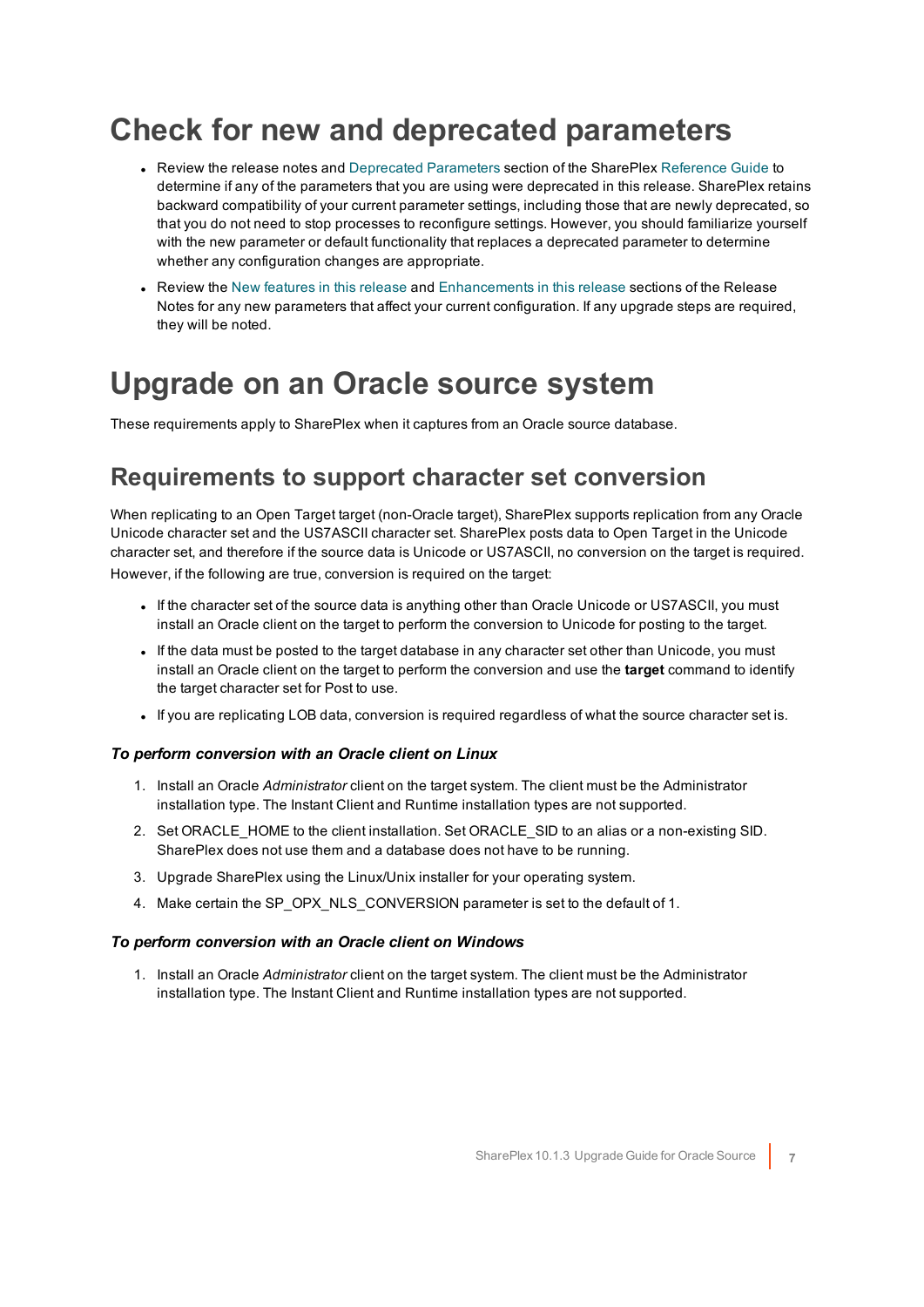- 2. In the SharePlex Registry key **\HKEY\_LOCAL\_ MACHINE\SOFTWARE\Wow6432Node\QuestSoftware\SharePlex\***port\_number*, set ORACLE\_HOME to the Oracle client installation location, and set ORACLE SID to an alias or a non-existing SID. No Oracle database is required. SharePlex only needs to use the client libraries.
- 3. Upgrade SharePlex using the Windows installer.
- 4. Make certain the SP\_OPX\_NLS\_CONVERSION parameter is set to the default of 1.

### *To apply Unicode and US7ASCII data without conversion*

If the source data is Unicode or US7ASCII and you are not replicating LOB data, no conversion or Oracle client is needed. Set the SP\_OPX\_NLS\_CONVERSION parameter to 0 to disable conversion, and then restart Post if it is running.

### <span id="page-7-0"></span>**Verify inclusion of one-off builds**

If you have received one-off builds of SharePlex, confirm that those builds are included as fixes in the new release that you are installing. This applies to Linux/Unix only.

### *To verify one-offs*

1. Run the **sp-bininfo** utility from the **util** subdirectory of the product directory of your current SharePlex installation.

\$ **cd** *path\_to\_SharePlex\_proddir***/util** \$ ./**sp-bininfo**

- 2. Compare the CRs of each one-off shown in the **sp-bininfo** output with the CRs in the Resolved Issues section of the Release Notes that are included with the new SharePlexversion.
- 3. If any CRs of your one-offs are not shown in the Resolved Issues, the new version does not include that functionality, and you should not proceed with the upgrade. Contact SharePlex support to obtain the missing fixes.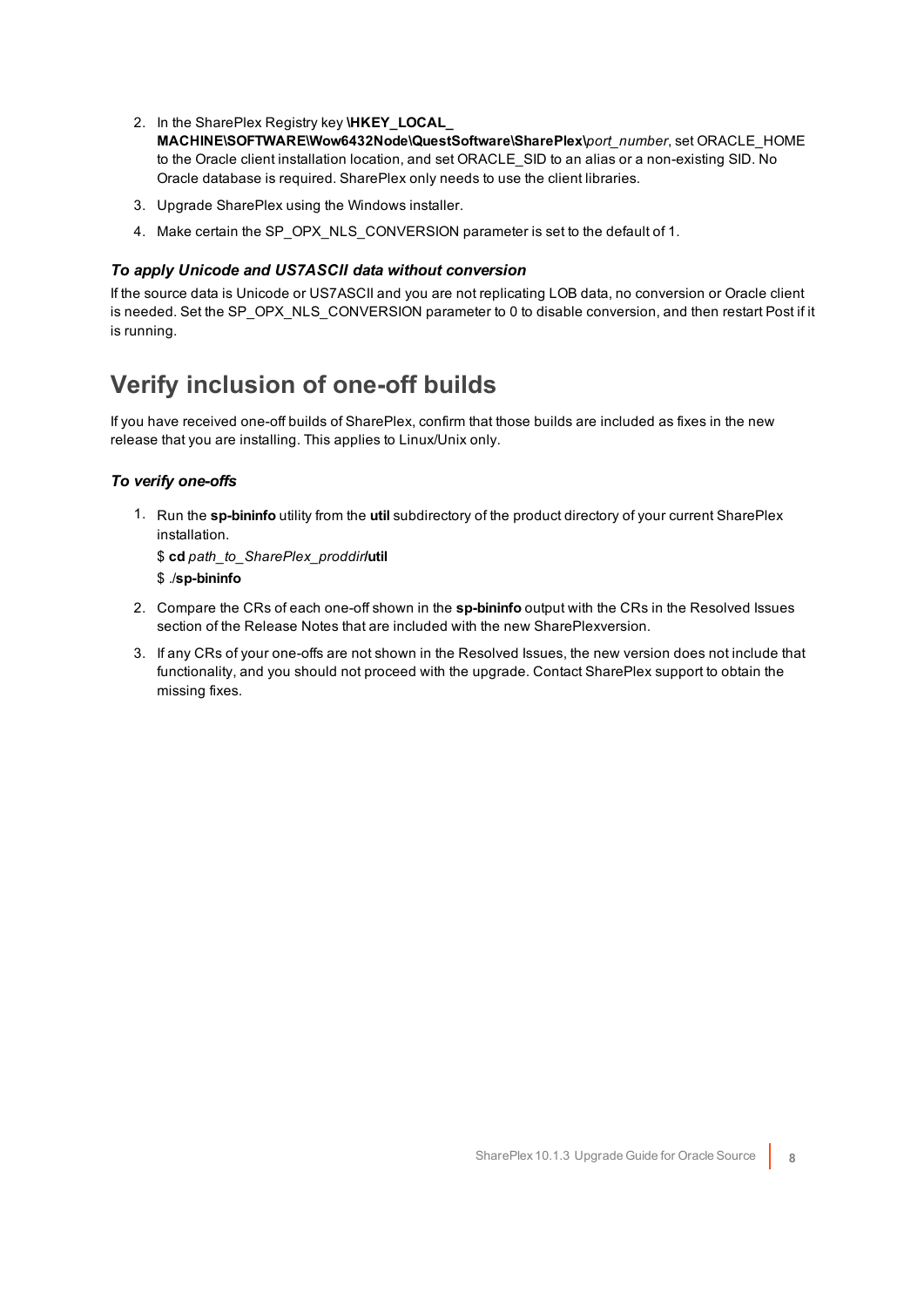# <span id="page-8-0"></span>**Download the SharePlex installer**

There are different installers for SharePlex based on the type of operating system. This topic helps you understand the differences and the naming conventions used.

## <span id="page-8-1"></span>**Linux and Unix**

The SharePlex installer on Linux and Unix is a self-extracting installation file with the extension **.tpm**.

### **Oracle and Open Target:**

There is a separate SharePlex installer build for each supported platform.

#### SharePlex-*release#*-*build#*-*platform*-*chipset*.tpm

For Oracle Solaris (Sun), there is a separate SharePlex installer build for each supported operating system version. If the operating system version that you have is not listed, choose the highest number that is *below* your version.

SharePlex-*release#*-*build#*-*platform*-*version*-*chipset*.tpm

The installer creates a temporary target directory, within the current directory, for extraction. This temporary target directory is removed upon installation completion. You can extract the files to a file system that is separate from the SharePlex installation location by using the -t option when running the **.tpm** file. For additional options, see Advanced SharePlex installer options on page 1.

### <span id="page-8-2"></span>**Windows**

On Windows, the SharePlex installer is named **sp\_setup\_***version***.exe.** It is a bundle that contains SharePlex binaries for all of the supported databases and versions.

The installer installs the following items:

- The SharePlex binaries and files
- <sup>l</sup> The **SharePlex for** *database* program
- <sup>l</sup> The **MKS Platform Components** program from Parametric Technology Corporation (default **C:\Program Files\MKS Toolkit**)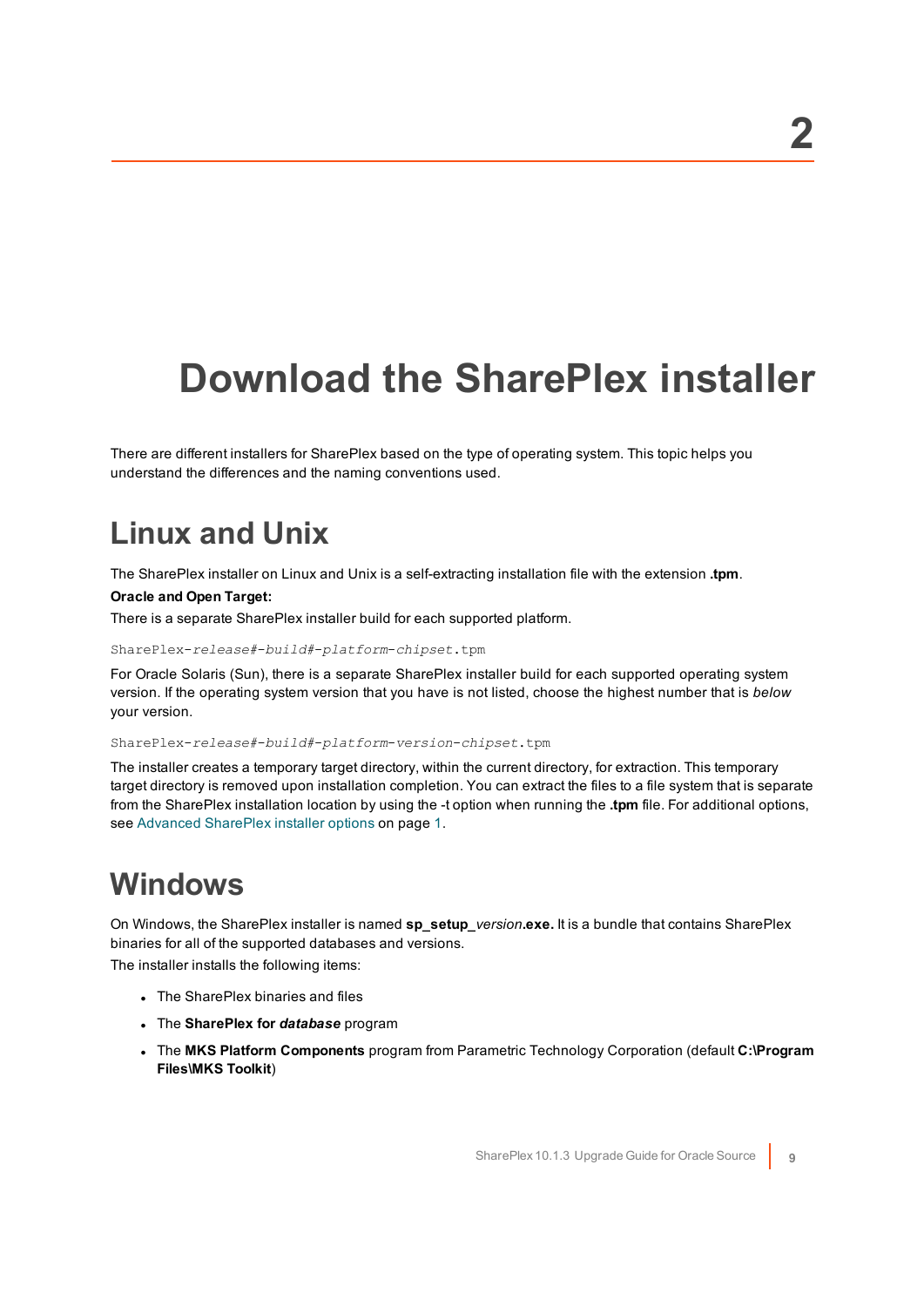- Windows registry entries under \HKEY\_LOCAL\_MACHINE\SOFTWARE\Wow6432node.
- One or more **SharePlex** *port* number Windows services (depending on the installed configuration)

<span id="page-9-0"></span>Do not remove or modify any of these components while SharePlex is in production, including **SharePlex Installer**. These components all support SharePlex operation or upgrade.

# <span id="page-9-1"></span>**Where to get SharePlex installers**

Download the SharePlex installation package that matches the operating system you are using. Additionally, download any SharePlex patches, so that you can install them after you install the base software.

- 1. Go to the Quest Software Support page: <http://support.quest.com/>
- 2. Click **Download Software.**
- 3. In the search box, type **SharePlex** and press **Go**.
- 4. Click the arrow in the **Download** column for the version you need. You can also click the file name for access to more information and to download the file(s).
- 5. Transfer the file to system where you are installing SharePlex.
- 6. You are ready to begin the installation process. Be sure to thoroughly read the version specific Release Notes *prior* to running the installer.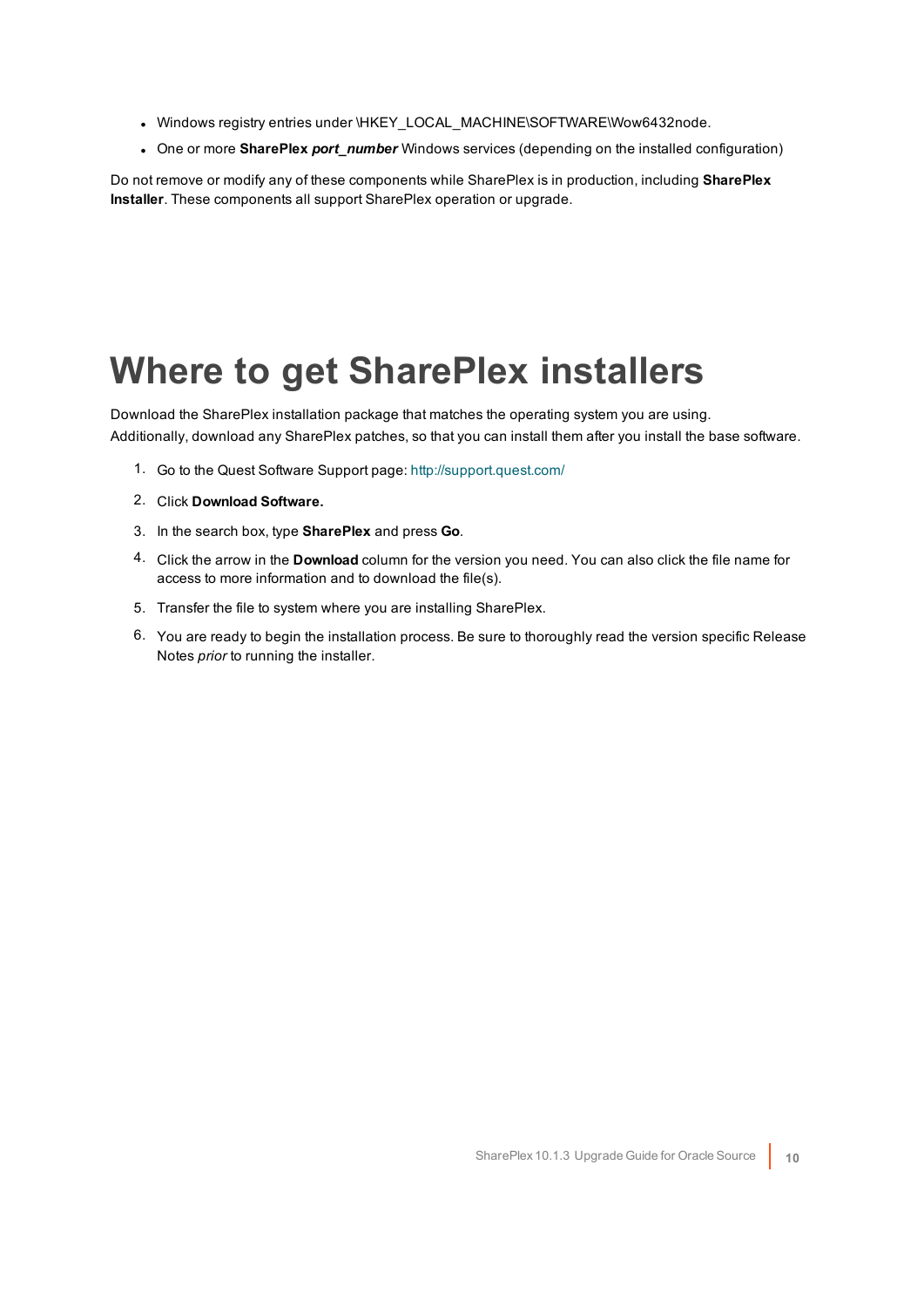# <span id="page-10-0"></span>**Upgrade on Linux/Unix for Oracle Database**

These instructions are for upgrading SharePlex when configured for an Oracle database running on a Linux or Unix system.

### **IMPORTANT!**:

- If you are upgrading some SharePlex installations in a configuration, but not others, view the SharePlex Release Notes for interoperability support between versions.
- Perform the upgrade on all Linux machines that host Oracle targets involved in SharePlex replication.
- See Before you [upgrade](#page-5-0) on page 6 for any pre-installation items that apply to your SharePlex installation.
- You can upgrade SharePlex in the product directory that is currently being used, or you can upgrade to a new product directory. Instructions are supplied for both scenarios.

### *To upgrade SharePlex in the current product directory*

- 1. Log in to the system as the SharePlex installation owner.
- 2. (If using **copy/append**) In **sp\_ctrl** on the target systems, stop **sp\_sync\_launcher** before applying the SharePlex upgrade.

sp\_ctrl> **stop launcher**

3. (If applicable) In **sp\_ctrl** on the source system, use the **set param** command to stop DDL replication by setting the SP\_OCT\_REPLICATE\_ALL\_DDL parameter to 0.

### sp\_ctrl> **set param SP\_OCT\_REPLICATE\_ALL\_DDL 0**

4. Shut down the SharePlex instance that you are upgrading.

### sp\_ctrl> **shutdown**

5. Verify that all SharePlex processes in that SharePlex instance are stopped, and stop any that are still running.

### # **ps -ef | grep sp\_**

sp\_ctl> **stop** *process*

**3**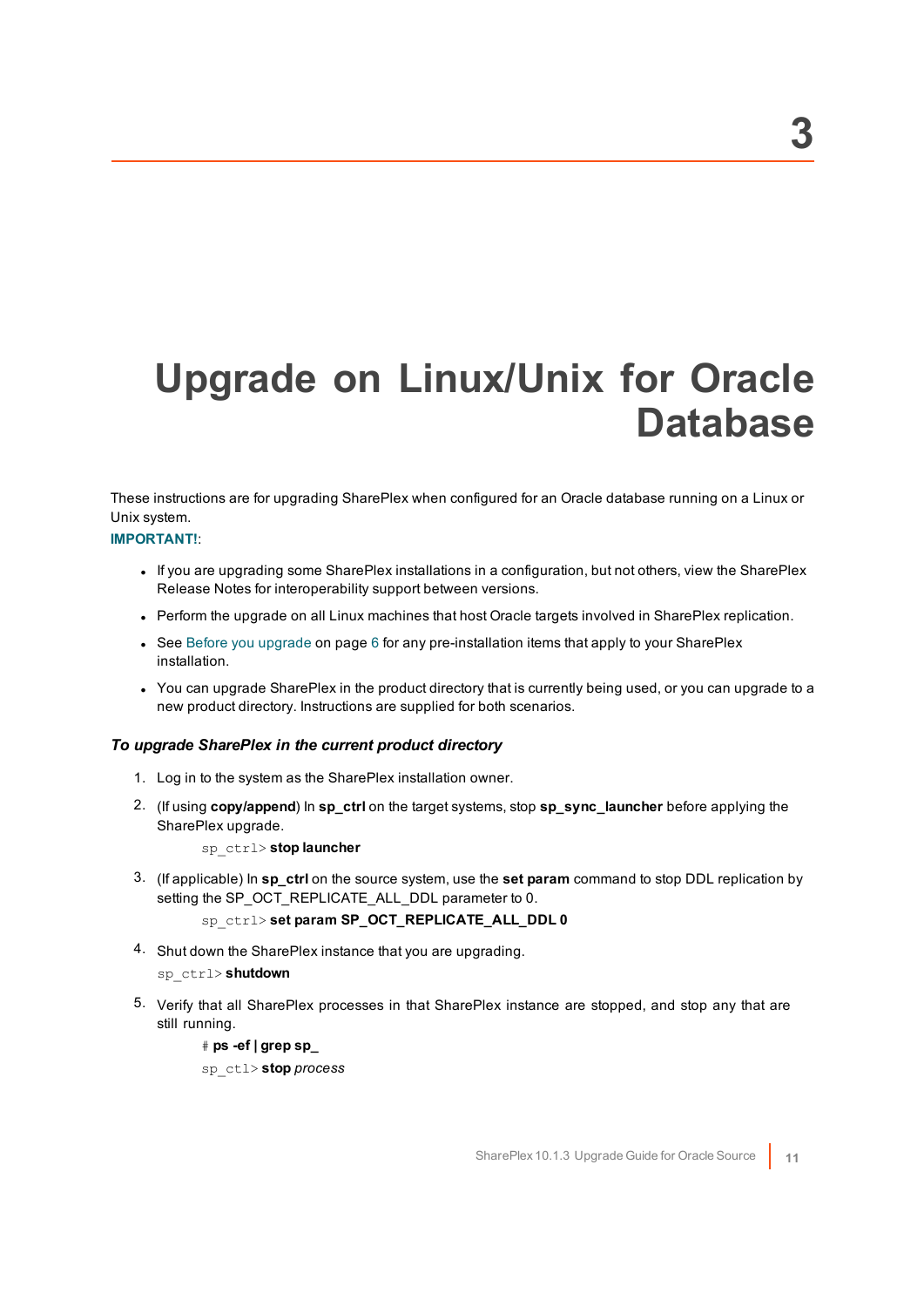- 6. (Optional) If you need to upgrade the Oracle database, do so now.
- 7. Tar up the existing SharePlex product directory and move the tar file to different location as a backup.
- 8. Run the SharePlex installation program.
	- a. Log in to the system as the user that will be named as the SharePlex Administrator during this installation. This user will own the installation files and binaries.
	- b. If **sp\_cop** is running, shut it down. sp\_ctrl> **shutdown**
	- c. Copy the installation file to a temporary directory where you have write permissions.
	- d. Grant executable permissions to the file. #**chmod 555***installation\_file*
	- e. Run the .tpm file. If installing SharePlex in a cluster, run the installer from the primary node (the one to which the shared disk is mounted) # **./***installation\_file*
	- f. Verify that the information shown on the first screen corresponds to the Oracle version and platform you are upgrading.
- 9. Verify that the information shown on the first prompt corresponds to the Oracle version and platform that you are upgrading.
- 10. Follow the prompts to supply the following information:

| Prompt                                | <b>Input</b>                                                                                                                                                   |
|---------------------------------------|----------------------------------------------------------------------------------------------------------------------------------------------------------------|
| Installation type                     | Select the current product directory of the SharePlex<br>installation you are upgrading.                                                                       |
| SharePlex Admin group                 | Select the DBA-privileged group to which the SharePlex<br>Administrator user belongs.                                                                          |
| Proceed with upgrade?                 | Press Enter to confirm the SharePlex environment and<br>proceed with the upgrade.                                                                              |
| License key (do you want to upgrade?) | Press <b>Enter</b> to accept the default of $N$ (no) to keep the<br>existing license, or enter Y to specify a new license key if<br>required for this upgrade. |
| License key                           | (If Y was selected) Enter the new license key that you<br>received from Quest.                                                                                 |
| Customer name                         | If you added the license key, enter the SiteMessage text<br>string provided by Quest with the license key.                                                     |

**NOTE**: The installer will upgrade the default variable-data directory that is listed in the **default.yaml** file, which is located in the **data** sub-directory of the product directory.

11. Run the **ora\_setup** Database Setup utility for each variable-data directory in the installation of SharePlex that you upgraded. See [Database](#page-27-0) Setup for Oracle on page 28.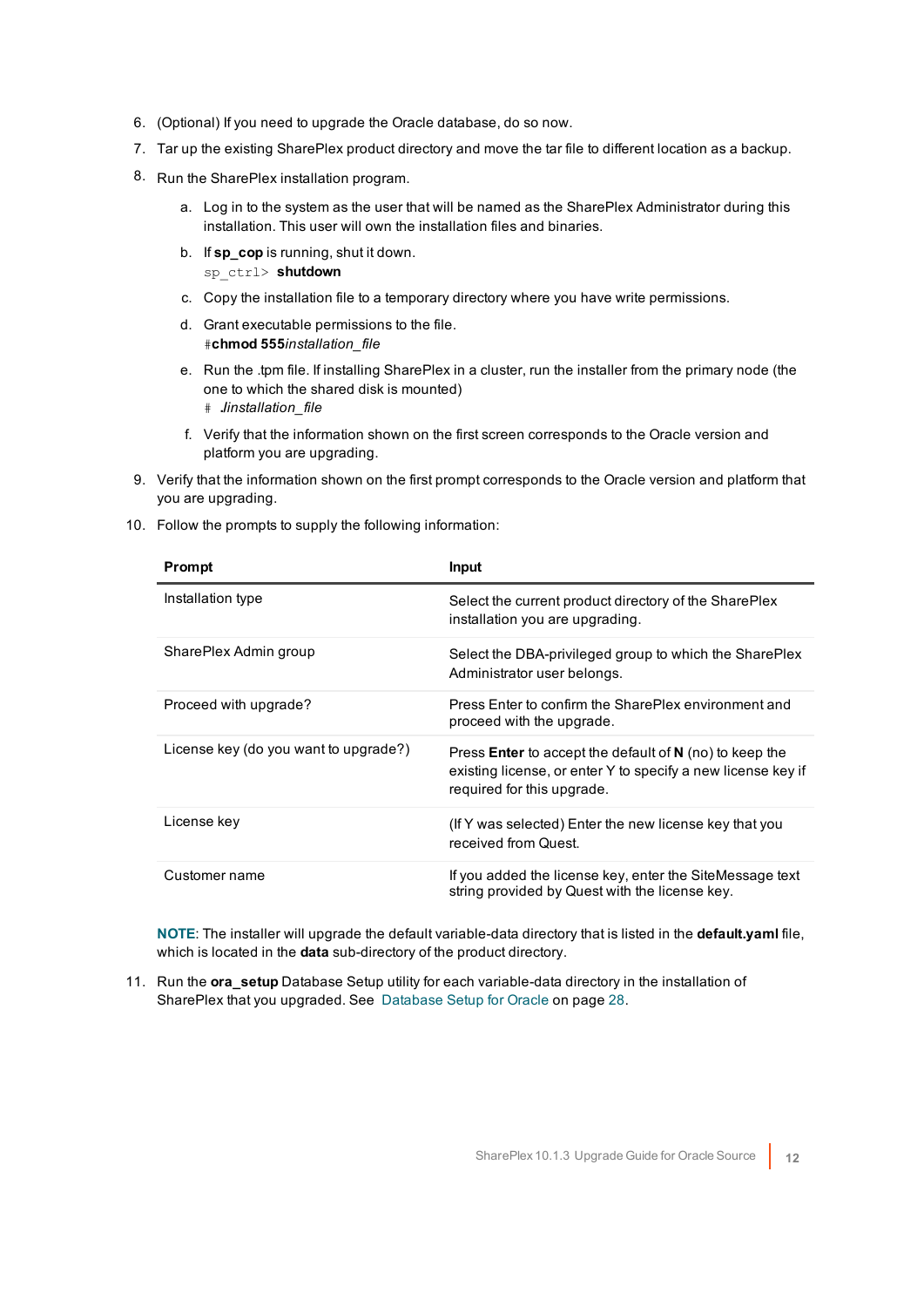- 12. Start SharePlex using the following syntax with options as appropriate.
	- \$ **cd** /*productdir*/**bin**
	- \$ **./sp\_cop** [-**u***identifier*] **&**

*where:*

- **-** -uidentifier starts sp\_cop with the unique identifier for the instance you are upgrading, and is only needed if there are multiple instances of **sp\_cop** running on the system.
- 13. (If applicable) In **sp\_ctrl** on the source system, set the the SP\_OCT\_REPLICATE\_ALL\_DDL parameter to 1.

sp\_ctrl> **set param SP\_OCT\_REPLICATE\_ALL\_DDL 1**

### *To upgrade SharePlex to a new product directory*

1. Shut down **sp\_cop**.

sp\_ctrl> **shutdown**

- 2. (Optional) If you need to upgrade the Oracle database, do so now.
- 3. Tar up the existing SharePlex product directory and move the tar file to different location as a backup.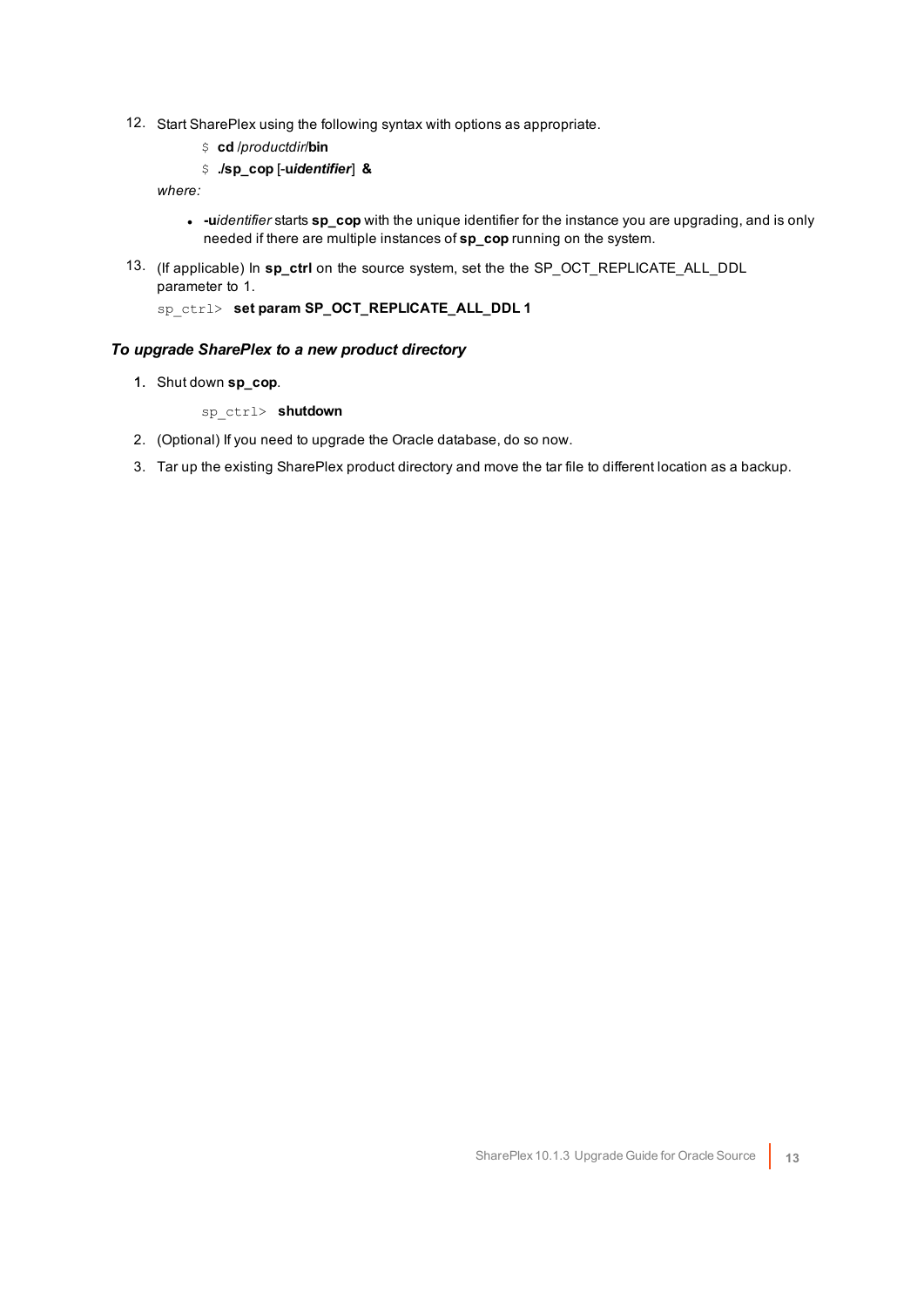### 4. Run the SharePlex installer and, when prompted to specify the product directory location, select **New Installation**.

You are prompted for the following:

| Prompt                            | Input                                                                                                                                                                                                                                                                                                                                                                                                                                                                                              |
|-----------------------------------|----------------------------------------------------------------------------------------------------------------------------------------------------------------------------------------------------------------------------------------------------------------------------------------------------------------------------------------------------------------------------------------------------------------------------------------------------------------------------------------------------|
| Installation type                 | Select <new installation="">.</new>                                                                                                                                                                                                                                                                                                                                                                                                                                                                |
| Product directory location (path) | Enter the path to the SharePlex installation directory.<br>If the specified directory does not exist, the installer<br>creates it. If the directory exists, it must be empty. The<br>installer quits if the directory contains prior SharePlex<br>installations or other files.<br>In a cluster, install on the shared disk. For more<br>information, see Installation and setup for Oracle cluster<br>on page 31 in the Installation and Setup Guide for an<br>Oracle Source document.            |
| Variable data directory location  | Specify an empty directory. The installer creates the<br>specified directory if it does not exist. IMPORTANT! Do<br>not install this directory into the SharePlex product<br>directory.<br>In a cluster, install the variable-data directory on the<br>shared disk. For more information, see Installation and<br>setup for Oracle cluster on page 31 in the Installation<br>and Setup Guide for an Oracle Source document.                                                                        |
| SharePlex Admin group             | Enter the DBA-privileged group to which the SharePlex<br>Administrator user belongs, which will own the<br>SharePlex binaries. If the default group of the<br>SharePlex Administrator is <b>oinstall</b> , select any option,<br>and make certain this user is listed under <b>oinstall</b> in the<br>etc/group file. For more information, see Installer<br>checklist on page 15 in the Installation and Setup Guide<br>for an Oracle Source document.                                            |
| TCP/IP port for SharePlex         | Enter the port number to use for SharePlex TCP/IP<br>communications.                                                                                                                                                                                                                                                                                                                                                                                                                               |
| License key (do you have?)        | Press Enter to accept the default of Y (yes). If you do not<br>have a license, enter no.<br>For licensing on a cluster, see Installation and setup for<br>Oracle cluster on page 31 in the Installation and Setup<br>Guide for an Oracle Source document.<br>At any point before you run SharePlex you can add the<br>license key with the splex_add_key utility. For more<br>information, see SharePlex license utilities on page 169<br>in the Installation and Setup Guide for an Oracle Source |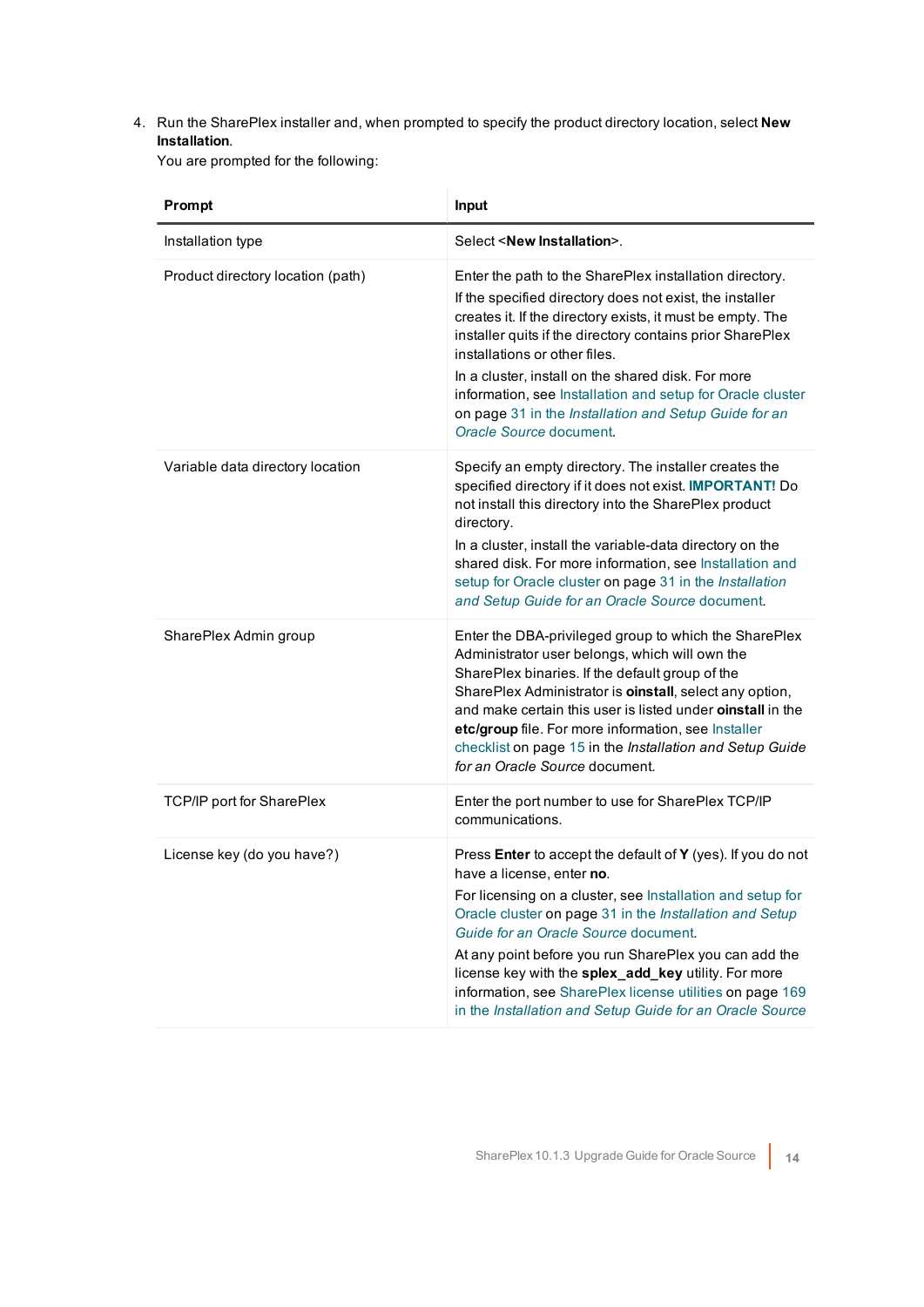| Prompt        | Input                                                                        |
|---------------|------------------------------------------------------------------------------|
|               | document.                                                                    |
| License key   | Enter the license key you received from Quest.                               |
| Customer name | Enter the SiteMessage text string provided by Quest<br>with the license key. |

- 5. Export the SP\_SYS\_VARDIR environment variable to the *existing* variable-data directory (*not* the temporary one) that you want to upgrade.
- 6. Run the **ora\_setup** Database Setup utility using the existing SharePlex Oracle database user. See [Database](#page-27-0) Setup for Oracle on page 28.

### 7. Start **sp\_cop**.

\$ /*productdir*/**bin**/**sp\_cop** [**-u***identifier*] [**-s**] **&**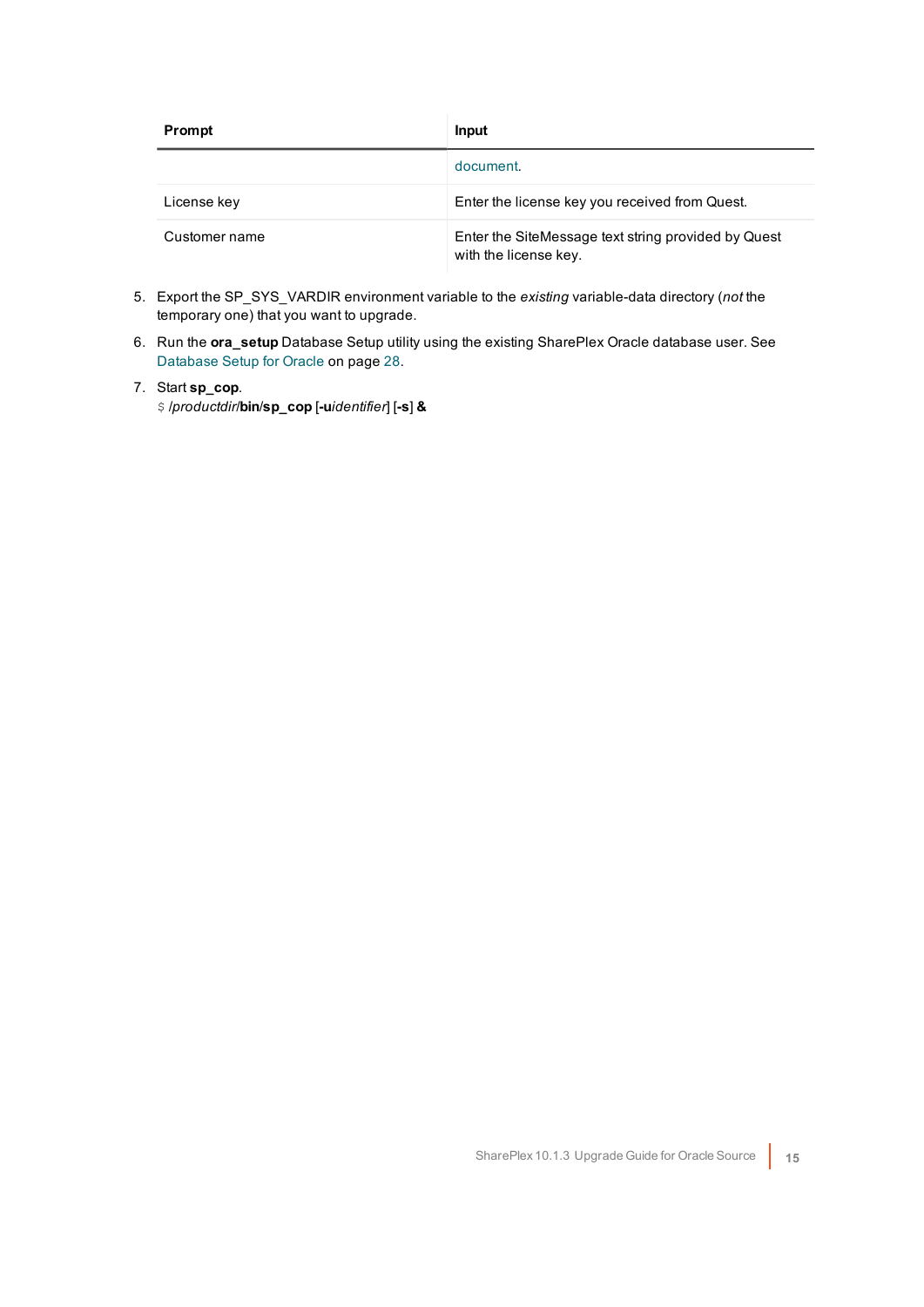# <span id="page-15-0"></span>**Upgrade on Linux/Unix for Open Target Databases**

These instructions are for upgrading SharePlex when configured for an Open Target database running on a Linux or Unix system.

### **IMPORTANT!**

- If you are upgrading some SharePlex installations in a configuration, but not others, view the SharePlex Release Notes for interoperability support between versions.
- Perform the upgrade on all Linux machines that host Open Target targets involved in SharePlex replication.
- See Before you [upgrade](#page-5-0) on page 6 for any pre-installation items that apply to your SharePlex installation.

#### *To run the upgrade*

- 1. Log in to the system as the user that will be named as the SharePlex Administrator during this installation. This user will own the installation files and binaries.
- 2. (Reinstallations) If **sp\_cop** is running, shut it down.
- 3. Copy the installation file to a temporary directory where you have write permissions.
- 4. Grant executable permissions to the file.
	- # **chmod 555** *installation\_file*
- 5. Run the .tpm file. If installing SharePlex in a cluster, run the installer from the primary node (the one to which the shared disk is mounted)
	- # **./***installation\_file*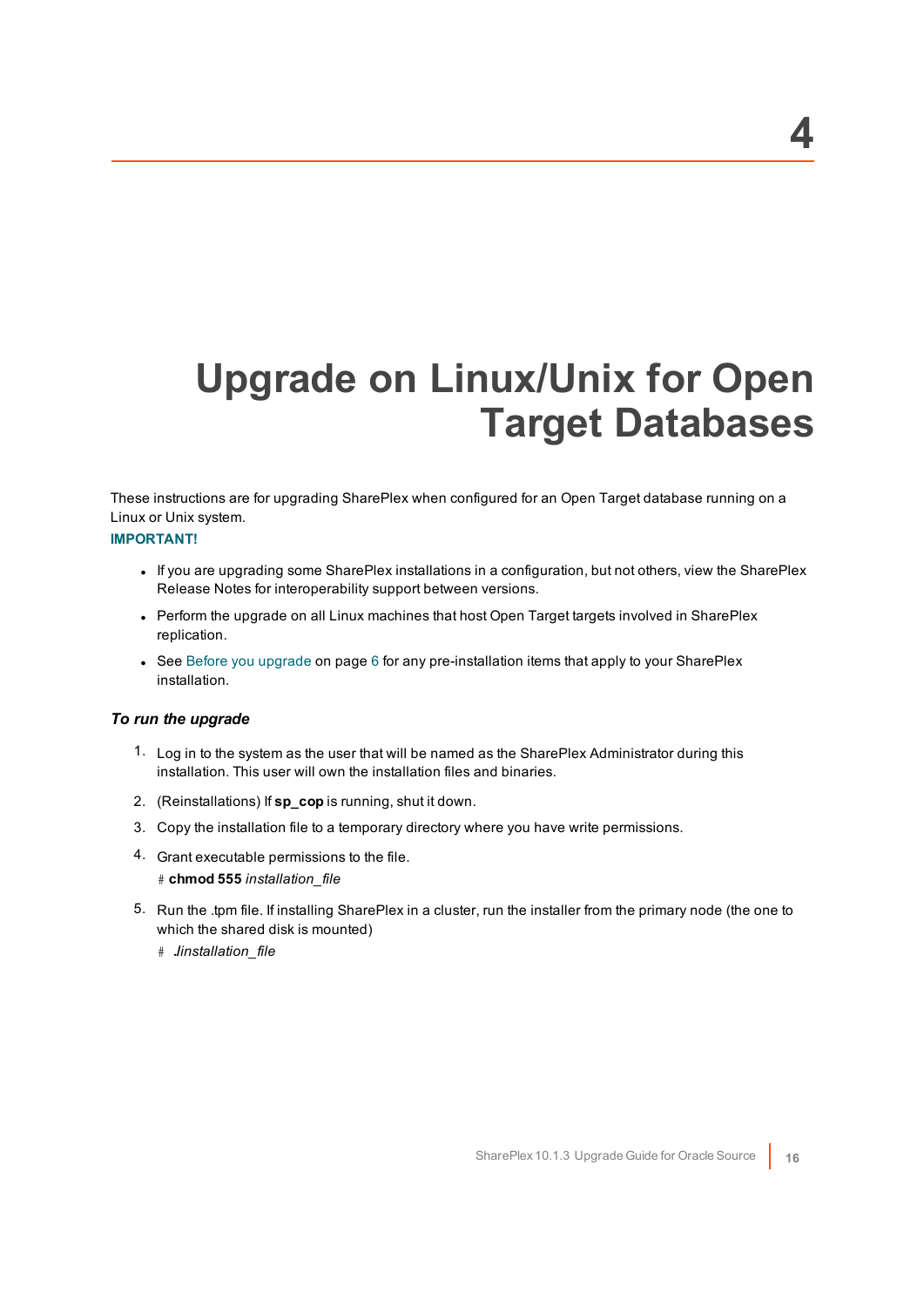6. You are prompted for the following:

| <b>Prompt for:</b>                    | Input                                                                                                                                                          |
|---------------------------------------|----------------------------------------------------------------------------------------------------------------------------------------------------------------|
| Installation type                     | Select <new installation="">.</new>                                                                                                                            |
| Product directory location (path)     | Enter the path to the existing SharePlex installation<br>directory.                                                                                            |
| Variable data directory location      | Enter the name of the existing variable-data directory.                                                                                                        |
| SharePlex Admin group                 | Enter the DBA-privileged group to which the SharePlex<br>Administrator user belongs, which owns the SharePlex<br>binaries.                                     |
| <b>TCP/IP port for SharePlex</b>      | Enter the port number of the SharePlex instance you<br>are upgrading.                                                                                          |
| License key (do you want to upgrade?) | Press <b>Enter</b> to accept the default of $N$ (no) to keep the<br>existing license, or enter Y to specify a new license key<br>if required for this upgrade. |
| License key                           | (If Y was selected) Enter the new license key that you<br>received from Quest.                                                                                 |
| Customer name                         | If you added the license key, enter the SiteMessage text<br>string provided by Quest with the license key.                                                     |

The installer displays the location of the install log file and then quits.

- 7. Run the appropriate Database Setup utility for your database to upgrade the SharePlex database account. See [SharePlex](#page-20-0) utilities on page 21.
- 8. Repeat all of the installation procedures for all Unix and Linux machines that host an Open Target database.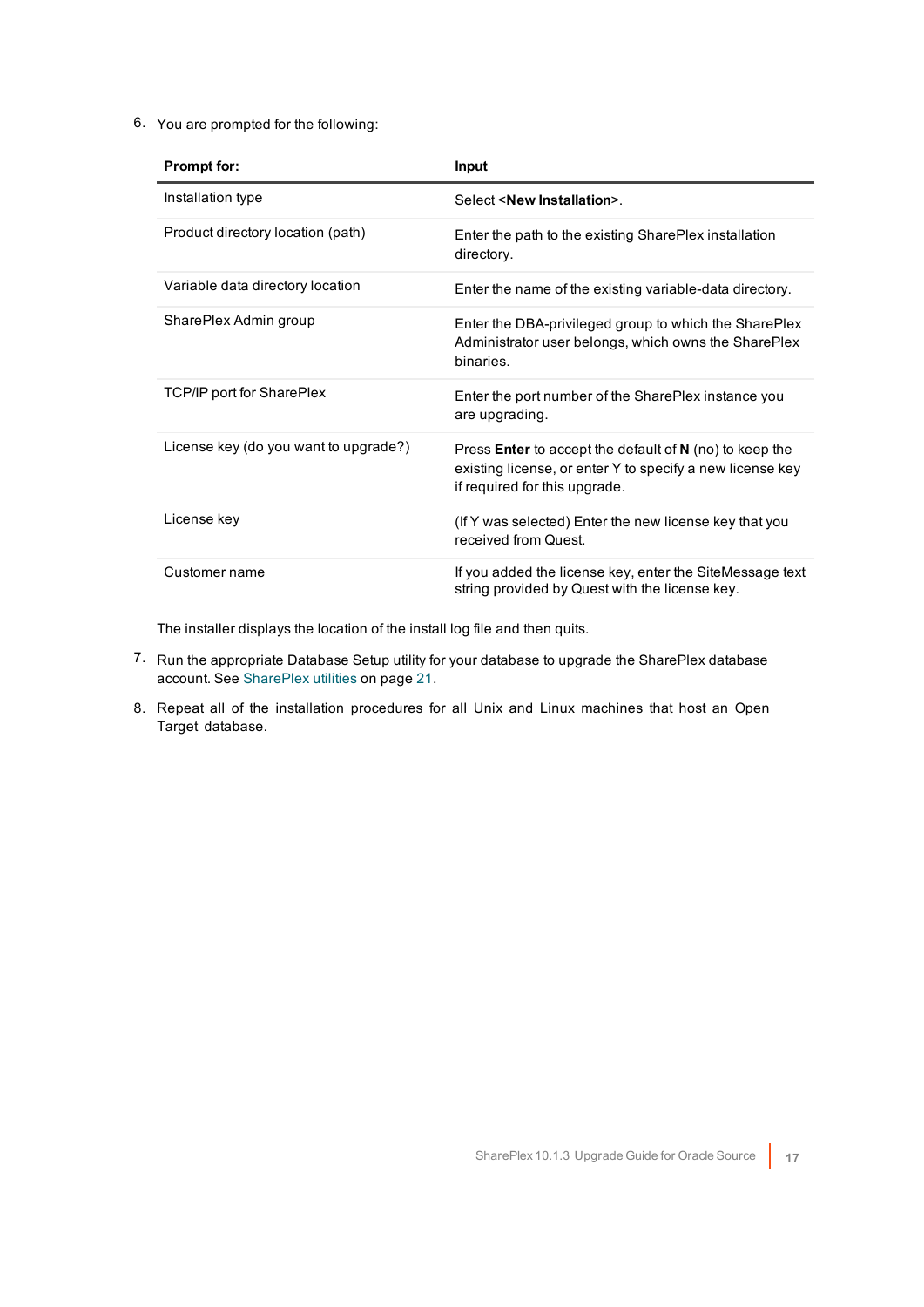# **Upgrade on Windows**

<span id="page-17-0"></span>These instructions are for upgrading SharePlex on the Windows platform. **IMPORTANT!**

- If you are upgrading some SharePlex installations in a configuration, but not others, view the SharePlex Release Notes for interoperability support between versions.
- Perform the upgrade on all Windows machines that host databases involved in SharePlex replication.
- <sup>l</sup> *Do not* uninstall SharePlex or the MKS Toolkit® environment before upgrading. Install the upgrade over the existing version.
- <sup>l</sup> On Windows, install SharePlex on **all nodes** of each cluster, on the same port number, with identical path names. This is required to make the binaries and the required MKS Toolkit components available to all nodes, and to establish Registry entries.
- See Before you [upgrade](#page-5-0) on page 6 for any pre-installation items that apply to your SharePlex installation.

### *To run the upgrade*

- 1. Log into Windows as the SharePlex Administrator.
- 2. (If using **copy/append**) Stop **sp\_sync\_launcher** on the target systems before applying the SharePlex upgrade.

sp\_ctrl> **stop launcher**

3. (Oracle as source only) In **sp\_ctrl**, use the **set param** command to stop DDL replication (if active) by setting the SP\_OCT\_REPLICATE\_ALL\_DDL parameter to 0.

sp\_ctrl>**set param SP\_OCT\_REPLICATE\_ALL\_DDL 0**

**IMPORTANT!** Keep the setting at 0 until prompted otherwise.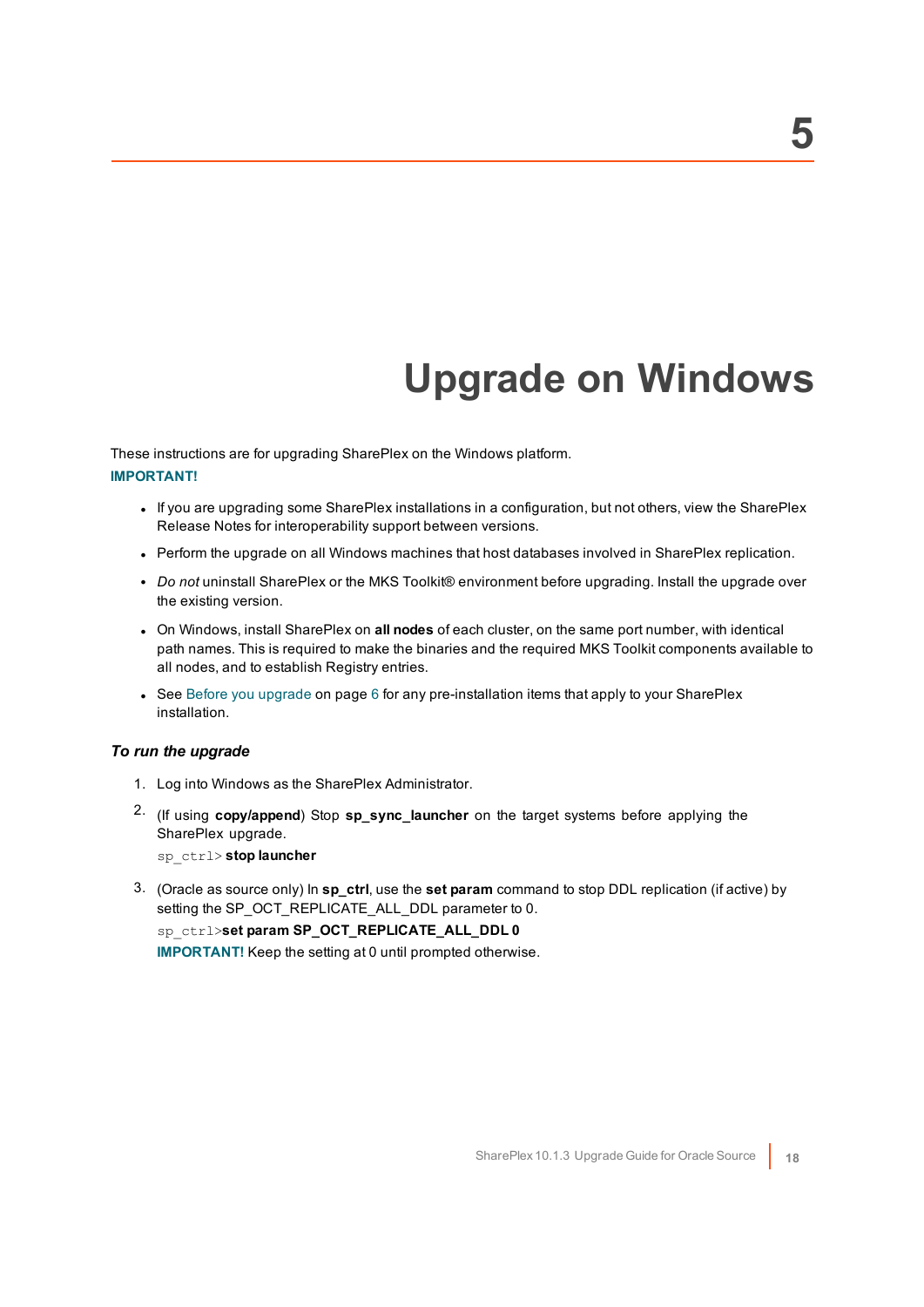- 4. Stop the SharePlex service:
	- a. Run **SpUtils** from the shortcut on the Windows desktop.
	- b. Select the **SharePlex Services** tab**.**
	- c. Select the correct port, and then stop the SharePlex service.
	- d. Close the utility.
- 5. Run the **sp\_setup** installation program and follow the prompts:

| Prompt                            | <b>Input</b>                                                                                                                                    |
|-----------------------------------|-------------------------------------------------------------------------------------------------------------------------------------------------|
| Destination Folder                | Install the upgrade into the existing SharePlex product directory.                                                                              |
| Port number                       | Select the port that this instance of SharePlex currently uses.                                                                                 |
| Variable Data<br>directory        | Specify the existing SharePlex variable-data directory.                                                                                         |
| Program Manager<br>group          | Specify the existing Programs menu location.                                                                                                    |
| <b>MKS Platform</b><br>Components | Appears if this version of SharePlex contains a new version of MKS Toolkit®.<br>Accept the default Program Files location.                      |
|                                   | If prompted to restart your system, you can postpone the restart until after you<br>finish this installation.                                   |
| Confirm installation              | Confirm the installation information.                                                                                                           |
| SharePlex license                 | Accept the existing license shown or enter a new one if applicable.                                                                             |
| Finish                            | If you were prompted to restart the system after you installed the MKS Toolkit<br>files, you may do so at any time after exiting the installer. |

- 6. Run the appropriate Database Setup utility:
	- **Oracle**: see [Database](#page-27-0) Setup for Oracle on page 28
	- **SQL Server**: see [Database](#page-42-0) Setup for SQL Server on page 43
- 7. From **SpUtils**, start the SharePlex service.
- 8. (Source only) To enable DDL replication again, set the the SP\_OCT\_REPLICATE\_ALL\_DDL parameter to 1.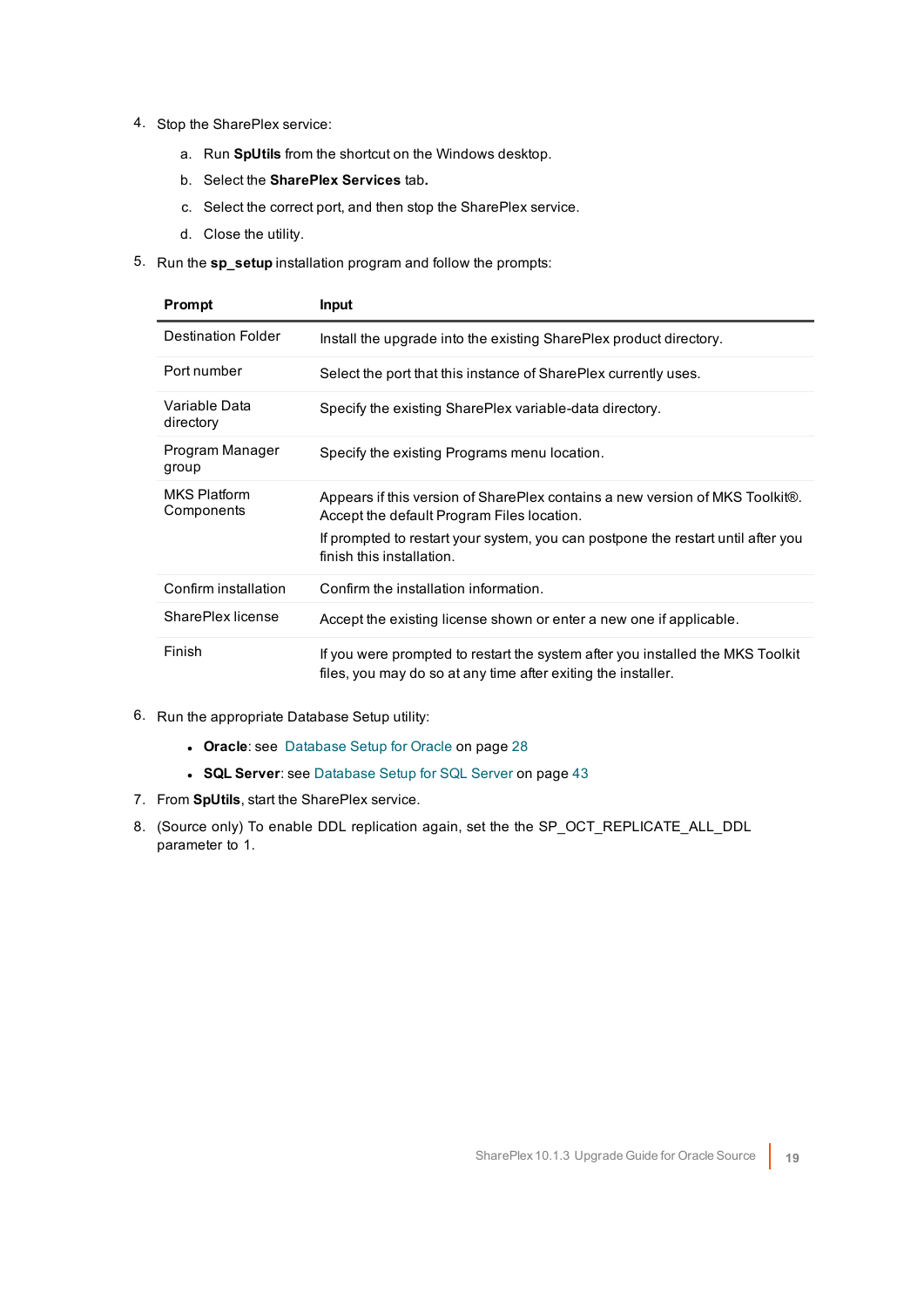# **Verify Partition Schemes**

<span id="page-19-0"></span>If you are upgrading from a SharePlex version earlier than 9.0, the method of creating and storing partition schemes and row partitions for horizontal partitioning has changed. This information no longer is stored in the database.

When you run database setup during an upgrade, it converts the data from the SHAREPLEX\_PARTITION table to the new internal storage format. After the conversion, you can view the partitions with the **view partitions** command in **sp\_ctrl** to ensure that the partitions converted properly.

**NOTE:** For more information about the **view partitions** command, see the SharePlex [Reference](https://support.quest.com/shareplex) Guide.

#### *To view row partitions*

- 1. Run sp\_ctrl on the source system.
- 2. Issue the following command with either option, depending on whether you want to view all partitions or just those for a particular partition scheme.

sp\_ctrl> view partitions for {*scheme\_name* | **all**}

The following is an example of converted partition schemes. Note that the conversion program populates the **Name** field with the name of the queue from the **Route** column.

| Scheme  | Name       | Route                     | Hash | Condition           |
|---------|------------|---------------------------|------|---------------------|
| HASH4   | hash       | sys02:hash #@o.ora112     | 4    | ROWID               |
| TEST CT | highvalues | sys02:highvalues@o.ora112 |      | $sales$ $> = 10000$ |
| TEST CT | lowyalues  | sys02:lowvalues@o.ora112  |      | sales<10000         |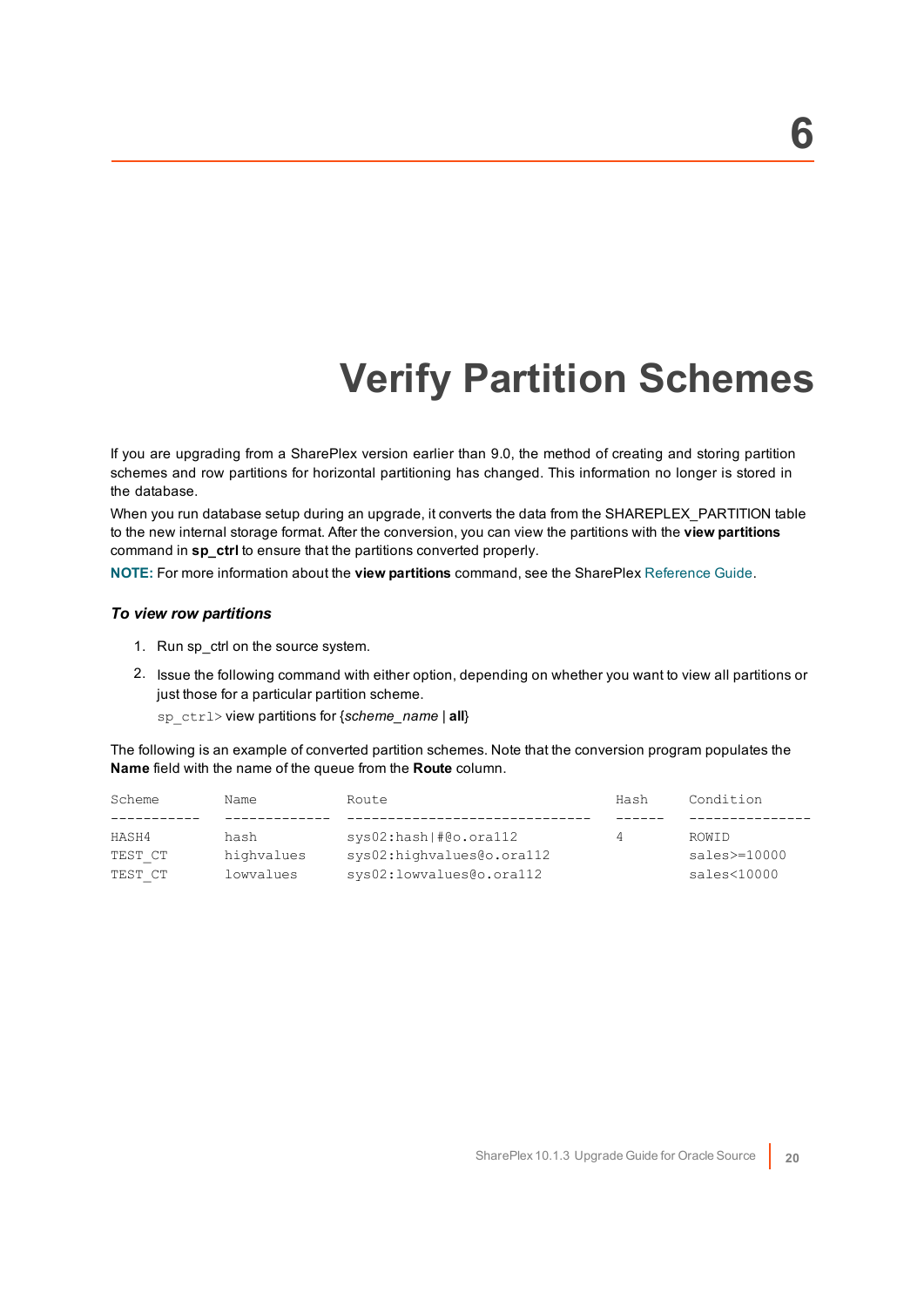# **SharePlex utilities**

### <span id="page-20-0"></span>**Contents**

[Database](#page-20-1) Setup for HANA [Database](#page-23-1) Setup for MySQL [Database](#page-27-0) Setup for Oracle Database Setup for [PostgreSQL](#page-38-0) [Database](#page-42-0) Setup for SQL Server

# <span id="page-20-1"></span>**Database Setup for HANA**

# <span id="page-20-2"></span>**Overview**

Run the Database Setup utility for HANA (**hana\_setup**) on a target HANA system to establish a user account, schema, and tables for use by SharePlex.

# <span id="page-20-3"></span>**Supported databases**

<span id="page-20-4"></span>HANA on supported platforms

# **Guidelines for use**

- Run the setup utility on all target HANA instances in the SharePlex replication configuration.
- Within a server cluster, run the setup utility on the node that has the mount point to the shared disk that contains the SharePlex variable-data directory.
- For consolidated replication, run the setup utility for each variable-data directory.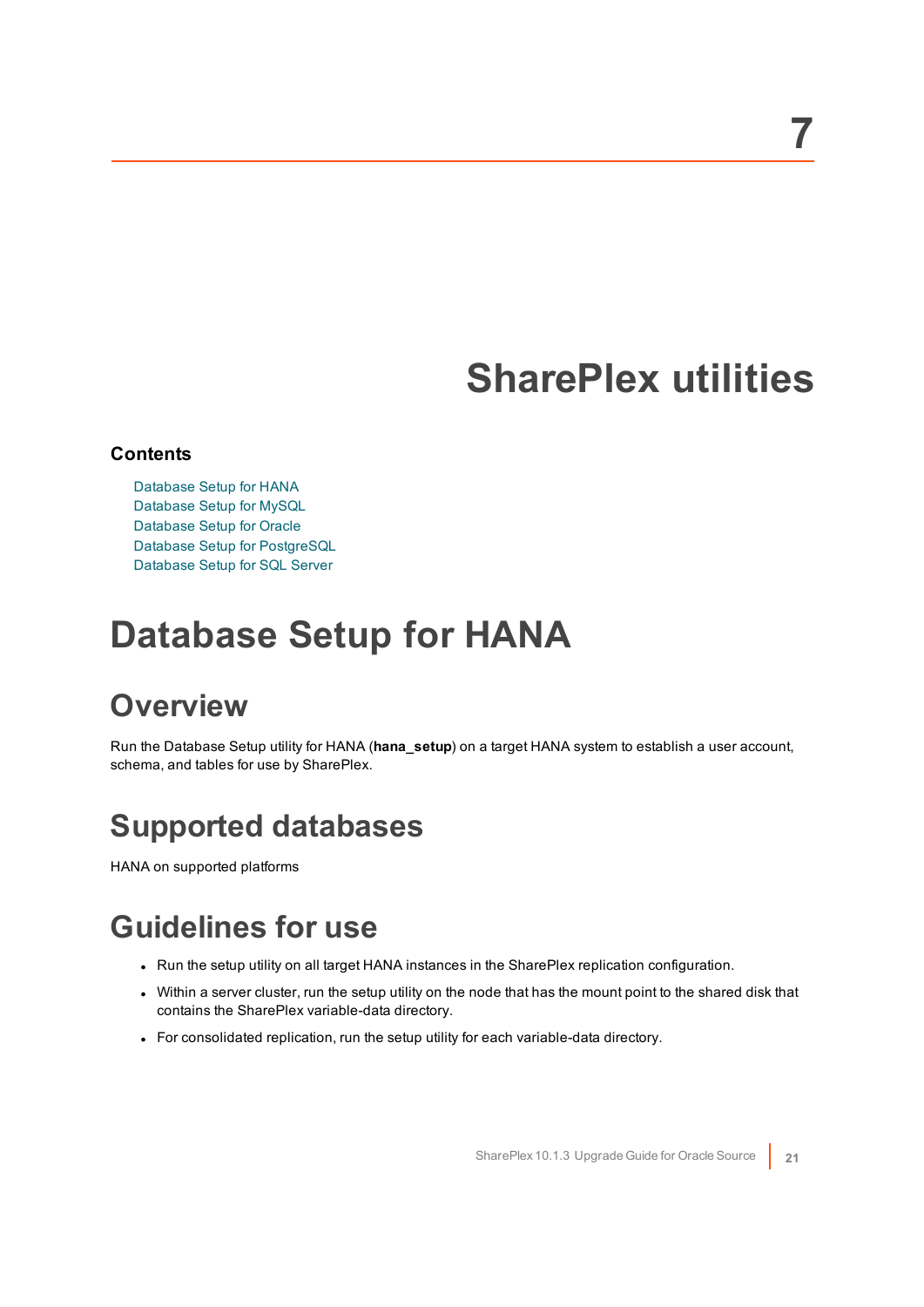- The only supported connection method to HANA is by connect string. Connection through a DSN is not supported.
- Make certain that you assign the required permissions that are shown in this setup process.

# <span id="page-21-0"></span>**Required privileges**

The setup utility must be run as a HANA Administrator in order to grant SharePlex the required privileges to operate on the database and to create the SharePlex database account.

# <span id="page-21-1"></span>**Run Database Setup for HANA**

- 1. Shut down any running SharePlex processes and **sp\_cop** on the target system.
- 2. Run the **hana\_setup** program from the **bin** subdirectory of the SharePlex product directory. **IMPORTANT!** If you installed the SharePlex instance on any port other than the default of 2100, use the  **p** option to specify the port number. For example, in the following command the port number is 9400.

### **\$ /users/splex/bin> hana\_setup -p9400**

#### **Table 1: Setup Prompts and Responses**

| <b>Prompt</b>                                                 | <b>Response</b>                                                                                                                                              |
|---------------------------------------------------------------|--------------------------------------------------------------------------------------------------------------------------------------------------------------|
| Enter the<br><b>HANA</b><br>connection<br>string $[]$ :       | Enter a connection string that connects to the HANA database system. The required<br>components of a connection string for SharePlex to connect to HANA are: |
|                                                               | • SERVERNODE: The name of the target HANA server, then a colon, then the HANA<br>port number.                                                                |
|                                                               | • DRIVER: The path to the HANA ODBC driver.                                                                                                                  |
|                                                               | • CHAR AS UTF8: This must be passed as <b>CHAR_AS_UTF8=1</b> .                                                                                               |
|                                                               | Example:                                                                                                                                                     |
|                                                               | SERVERNODE=server1.dept.abc.corp:30015;DRIVER=/usr/sap/hdbclient/libodbcHDB.s<br>o;CHAR AS UTF8=1                                                            |
|                                                               | You do not have to supply a user, password, and default database, because the setup utility<br>prompts for those.                                            |
| Enter the<br><b>HANA</b><br>Administrat<br>or name :          | Enter the name of the HANA Administrator. This user will perform the work on the SharePlex<br>account.                                                       |
| Enter the<br>password<br>for the<br>Administrat<br>or account | Enter the password of the Administrator.                                                                                                                     |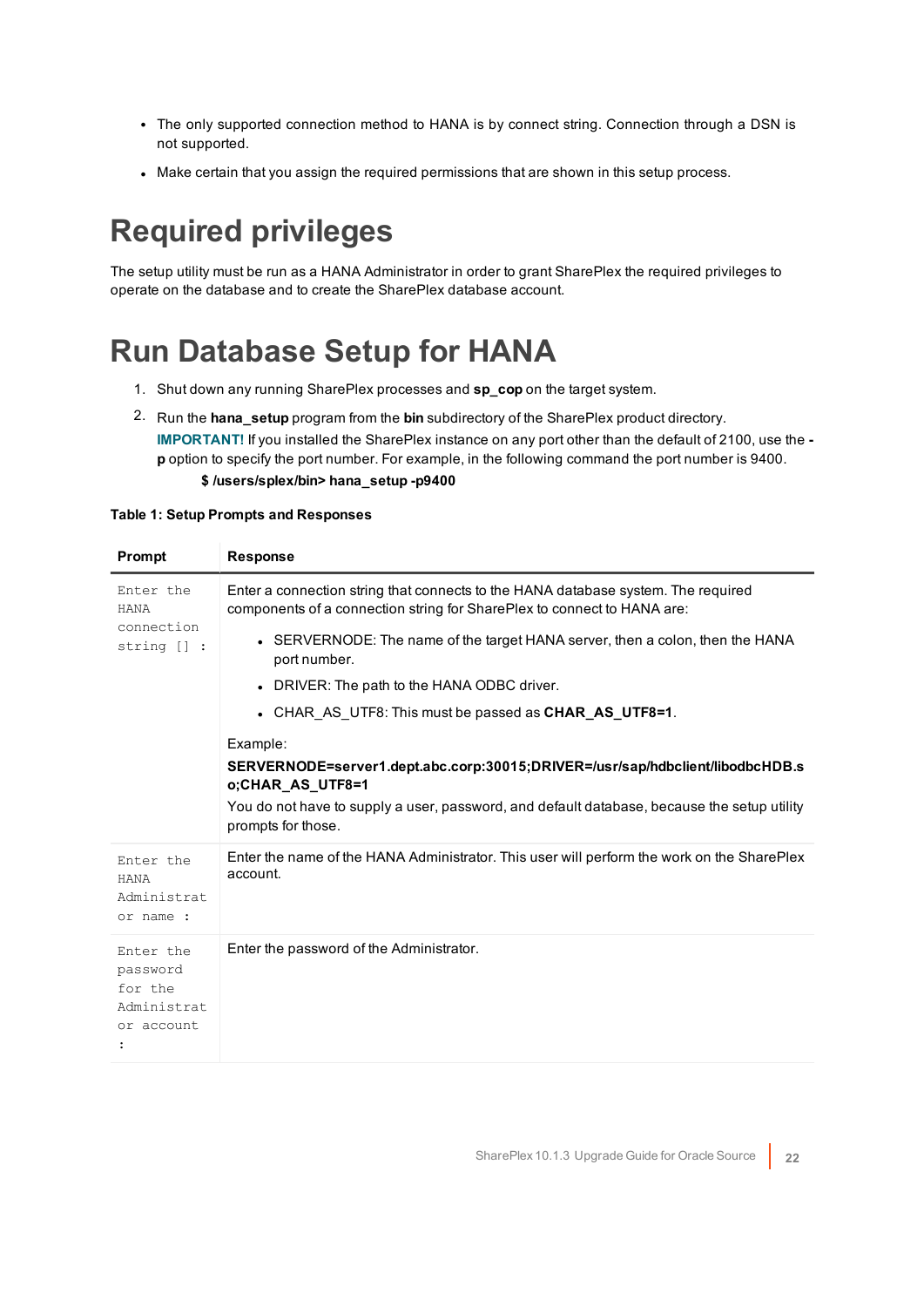| Prompt                                                                                                              | <b>Response</b>                                                                                                                                                                                 |
|---------------------------------------------------------------------------------------------------------------------|-------------------------------------------------------------------------------------------------------------------------------------------------------------------------------------------------|
| Enter the<br>name of the<br>database :                                                                              | Enter the name of the database that you want to contain the tables and other objects for use<br>by SharePlex. You can enter the name of a new or existing database.                             |
| Database<br>name<br>database<br>does not<br>exist.<br>Would you<br>like to<br>create it?<br>$[y]$ :                 | If this prompt is displayed, the specified database does not exist. Press Enter to have the<br>setup utility create it for you.                                                                 |
| Would you<br>like to<br>create a<br>new<br>SharePlex<br>user $[y]$ :                                                | Press Enter to accept the default to create a new SharePlex database user account and<br>schema of the same name in the specified database, or enter n to use an existing SharePlex<br>account. |
| Enter the<br>name of the<br>new<br>SharePlex<br>user:<br>Enter the<br>name of the<br>existing<br>SharePlex<br>user: | One of these prompts is displayed depending on whether you elected to create a new user<br>or use an existing user. Enter the name of the SharePlex user.                                       |
| Enter the<br>password of<br>the<br>SharePlex<br>user :                                                              | Enter the password of the SharePlex user account.                                                                                                                                               |
| Re-enter<br>the<br>password<br>for the<br>SharePlex<br>user :                                                       | This prompt is only shown if you created a new user. Enter the SharePlex password again.                                                                                                        |

### A successful setup terminates with a message similar to the following:

Completed SharePlex for HANA database configuration

SharePlex User name: splex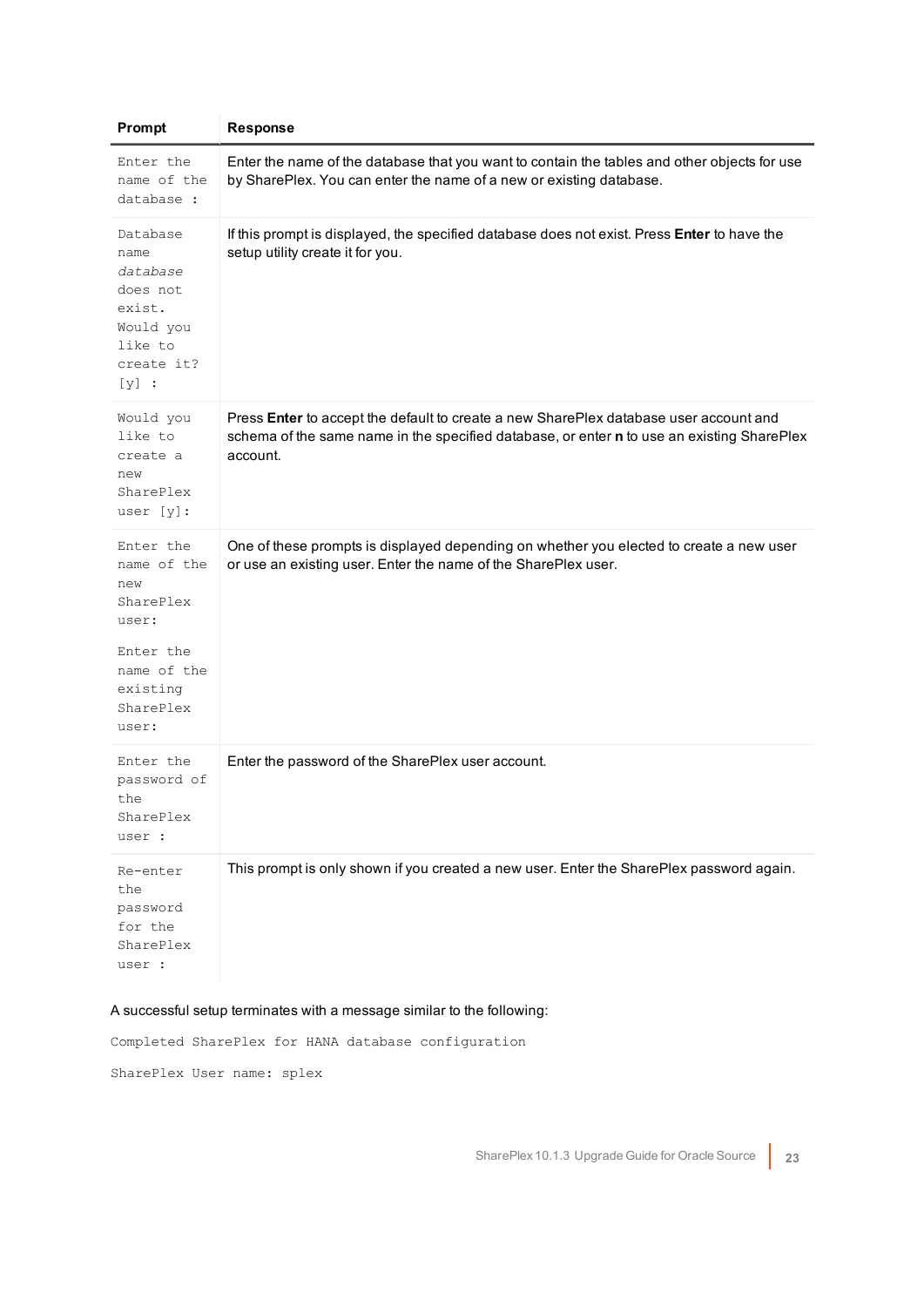Database name: ndb5

<span id="page-23-0"></span>Target specification in SharePlex configuration: r.ndb5

## **Grant privileges to SharePlex**

Before you start SharePlex replication to a HANA target, grant the following privileges to the SharePlex database user in that target (where *SP\_USER* is the name of the SharePlex database user):

- <sup>l</sup> GRANT USER ADMIN TO *sp\_user*;
- <sup>l</sup> GRANT TABLE ADMIN TO *sp\_user*;
- <sup>l</sup> GRANT CATALOG READ TO *sp\_user*;
- <sup>l</sup> GRANT DATA ADMIN TO *sp\_user* WITH ADMIN OPTION;
- <sup>l</sup> GRANT ROLE ADMIN TO *sp\_user* WITH ADMIN OPTION;

Additionally, log in as the owner of each schema that contains objects that you want to replicate, then make the following grants on the schema:

- <sup>l</sup> GRANT CREATE ANY ON SCHEMA *schema\_name* TO *sp\_user*;
- <sup>l</sup> GRANT DEBUG ON SCHEMA *schema\_name* TO *sp\_user*;
- <sup>l</sup> GRANT DELETE, DROP, EXECUTE, INDEX, INSERT, SELECT, UPDATE ON SCHEMA *schema\_name* TO *sp\_user*;

# <span id="page-23-1"></span>**Database Setup for MySQL**

## <span id="page-23-2"></span>**Overview**

Run the Database Setup utility for MySQL (**mysql\_setup**) on a MySQL system to establish SharePlex as a MySQL database user. This utility creates the following:

- A SharePlex user account with full DBA privileges
- Tables and indexes for use by SharePlex and owned by the SharePlex user in a database of your choosing
- <span id="page-23-3"></span>• A default database connection.

## **Supported databases**

MySQL on Linux. For supported Linux platforms and versions, see the SharePlex Release Notes.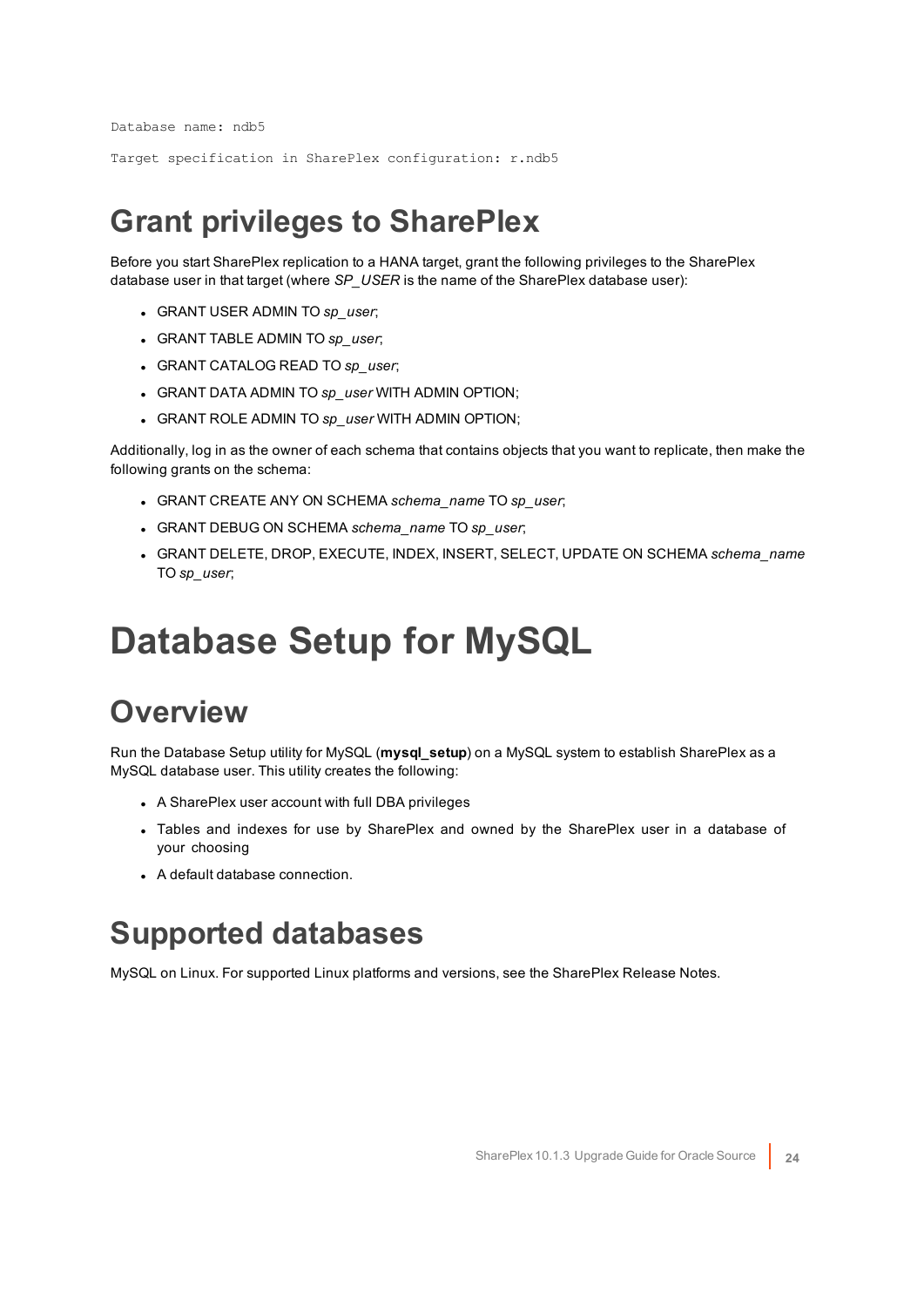# <span id="page-24-0"></span>**Guidelines for use**

- Run the setup utility on all MySQL instances in the SharePlex replication configuration.
- Within a cluster, run the setup utility on the node to which the shared disk that contains the SharePlex variable-data directory is mounted.
- For consolidated replication, run the setup utility for each variable-data directory.

# <span id="page-24-1"></span>**Required privileges**

Review the following requirements to ensure that the setup succeeds.

- The setup utility must be run as a MySQL Administrator that retains all of that user's default privileges. Both local and cloud MySQL Administrators should have the required privileges by default. The Administrator user is able to grant SharePlex the required privileges to operate on the database and to create the SharePlex database account and objects.
- <sup>l</sup> (Cloud installations) Common restrictions on privileges in cloud-hosted database services make it difficult for the setup utility to succeed in every possible type of scenario. To ensure that the database setup succeeds, *only* use the setup utility for the following purposes: To do a *first-time* database setup with a *new* SharePlex user, or, to *modify* an existing SharePlex user that either owns the database or has access to it.

# <span id="page-24-2"></span>**Run Database Setup for MySQL**

- 1. Shut down any running SharePlex processes and **sp\_cop** on the MySQL system.
- 2. Run the **mysql\_setup** program from the **bin** subdirectory of the SharePlex product directory. **IMPORTANT!** If you installed the SharePlex instance on any port other than the default of 2100, use the  **p** option to specify the port number. For example, in the following command the port number is 9400. C:\users\splex\bin> **mysql\_setup -p9400**

| Prompt                                    | <b>Response</b>                                                                                                                                                                                                                 |
|-------------------------------------------|---------------------------------------------------------------------------------------------------------------------------------------------------------------------------------------------------------------------------------|
| Enter the MySQL<br>connection string [] : | Enter a connection string that connects to the MySQL database.<br>Do not use a DSN.                                                                                                                                             |
|                                           | If you are replicating data larger than 500 MB to MySQL Aurora on Amazon<br>RDS, include the MySQL parameter max_allowed_packet in the connection<br>string and set its value to the maximum size of the data. See the example. |
|                                           | <b>Example connection string</b>                                                                                                                                                                                                |
|                                           | DRIVER=/usr/lib64/libmyodbc5.so;socket=/var/lib/mysql/mysql.sock;character-<br>set-server=utf8;collation-server=utf8 general ci;max allowed<br>packet=2G;wait_timeout= 6000;Server=servername.amazonaws.com                     |
| Enter the MySQL<br>Administrator name:    | Enter the name of the MySQL Administrator. This user will perform the setup<br>work on the SharePlex account and schema.                                                                                                        |

|  |  | Table 2: Setup prompts and responses |
|--|--|--------------------------------------|
|--|--|--------------------------------------|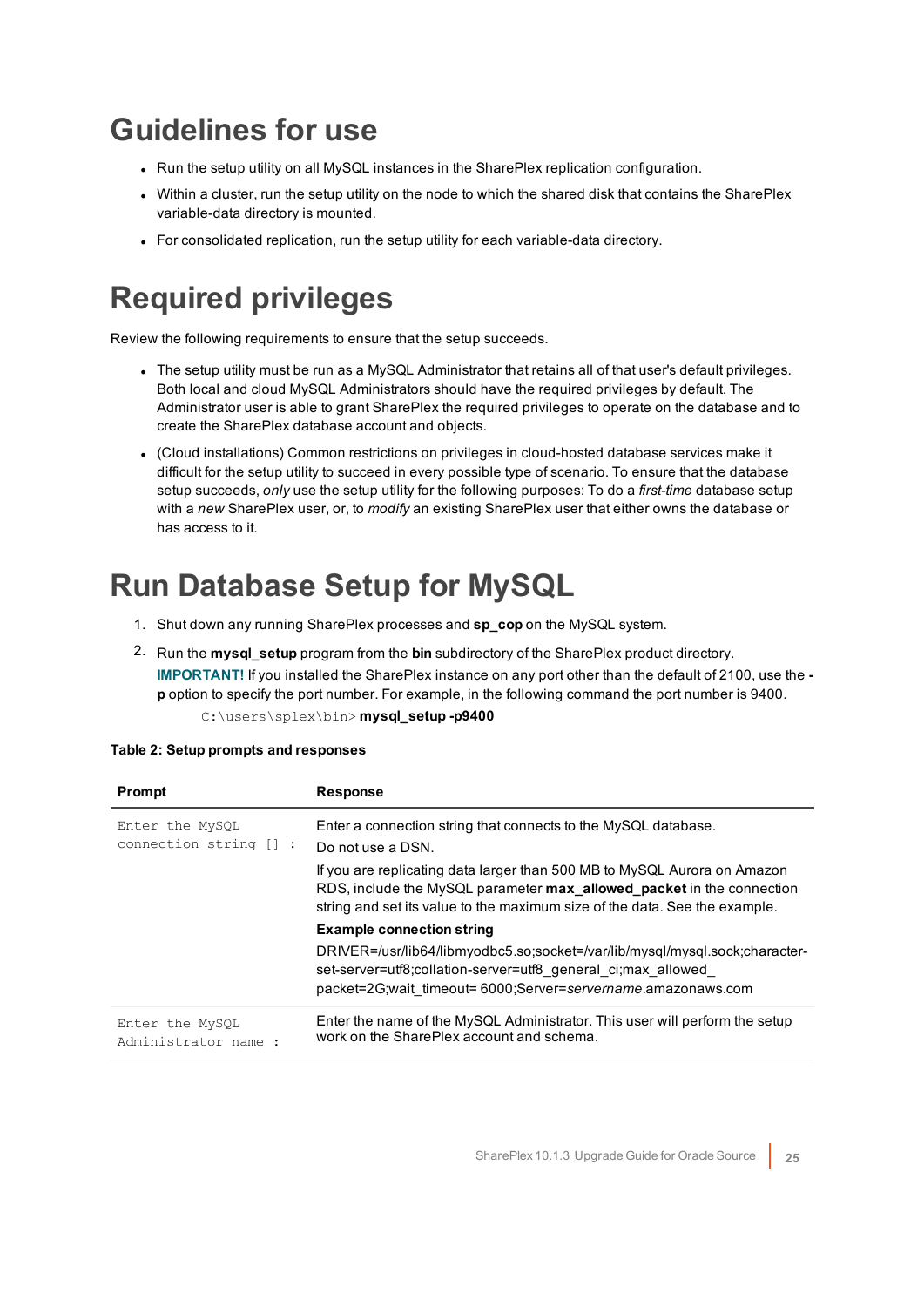| Prompt                                                                                               | <b>Response</b>                                                                                                                                                              |
|------------------------------------------------------------------------------------------------------|------------------------------------------------------------------------------------------------------------------------------------------------------------------------------|
| Enter the password for<br>the Administrator<br>account :                                             | Enter the password of the Administrator.                                                                                                                                     |
| Enter the replication<br>target database name :                                                      | Enter the name of the MySQL database where you want to install the<br>SharePlex objects.                                                                                     |
| Database name database<br>does not exist. Would<br>you like to create it?<br>$[y]$ :                 | If this prompt is displayed, the specified database does not exist. Press <b>Enter</b><br>to have the setup utility create it for you.                                       |
| Would you like to<br>create a new SharePlex<br>user $[y]$ :                                          | Press <b>Enter</b> to accept the default to create a new SharePlex database user<br>account, or enter <b>n</b> to use an existing account as the SharePlex database<br>user. |
| Enter the name of the<br>new SharePlex user:<br>Enter the name of the<br>existing SharePlex<br>user: | One of these prompts is displayed depending on whether you elected to<br>create a new user or use an existing user. Enter the name of the SharePlex<br>user.                 |
| Enter the password for<br>the SharePlex user:                                                        | Enter the password of the SharePlex user account.                                                                                                                            |
| Re-enter the password<br>for the SharePlex user                                                      | Enter the SharePlex password again.                                                                                                                                          |

### A successful setup terminates with a message similar to the following:

Completed SharePlex for MySQL database configuration SharePlex User name: mysql29 Database name: mysql29

<span id="page-25-0"></span>Target specification in SharePlex configuration: r.mysql29

## **Configure SharePlex to support MySQL database on Azure platform**

You can configure SharePlex to support the MySQL database on the Azure platform using the below steps:

- 1. Add the DSN entry along with Socket path (SOCKET=) in the Odbc.ini file at /etc/odbc.ini and the …/var/odbc directory.
- 2. Copy the /etc/odbcinst.ini file to the …/var/odbc directory.
- 3. Run the MySQL setup utility.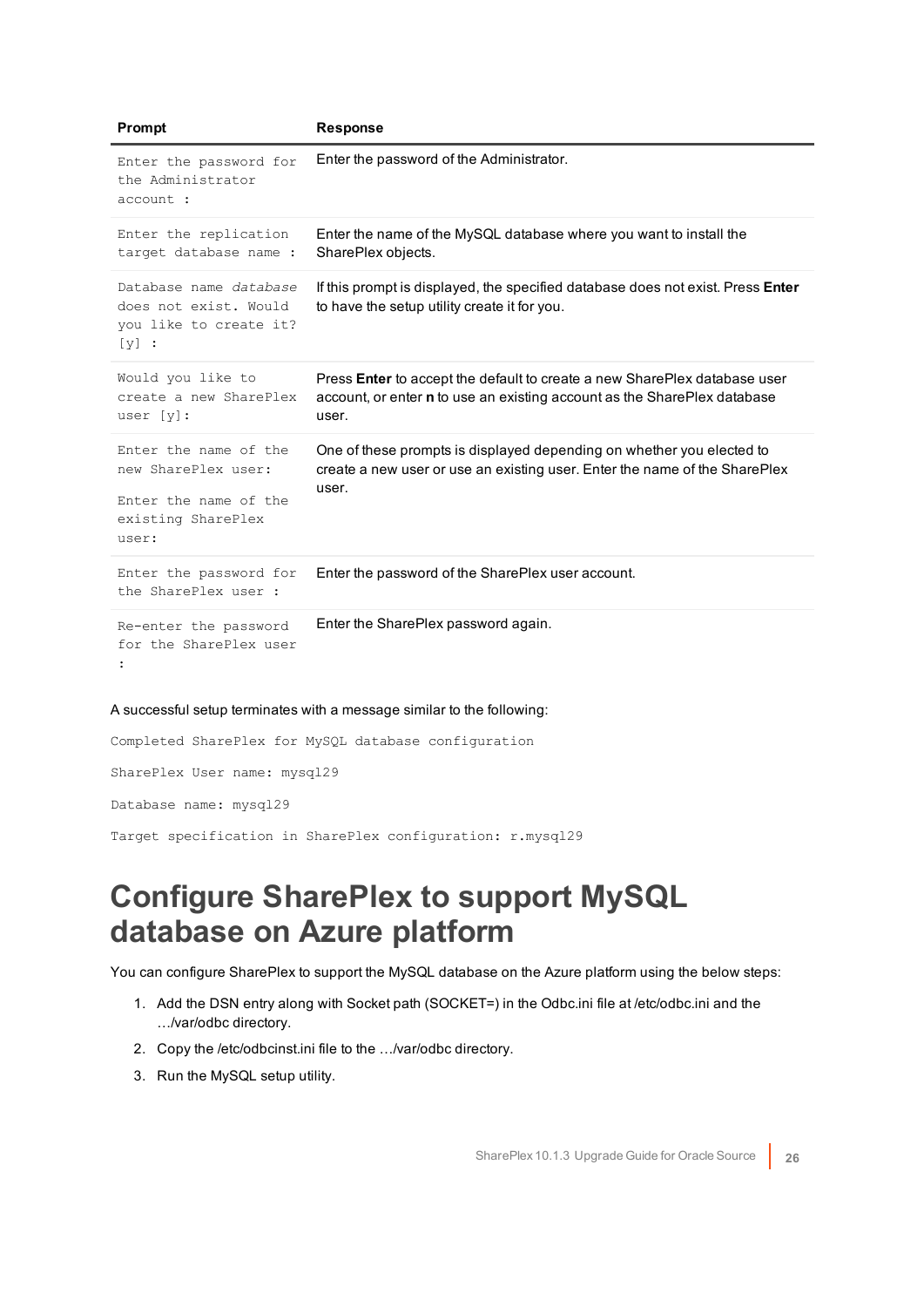This process creates the SharePlex tables, login and user accounts needed to run SharePlex replication.

**Table 3: Setup Prompts and Responses**

| Prompt                                                | <b>Response</b>                                                                                                                                                                                                                                                                                                                                                                                                                                                    |
|-------------------------------------------------------|--------------------------------------------------------------------------------------------------------------------------------------------------------------------------------------------------------------------------------------------------------------------------------------------------------------------------------------------------------------------------------------------------------------------------------------------------------------------|
| Enter the MySQL DSN name or<br>connection string [] : | Enter the MySQL DSN name or a connection string that connects to<br>the MySQL database system.<br>Example:<br>pslazpgdb02                                                                                                                                                                                                                                                                                                                                          |
| Is DB hosted over Azure ? :                           | Y                                                                                                                                                                                                                                                                                                                                                                                                                                                                  |
| Enter the Database hostname<br>$\ddot{\phantom{a}}$   | Enter the Azure database host name.<br>NOTE: MySQL Administrator name should be in the <username><br/>format (Do not mention the hostname)<br/>Example:<br/>pslazpgdb02.mysql.database.azure.com<br/>If a user already exists for SharePlex then it should be entered in the<br/><username@hostname> format.<br/>If a new user needs to be created for SharePlex then is should be<br/>entered in the <username> format.</username></username@hostname></username> |
| Enter the MySQL<br>Administrator name :               | Enter the name of the MySQL Administrator. This user will perform the<br>setup work on the SharePlex account and schema.<br>Example:<br>mysql                                                                                                                                                                                                                                                                                                                      |
| Enter the password for the<br>Administrator account:  | Enter the password of the Administrator.<br>NOTE: User 'mysql@pslazpgdb02.mysql.database.azure.com' got the<br>superuser role.                                                                                                                                                                                                                                                                                                                                     |
| Enter the replication target<br>database name :       | Enter the target database name on which replication needs to be<br>performed.<br>Example:<br>sp_mk                                                                                                                                                                                                                                                                                                                                                                 |
| Would you like to create a<br>new SharePlex user?     | N (If you want to create a user, enter "y")                                                                                                                                                                                                                                                                                                                                                                                                                        |
| Enter the name of the<br>existing SharePlex user:     | Enter the name of the SharePlex user.                                                                                                                                                                                                                                                                                                                                                                                                                              |
| Enter the password of the<br>SharePlex user :         | Enter the password of the SharePlex user account.                                                                                                                                                                                                                                                                                                                                                                                                                  |
| Re-enter the password for<br>the SharePlex user :     | This prompt is only shown if you created a new user. Enter the<br>SharePlex password again.                                                                                                                                                                                                                                                                                                                                                                        |

**A successful setup terminates with a message similar to the following:**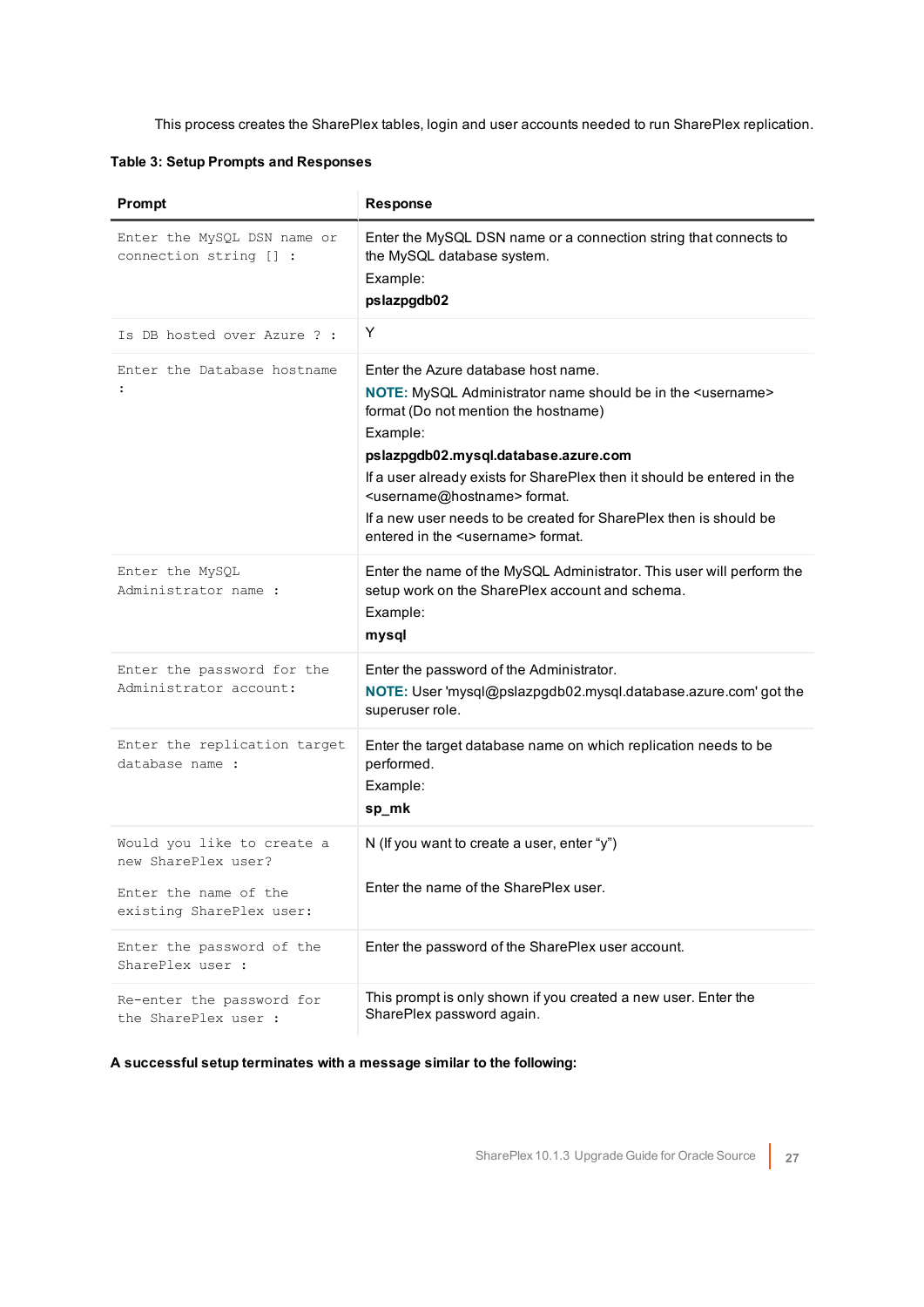```
Completed SharePlex for MySQL database configuration
SharePlex User name: mysql@pslazpgdb02.mysql.database.azure.com
Database name: sp_mk
The data source identifier in the SharePlex configuration is 'r.sp mk' -
```
# <span id="page-27-0"></span>**Database Setup for Oracle**

## <span id="page-27-1"></span>**Overview**

Use the Database Setup utility for Oracle (**ora\_setup**) to establish SharePlex as an Oracle user and create the required SharePlex database objects. This setup utility creates the following:

- A SharePlex account
- Tables and other objects for use by SharePlex and owned by the SharePlex account
- Default connection for the SharePlex user

<span id="page-27-2"></span>It is recommended that you review all of the content in this topic before running the setup utility.

# **Supported databases**

<span id="page-27-3"></span>Oracle source or target on supported platforms

# **When to run Oracle Setup**

Whether or not to run this utility at the time of SharePlex installation depends on whether the database is a source, intermediary, or target database, and on how you intend to synchronize the data. To view the initial synchronization procedures, see the SharePlex [Administration](https://support.quest.com/shareplex) Guide.

| <b>System Type</b>  | <b>When to run Oracle Setup</b>                                                                                                                                                                                                                                                                                                                                                                                                                                                                                                                                      |
|---------------------|----------------------------------------------------------------------------------------------------------------------------------------------------------------------------------------------------------------------------------------------------------------------------------------------------------------------------------------------------------------------------------------------------------------------------------------------------------------------------------------------------------------------------------------------------------------------|
| Source system       | During installation of SharePlex                                                                                                                                                                                                                                                                                                                                                                                                                                                                                                                                     |
| Intermediary system | An intermediary system is used in a cascading configuration, where<br>SharePlex replicates data to a remote system (or systems) and then<br>sends that data from the intermediary system to the final target. If<br>you intend to configure SharePlex to post data to a database on an<br>intermediary system, and you intend to use a hot backup to<br>establish the data on that system and the target, do not run the<br>Database Setup utility on the intermediary or target systems. You<br>will run it when you perform the initial synchronization procedure. |
| Target system       | Depends on the method that you will use to synchronize the source<br>and target data when you are ready to activate replication:                                                                                                                                                                                                                                                                                                                                                                                                                                     |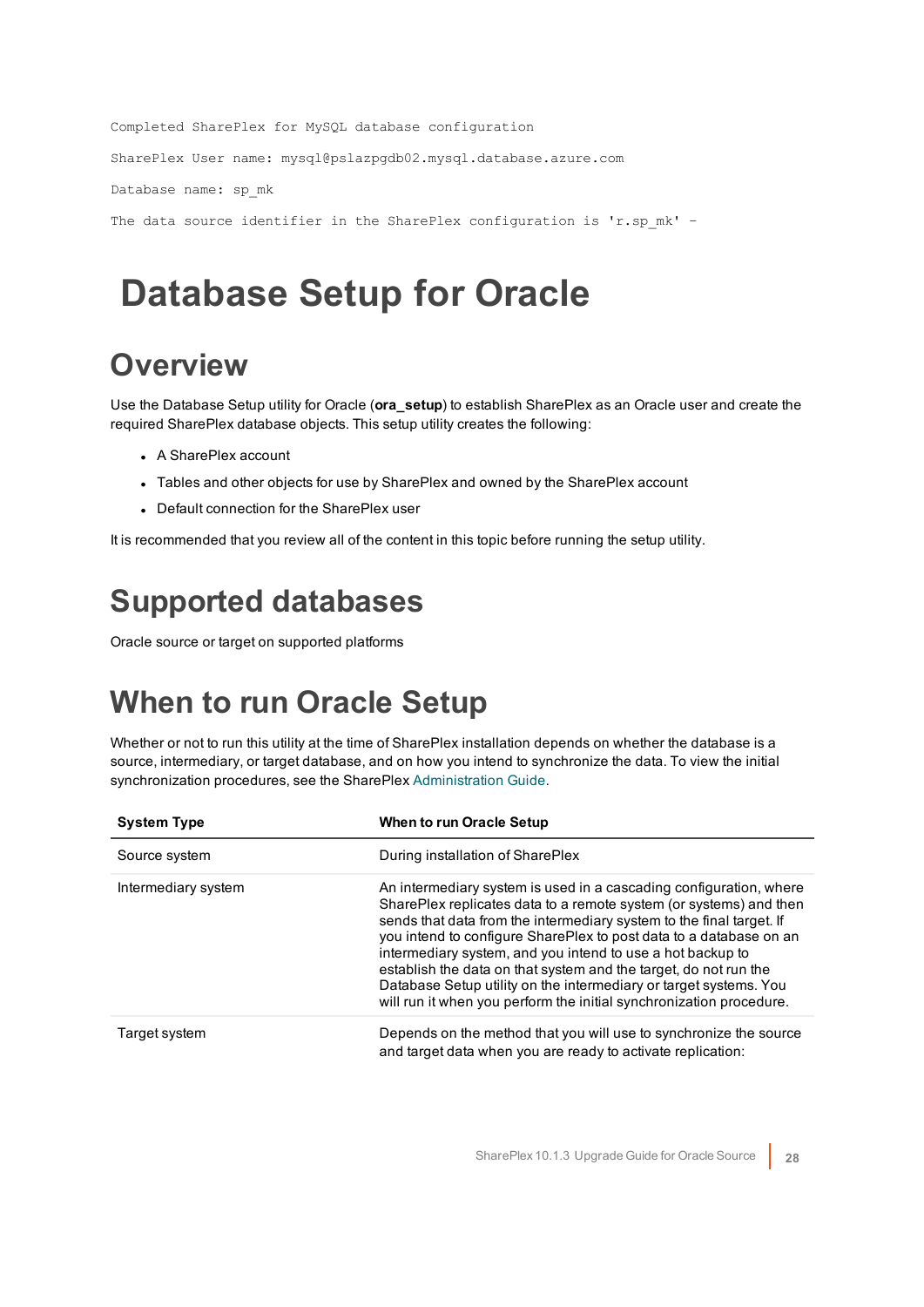### **System Type When to run Oracle Setup**

- o If you intend to use transportable tablespaces or a cold copy (such as export/import, store/restore from tape, FTP), run the Database Setup utility during SharePlex installation.
- $\degree$  If you intend to use a hot backup to establish the target data, *do not* run the Database Setup utility. You will run it when you perform the initial synchronization procedure.

**NOTE:** If you run the Database Setup utility before the backup and recovery, the setup gets overwritten, and you will need to re-run it again after the backup and recovery.

## <span id="page-28-0"></span>**Supported Oracle Connections**

The setup utility can configure any of the following connections for the SharePlex user to use when connecting to the database.

| Database type                | <b>Connection</b>                                                                   |
|------------------------------|-------------------------------------------------------------------------------------|
| Database with or without ASM | Bequeath                                                                            |
| Database with or without ASM | TNS alias<br>(A TNS login is specified for both the database and the ASM instance.) |
| PDB with ASM                 | TNS alias for the PDB and either TNS or bequeath for the ASM instance.              |
| Amazon RDS                   | TNS alias                                                                           |

## <span id="page-28-1"></span>**Required run privileges**

The user who runs the Database Setup utility must have the following privileges:

#### *Amazon RDS source or target*

The user who runs the setup utility must be the primary user that was created when the Oracle RDS instance was created. You are prompted for this user during the setup.

#### *Non-multitenant (standard) database*

The user who runs the setup utility must have DBA privileges.

### *Multitenant database*

The user who runs the setup utility should have SYSDBA privileges (recommended), but at minimum the user should be a DBA user with privileges for **sys.users\$** and **sys.enc\$**. The minimum following grants are required for the SharePlex user:

```
create user c##sp_admin identified by sp_admin;
```
grant dba to c##sp admin container=ALL;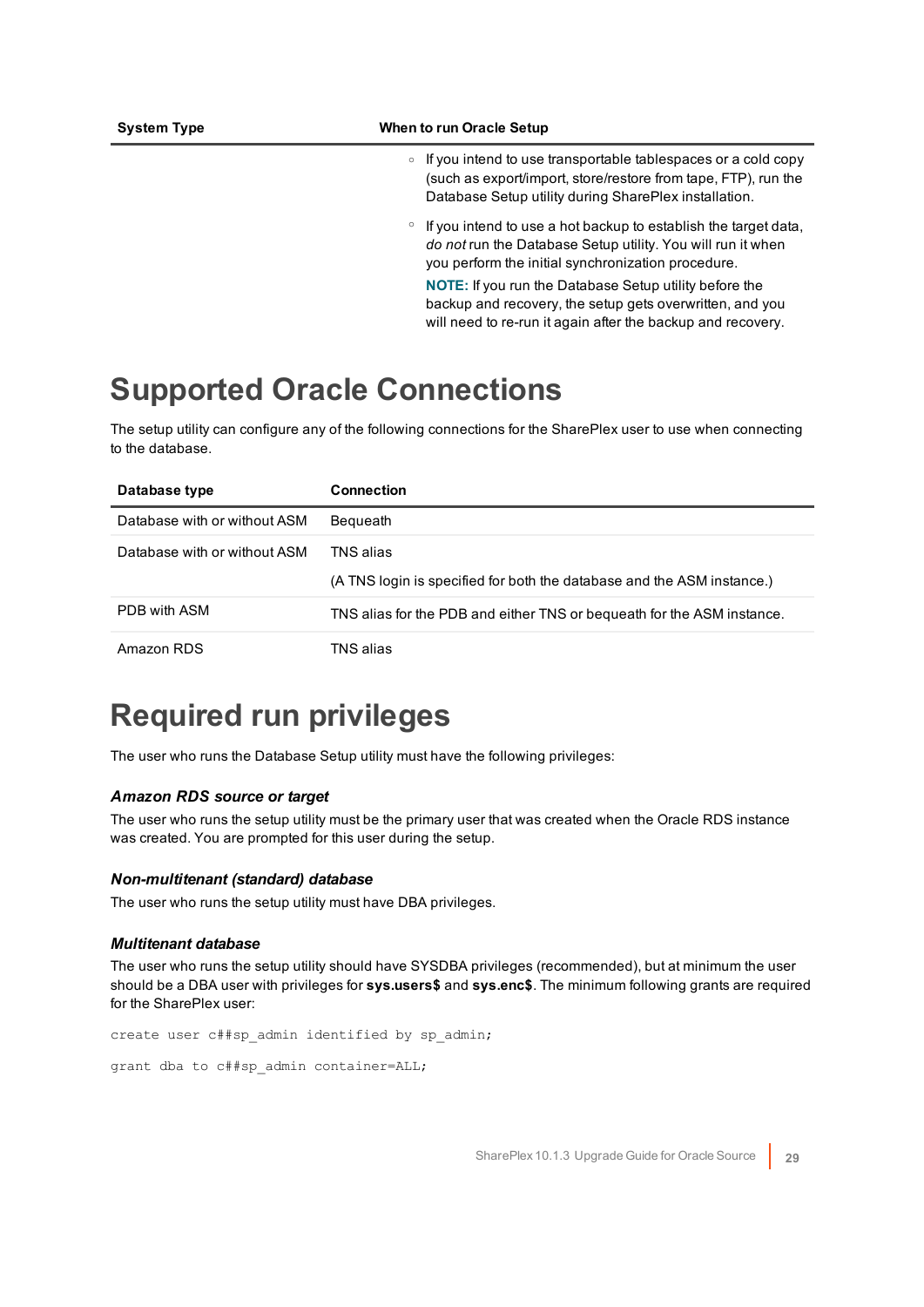<span id="page-29-0"></span>grant select on sys.user\$ to c##sp\_admin with grant option container=ALL;

## **Privileges granted to SharePlex**

The Database Setup utility grants to the SharePlex database user the following privileges.

| <b>Privilege</b><br>granted | <b>Description</b>                                                                                                                                                                                                                                                                                                                                                               |
|-----------------------------|----------------------------------------------------------------------------------------------------------------------------------------------------------------------------------------------------------------------------------------------------------------------------------------------------------------------------------------------------------------------------------|
| DBA role                    | The Database Setup utility grants DBA role and unlimited resource privileges, tablespace<br>privileges, and read privileges to the redo logs.                                                                                                                                                                                                                                    |
| Default<br>Oracle profile   | By default this profile has the unlimited resource privileges originally assigned by Oracle.                                                                                                                                                                                                                                                                                     |
| Grants                      | The following grants are issued to SharePlex:<br>• To access the data dictionary (outside the DBA roles) if O7 DICTIONARY<br>ACCESSIBILITY is set to FALSE:<br>grant select any dictionary to Share PlexUser;<br>• To replicate DDL:<br>grant select any table to <i>Share PlexUser</i> with admin option;<br>grant create any view to <i>Share Plex User</i> with admin option; |

### <span id="page-29-1"></span>**Requirements**

- Install the database client on the system where you are running Oracle Setup. Consult the Oracle documentation for the appropriate client version to use with the database.
- Run the Database Setup utility for all source and target Oracle instances in the SharePlex replication configuration.
- Within a cluster, run the Database Setup utility on all nodes of the cluster. This ensures that the SharePlex settings in the Windows Registry include the correct ORACLE\_SID.
- For a consolidated replication topography, or other topology with multiple variable-data directories, run the Database Setup utility for each variable-data directory.
- SharePlex supports local BEQUEATH connections or remote connections using a TNS alias. Be prepared to supply Oracle Setup the needed connection values for whichever connection you want to use. If using TNS, the **tnsnames.ora** file must be configured prior to running setup.
- If the Oracle database is a multitenant container database, run the Database Setup utility for each pluggable database involved in a replication scenario. A SharePlex user and schema objects must exist in each PDB.
- If you run the Database Setup utility when there is an active configuration, the DDL that the setup performs to install or update the SharePlex internal tables will be replicated to the target. To work around this issue, set the **SP\_OCT\_REPLICATE\_ALL\_DDL** parameter to **0** before running the utility, then return the parameter to its previous setting after the setup is complete. This parameter takes effect immediately.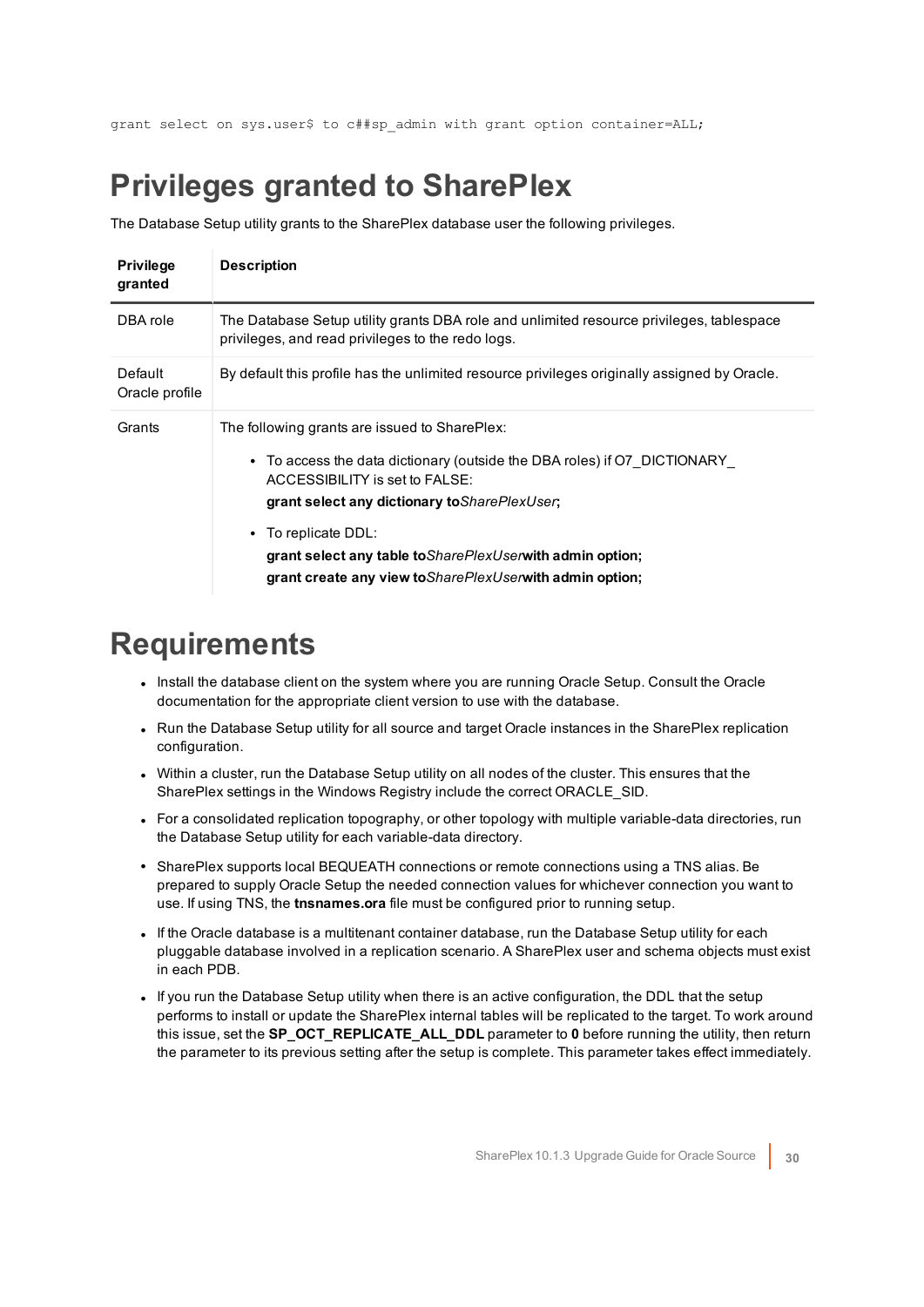## <span id="page-30-0"></span>**SharePlex schema storage requirements**

The Database Setup utility for Oracle installs some database objects for use by SharePlex. The storage requirements for these objects should be satisfied before running Oracle Setup. See the following table.

| <b>Storage</b>                          | <b>Description</b>                                                                                                                                                                                                                                                                                                                                                                                                                                  |
|-----------------------------------------|-----------------------------------------------------------------------------------------------------------------------------------------------------------------------------------------------------------------------------------------------------------------------------------------------------------------------------------------------------------------------------------------------------------------------------------------------------|
| SharePlex<br>objects<br>tablespace      | The Database Setup utility installs some tables into a tablespace of your choosing. All but the<br>SHAREPLEX_LOBMAP table use the default storage settings of the tablespace.<br>The SHAREPLEX_LOBMAP table contains entries for LOBs stored out-of-row. It is created with a                                                                                                                                                                       |
|                                         | 1 MB INITIAL extent, 1 MB NEXT extent, and PCTINCREASE of 10. The MAXEXTENTS is 120,<br>allowing the table to grow to 120 MB.                                                                                                                                                                                                                                                                                                                       |
|                                         | Preferred action: If you enable supplemental logging for primary and unique keys, you can set<br>the SP_OCT_ENABLE_LOBMAP parameter to 0, and nothing will be stored in the<br>SHAREPLEX_LOBMAP table. In this case, you do not have to consider its size growth. It is<br>recommended that you enable supplemental logging for primary and unique keys to maximize<br>the performance of the Read process.                                         |
|                                         | Alternate action: The default storage usually is sufficient for SHAREPLEX_LOBMAP, permitting<br>more than 4 million LOB entries. If the Oracle tables to be replicated have numerous LOB<br>columns that are inserted or updated frequently, consider increasing the size the SharePlex<br>tablespace accordingly. Take into account that this table shares the tablespace with other<br>SharePlex tables.                                          |
|                                         | If the database uses the cost-based optimizer (CBO) and the tables that SharePlex processes<br>include numerous LOBs, incorporate the SHAREPLEX_LOBMAP table into the analysis<br>schedule.                                                                                                                                                                                                                                                         |
|                                         | NOTE: A new installation of SharePlex does not change storage parameters from a previous<br>installation.                                                                                                                                                                                                                                                                                                                                           |
| SharePlex<br>temporary<br>tablespace    | The Database Setup utility prompts for a temporary tablespace for SharePlex to use for sorts and<br>other operations, including sorts performed by the compare commands. The default temporary<br>tablespace is the one where the SharePlex objects are installed. If you plan to use the compare<br>commands to compare large tables, especially those without a primary or unique key, specify a<br>dedicated temporary tablespace for SharePlex. |
| <b>SharePlex</b><br>index<br>tablespace | The Database Setup utility prompts for a tablespace to store the indexes for the SharePlex<br>tables. The default index tablespace is the one where the SharePlex objects are installed. To<br>minimize I/O contention, specify a different index tablespace from the one where the tables are<br>installed.                                                                                                                                        |
|                                         | NOTE: If indexes from a previous version of SharePlex are installed in the SharePlex objects<br>tablespace, you can move them to a different tablespace and then specify that tablespace when<br>you run the setup utility.                                                                                                                                                                                                                         |

## <span id="page-30-1"></span>**Run Database Setup for Oracle**

**IMPORTANT!** The Oracle instance must be open before this procedure is performed.

1. (Unix and Linux only) If you are using multiple variable-data directories, export the environment variable that points to the variable-data directory for the SharePlex instance for which you are running Database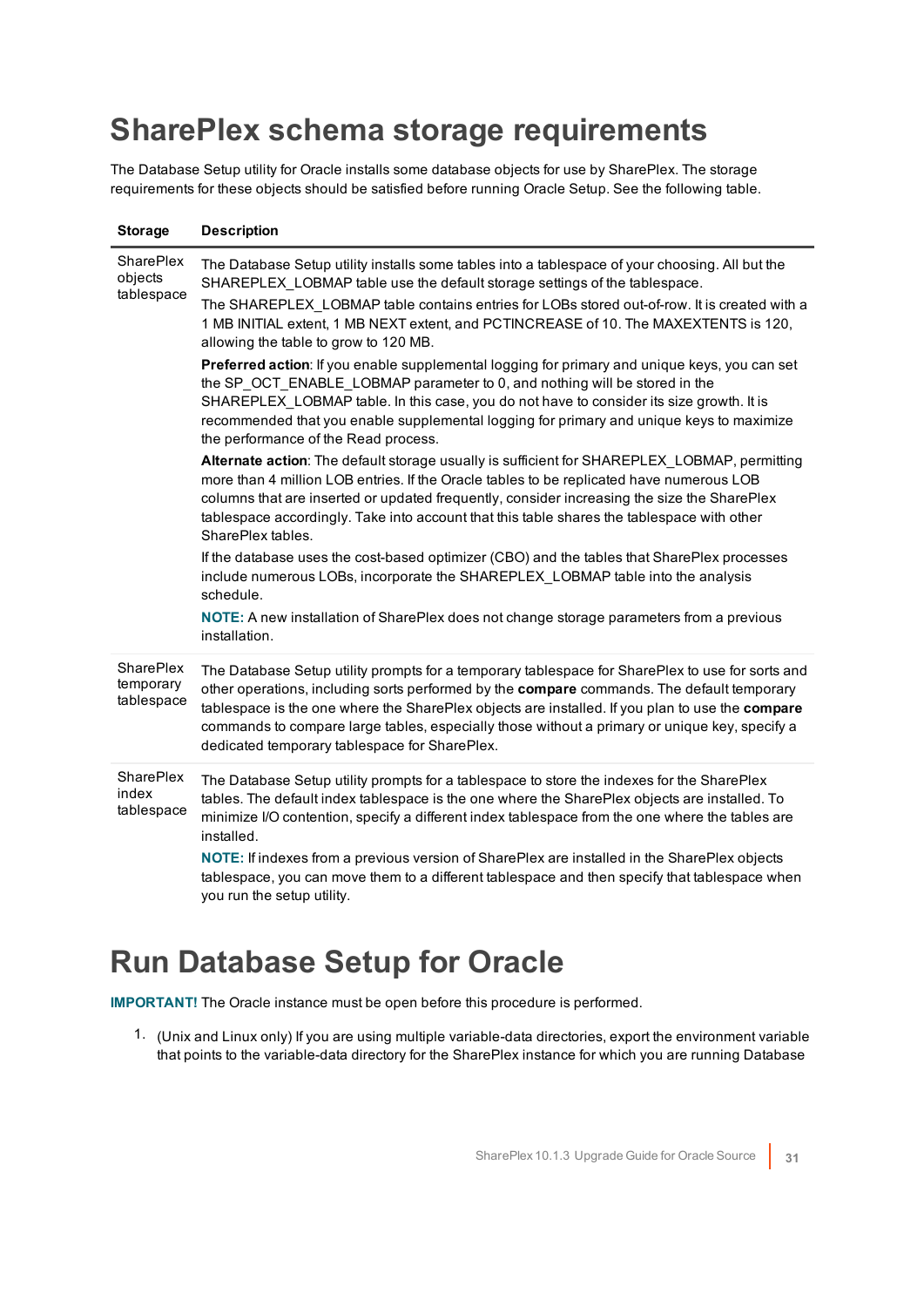Setup.

**ksh** shell:

**export SP\_SYS\_VARDIR=/***full\_path\_of\_variable-data\_directory*

**csh** shell:

**setenv SP\_SYS\_VARDIR=/***full\_path\_of\_variable-data\_directory*

- 2. Shut down any SharePlex processes that are running, including **sp\_cop**.
- 3. Run the Database Setup program from the command prompt of the operating system, using the full path from the SharePlex **bin** subdirectory.

**IMPORTANT!** On Windows, if you installed SharePlex on any port other than the default of 2100, use the **-p** option to specify the port number. For example, in the following command the port number is 9400:

C:\users\splex\bin>**ora\_setup -p9400**

4. Specify whether the system is a source system, a target system, or both a source and target system in the SharePlex configuration.

**NOTE**: This prompt only appears the first time that you run setup for this database.

- 5. For connection type, select **Oracle**.
- 6. Refer to the following table for the prompts and responses to configure SharePlex correctly for the desired connection type.

#### **Table 4: Setup prompts and response**

| <b>Prompt</b>                                                                                                                                | <b>Response</b>                                                                                                                                                                                                                                                                                                                                    |
|----------------------------------------------------------------------------------------------------------------------------------------------|----------------------------------------------------------------------------------------------------------------------------------------------------------------------------------------------------------------------------------------------------------------------------------------------------------------------------------------------------|
| Will SharePlex install be using a BEQUEATH<br>connection? (Entering 'n' implies a<br>SQL*net connection):                                    | Press Y to use a local BEQUEATH connection, or<br>press N to use a TNS alias connection.<br><b>NOTE:</b> Press N to use a TNS alias if:<br>• the database is a multitenant database<br>• SharePlex is capturing from, or posting to, a<br>remote database, such as one on Amazon<br>RDS.<br>• the database is in a cluster (such as Oracle<br>RAC) |
| Are you configuring SharePlex for an AWS<br>RDS database?                                                                                    | Press N if you are not configuring SharePlex for an<br>Oracle database on RDS.<br>Press Y if you are configuring SharePlex for an<br>Amazon AWS RDS database.                                                                                                                                                                                      |
| One of the following prompts is shown:<br>• If you selected BEQUEATH= Y:<br>Enter the Oracle SID for which<br>SharePlex should be installed: | <b>Non-multitenant database:</b> Accept the default or<br>type the correct SID or TNS alias.<br>On RAC, the TNS alias must be a global alias.<br><b>Multitenant database:</b> Type the TNS alias of the                                                                                                                                            |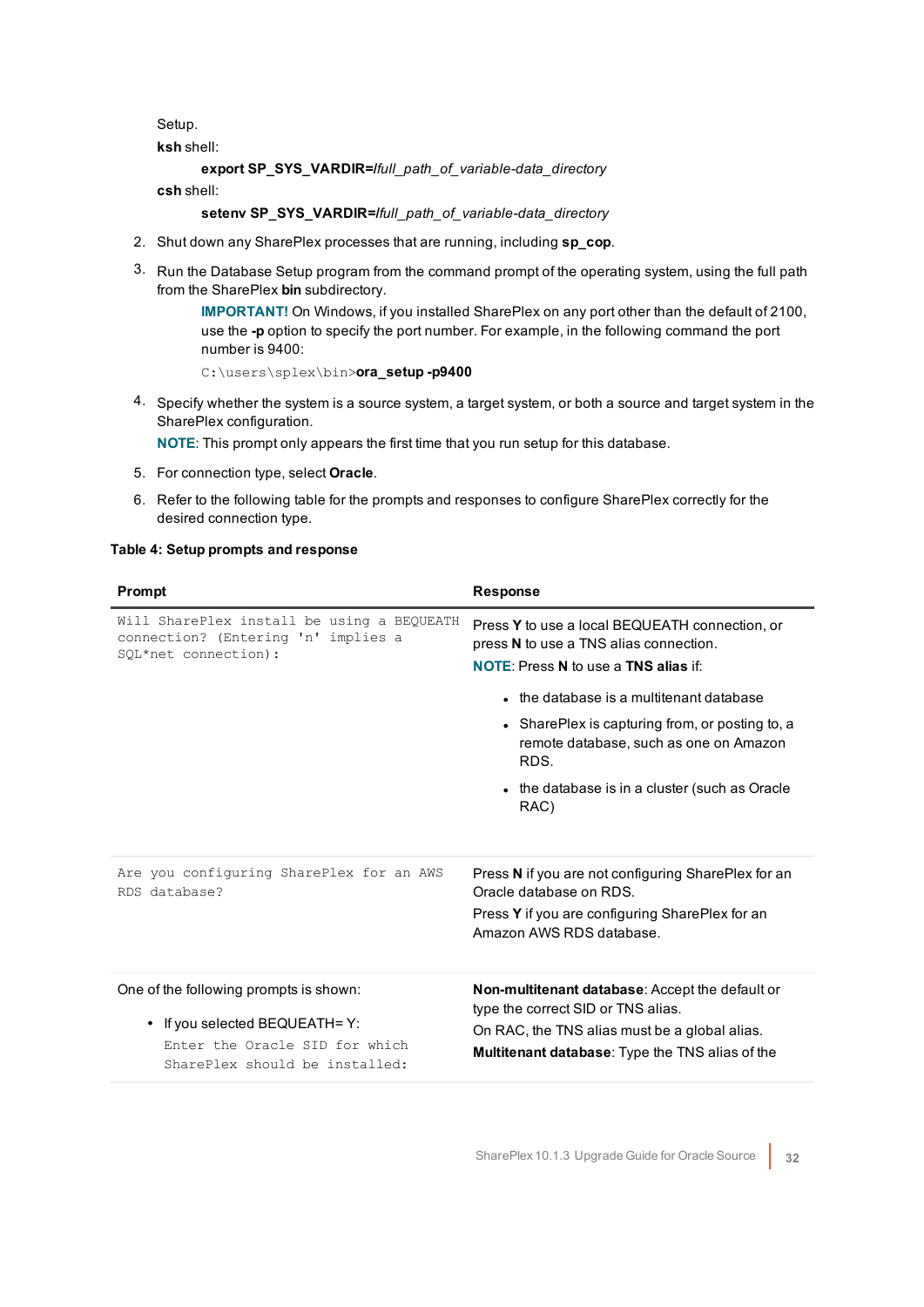| Prompt                                                                                                                                                                                                                                                                        | <b>Response</b>                                                                                                                                                                                                                                                                                                                                                                                                                                                           |
|-------------------------------------------------------------------------------------------------------------------------------------------------------------------------------------------------------------------------------------------------------------------------------|---------------------------------------------------------------------------------------------------------------------------------------------------------------------------------------------------------------------------------------------------------------------------------------------------------------------------------------------------------------------------------------------------------------------------------------------------------------------------|
| • If you selected BEQUEATH = $N$ :<br>Enter the TNS alias for which<br>SharePlex should be installed:                                                                                                                                                                         | PDB.<br>Amazon RDS: Type the TNS alias of the RDS<br>database.                                                                                                                                                                                                                                                                                                                                                                                                            |
| One of the following prompts is shown:<br>• If the database is not on RDS:<br>Enter a DBA user for SID:<br>• If the database is on RDS:<br>In order to create the SharePlex<br>tables and user account, we must<br>connect to the RDS database using<br>the RDS primary user. | Non-multitenant database: Type the name of a<br>database user that has DBA privileges.<br>Multitenant database: Type the name of a common<br>user who has the required privileges to install the<br>account and objects.<br>Amazon RDS database: Type the name of the RDS<br>primary user.                                                                                                                                                                                |
| One of the following prompts is shown:<br>$\bullet$ If the database is not on RDS:<br>Enter password for the DBA account,<br>which will not echo:<br>If the database is on RDS:<br>Enter the password for the RDS<br>primary user, which will not echo.                       | Non-multitenant database: Type the password of<br>the DBA user.<br>Multitenant database: Type the password of the<br>common user. Omit the @ and the rest of the connect<br>string. SharePlex constructs the connect string in the<br>proper format.<br>Amazon RDS database: Type the password of the<br>RDS primary user.                                                                                                                                                |
| Current SharePlex user is user.<br>Would you like to create a new SharePlex<br>user?                                                                                                                                                                                          | Press N to update an existing SharePlex account or<br>Y to create a new SharePlex account. Type the<br>credentials when prompted.<br>You are allowed five attempts to type a valid<br>password for an existing SharePlex user. Passwords<br>are obfuscated.<br><b>IMPORTANT!If there is an active configuration and</b><br>you changed the SharePlex schema, copy the<br>SharePlex objects from the old schema to the new<br>one to preserve the replication environment. |
| Do you want to enable replication of<br>tables with TDE?                                                                                                                                                                                                                      | Press N since TDE is not supported for RDS.                                                                                                                                                                                                                                                                                                                                                                                                                               |
| Enter the default tablespace for use by                                                                                                                                                                                                                                       | Press Enter to accept the default or type the name of                                                                                                                                                                                                                                                                                                                                                                                                                     |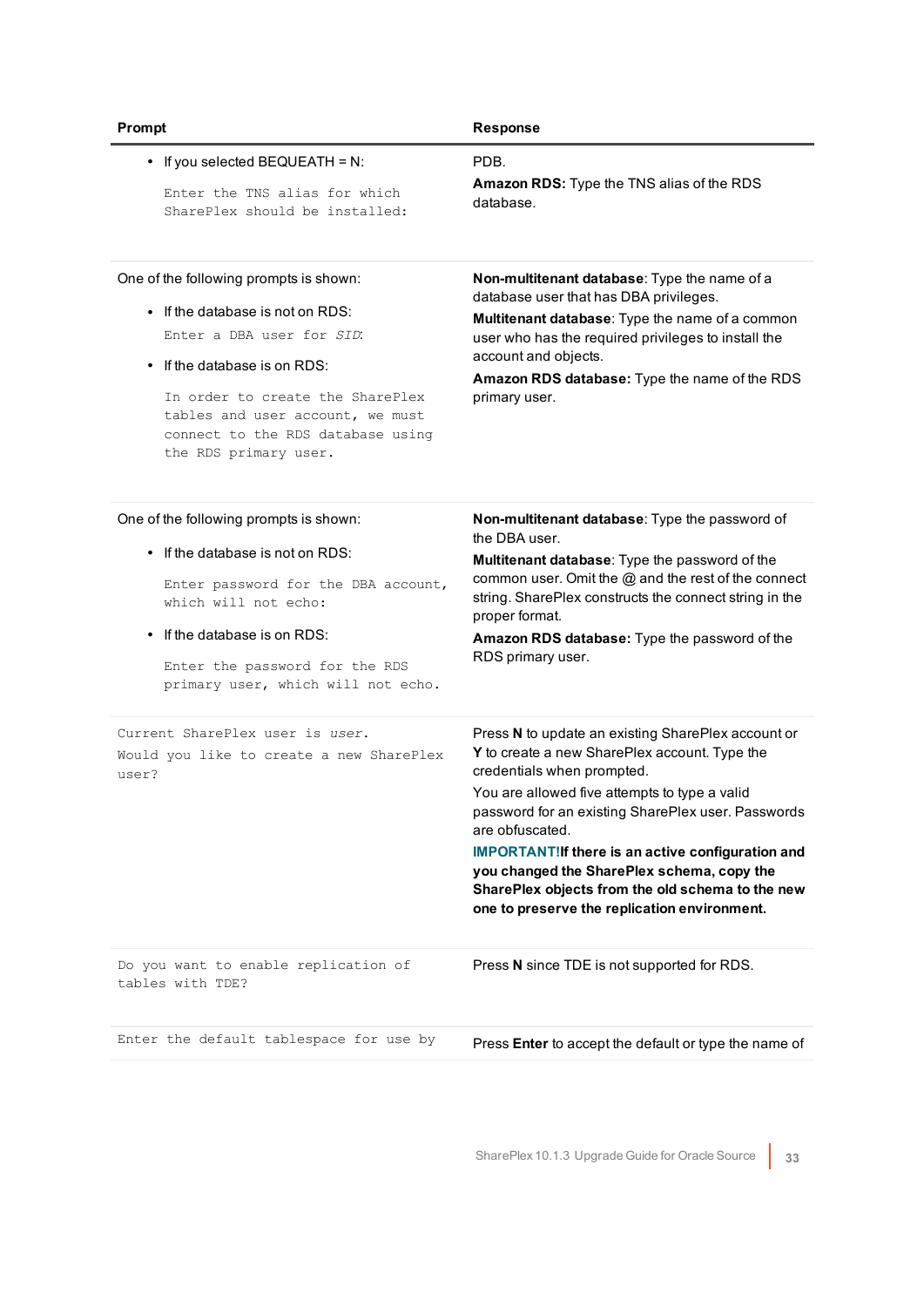| Prompt                                                                                                                               | <b>Response</b>                                                                                                                                                                                                                                                                                           |
|--------------------------------------------------------------------------------------------------------------------------------------|-----------------------------------------------------------------------------------------------------------------------------------------------------------------------------------------------------------------------------------------------------------------------------------------------------------|
| SharePlex:                                                                                                                           | a different tablespace.                                                                                                                                                                                                                                                                                   |
| Enter the temporary tablespace for use by<br>SharePlex:                                                                              | Press <b>Enter</b> to accept the default or type the name of<br>a different tablespace.                                                                                                                                                                                                                   |
| Enter the index tablespace for use by<br>SharePIex:                                                                                  | Press <b>Enter</b> to accept the default or type the name of<br>a different tablespace.                                                                                                                                                                                                                   |
| Will the current setup for sid: SID be<br>used as a source (including cases as<br>source for failover or primary-primary<br>setups)? | Press Y if this is a source system or press N if this is<br>a target system. <b>IMPORTANT:</b> All systems in a<br>primary-primary configuration (peer-to-peer) and in a<br>high-availability configuration are considered to be<br>source systems due to the bidirectional nature of the<br>replication. |

### **NOTE:**

- The following prompts are only shown if the database is a source on ASM.
- If this is an Oracle target, the setup is now complete.

| ASM detected. Do you wish to connect to<br>ASM using BEQUEATH connection?                                                                            | Press Y for SharePlex to use a BEQUEATH<br>connection to connect to the ASM instance, or press<br>N to use a TNS alias.<br><b>IMPORTANT!</b> If the database uses ASM and the<br>database TNS alias is configured with a SCAN IP,<br>then you must specify connection through an ASM<br>TNS alias in order for SharePlex to connect to the<br>ASM instance.                                                                 |
|------------------------------------------------------------------------------------------------------------------------------------------------------|-----------------------------------------------------------------------------------------------------------------------------------------------------------------------------------------------------------------------------------------------------------------------------------------------------------------------------------------------------------------------------------------------------------------------------|
| The following prompt is displayed if you did not select<br>a BEQUEATH connection:<br>Do you wish to keep connecting using the<br>same user/password? | Press Y to use the same user and password as the<br>login user, or press N to be prompted for a different<br>user and password.<br>Normally the user running SharePlex must be a<br>member of the OSASM group. This does not apply if<br>SP OCT OLOG USE OCI is set to the non-default<br>value of 1.<br>Also if you are using a BEQUEATH connection, the<br>user running SharePlex must be a member of the<br>OSDBA group. |

**NOTE:** If you selected to use a BEQUEATH connection to connect to ASM, the database setup is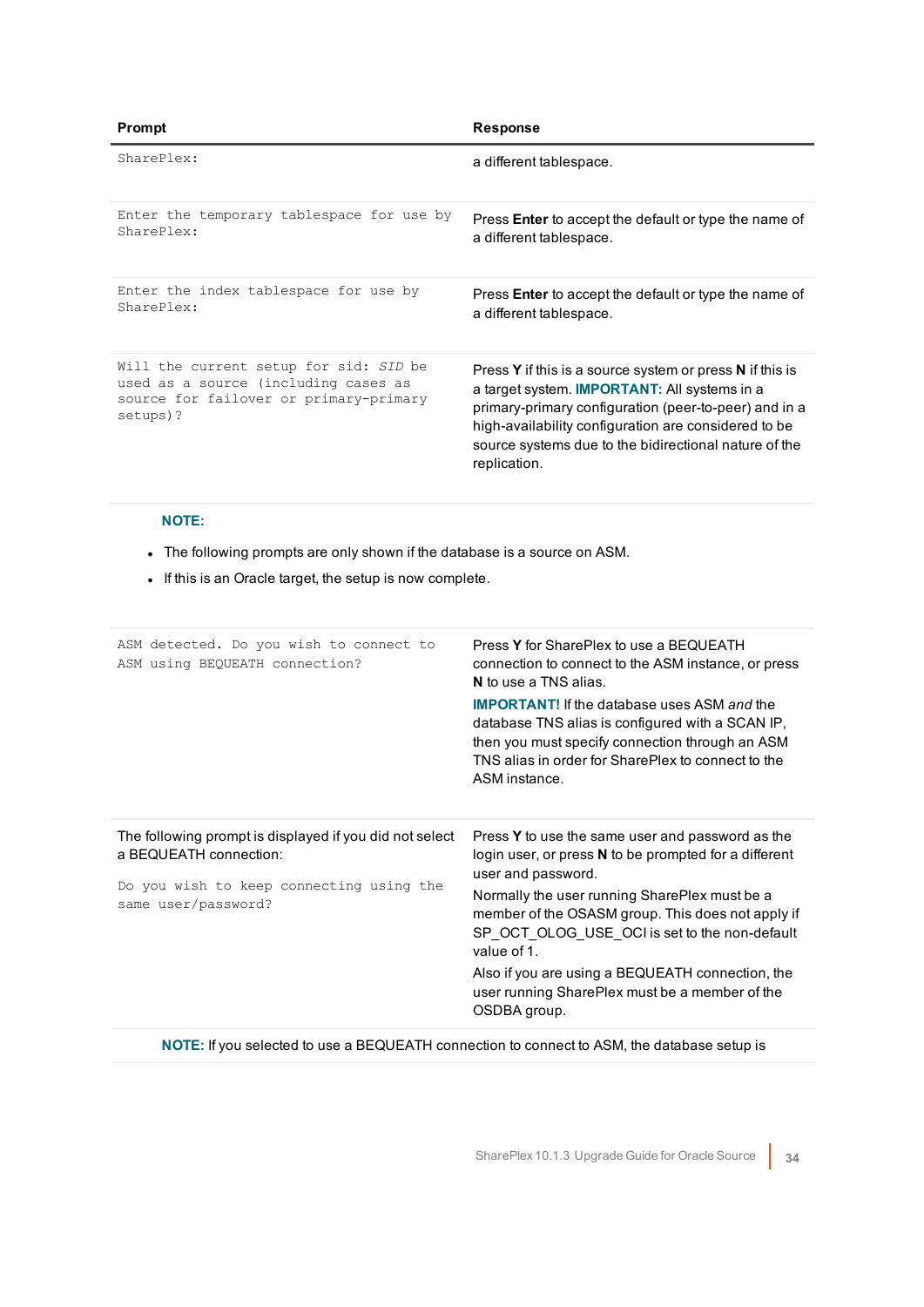| Prompt                                                                                                                                                                                                                                         | <b>Response</b>                                                                                                   |
|------------------------------------------------------------------------------------------------------------------------------------------------------------------------------------------------------------------------------------------------|-------------------------------------------------------------------------------------------------------------------|
| complete. Continue to Note about the tnsnames file.<br>If you selected N, you need to supply a TNS alias, and the prompts continue.                                                                                                            |                                                                                                                   |
| Enter the ASM tns alias to be used by<br>SharePlex:                                                                                                                                                                                            | Type the name of the TNS alias.                                                                                   |
| Enter an ASM admin (has both sysdba and<br>sysasm privilege) username for alias:                                                                                                                                                               | Type the name of a user with sysasm and sysdba<br>privileges to the ASM instance.                                 |
| Enter user password for user:                                                                                                                                                                                                                  | Type the password of the user.                                                                                    |
| SharePlex installs internal objects that include a<br>package to support the SDO GEOMETRY data type of<br>the Oracle Spatial and Graph option. If this option is<br>not installed in the database, the following prompt is<br>shown:           | Press Y to continue the database setup without<br>support for SDO GEOMETRY, or press N to<br>terminate ora_setup. |
| The SharePlex object that supports<br>replication of SDO GEOMETRY cannot be<br>installed because the Oracle Spatial and<br>Graph feature is not installed. Do you<br>want to continue with the setup without<br>support for SDO GEOMETRY? [n]: |                                                                                                                   |

7. After completion of the Oracle setup, the ora\_setup.config file will be generated inside <Installation\_ directory>/var/data.

### <span id="page-34-1"></span>**Note about the tnsnames file**

When you set up SharePlex for database connection through a TNS alias and ASM connection locally through a BEQUEATH connection (through OS authentication), it is important to set up the **tnsnames.ora** file correctly on each node. Assuming a SharePlex database account exists on the primary node, SharePlex will always connect to the primary ASM\_SID automatically because it was provided when SharePlex was installed. However, upon failover, SharePlex must query the local **v\$asm\_client** view to get the correct ASM\_SID of the failover instance. Therefore, ensure that the IP address of a given node is always listed first in the local **tnsnames.ora** file on that node.

## <span id="page-34-0"></span>**Run Database Setup for Oracle Remote Capture**

**IMPORTANT!** The Oracle instance must be open before this procedure is performed.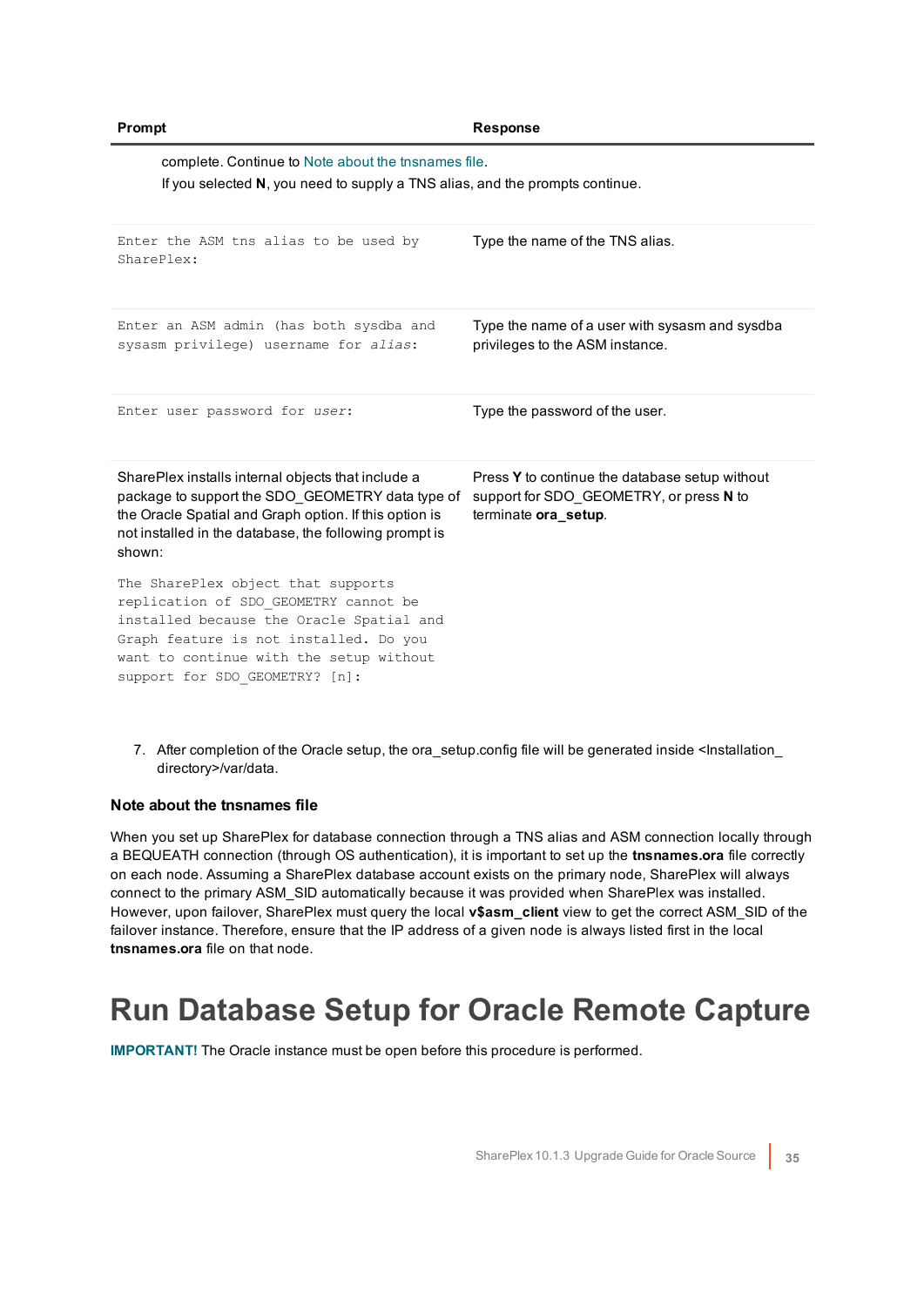1. (Unix and Linux only) If you are using multiple variable-data directories, export the environment variable that points to the variable-data directory for the SharePlex instance for which you are running Database Setup.

**ksh** shell:

#### **export SP\_SYS\_VARDIR=/***full\_path\_of\_variable-data\_directory*

**csh** shell:

### **setenv SP\_SYS\_VARDIR=/***full\_path\_of\_variable-data\_directory*

- 2. Set the SP\_OCT\_OLOG\_USE\_OCI parameter to 1 and restart the Capture process. For more information, see SP\_OCT\_OLOG\_USE\_OCI.
- 3. Shut down any SharePlex processes that are running, including **sp\_cop**.
- 4. Run the Database Setup program from the command prompt of the operating system, using the full path from the SharePlex **bin** subdirectory.

**IMPORTANT!** On Windows, if you installed SharePlex on any port other than the default of 2100, use the **-p** option to specify the port number. For example, in the following command the port number is 9400: C:\users\splex\bin>**ora\_setup -p9400**

5. Specify whether the system is a source system, a target system, or both a source and target system in the SharePlex configuration.

**NOTE**: This prompt only appears the first time that you run setup for this database.

- 6. For connection type, select **Oracle**.
- 7. Refer to the following table for the prompts and responses to configure SharePlex correctly for the desired connection type.

| Will SharePlex install be using a<br>BEQUEATH connection? (Entering 'n'<br>implies a SQL*net connection):                                                                                                                                             | Press N to use a TNS alias connection.                                                                                                                                                                                                                                     |
|-------------------------------------------------------------------------------------------------------------------------------------------------------------------------------------------------------------------------------------------------------|----------------------------------------------------------------------------------------------------------------------------------------------------------------------------------------------------------------------------------------------------------------------------|
| Are you configuring SharePlex for an<br>AWS RDS database?                                                                                                                                                                                             | Press N if you are not configuring SharePlex for an Oracle<br>database on RDS.                                                                                                                                                                                             |
| One of the following prompts is shown:<br>• If you selected BEQUEATH= $Y$ :<br>Enter the Oracle SID for which<br>SharePlex should be installed:<br>• If you selected BEQUEATH = N:<br>Enter the TNS alias for which<br>SharePlex should be installed: | <b>Non-multitenant database:</b> Accept the default or type the<br>correct SID or TNS alias.<br>On RAC, the TNS alias must be a global alias.<br><b>Multitenant database:</b> Type the TNS alias of the PDB.<br><b>Amazon RDS:</b> Type the TNS alias of the RDS database. |

#### **Table 5: Setup prompts and response**

| One of the following prompts is shown: |  |
|----------------------------------------|--|
|----------------------------------------|--|

Non-multitenant database: Type the name of a database user that has DBA privileges.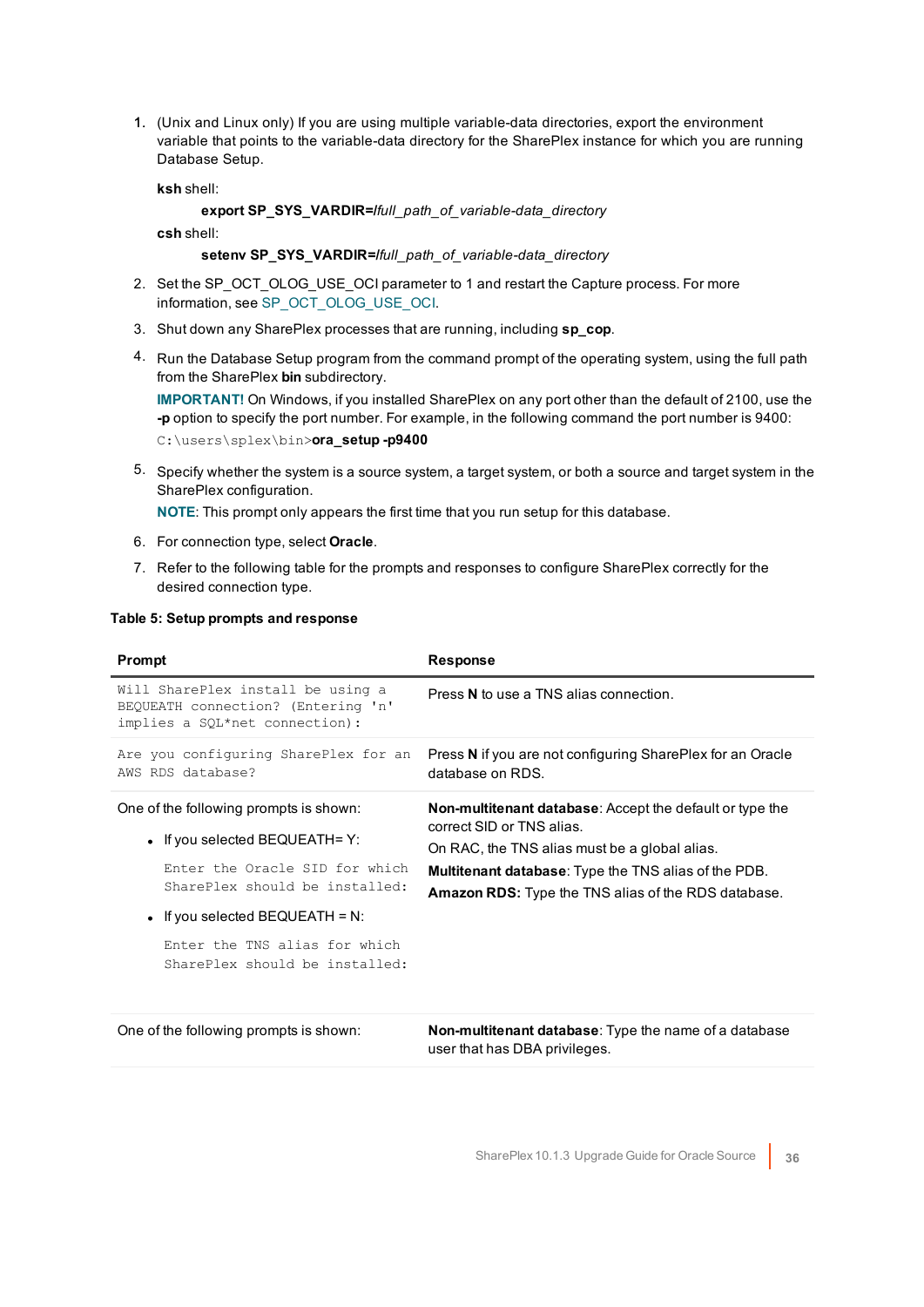| Prompt                                                                                                                                                                                                                                               | <b>Response</b>                                                                                                                                                                                                                                                                                                                                                                                                                                                         |
|------------------------------------------------------------------------------------------------------------------------------------------------------------------------------------------------------------------------------------------------------|-------------------------------------------------------------------------------------------------------------------------------------------------------------------------------------------------------------------------------------------------------------------------------------------------------------------------------------------------------------------------------------------------------------------------------------------------------------------------|
| . If the database is not on RDS:<br>Enter a DBA user for SID:<br>If the database is on RDS:<br>In order to create the<br>SharePlex tables and user<br>account, we must connect to<br>the RDS database using the RDS<br>primary user.                 | Multitenant database: Type the name of a common user<br>who has the required privileges to install the account and<br>objects.<br>Amazon RDS database: Type the name of the RDS primary<br>user.                                                                                                                                                                                                                                                                        |
| One of the following prompts is shown:<br>. If the database is not on RDS:<br>Enter password for the DBA<br>account, which will not echo:<br>• If the database is on RDS:<br>Enter the password for the RDS<br>primary user, which will not<br>echo. | Non-multitenant database: Type the password of the DBA<br>user.<br>Multitenant database: Type the password of the common<br>user. Omit the @ and the rest of the connect string.<br>SharePlex constructs the connect string in the proper format.<br>Amazon RDS database: Type the password of the RDS<br>primary user.                                                                                                                                                 |
| Enter the Local Oracle Client<br>Library directory:                                                                                                                                                                                                  | Enter the Oracle Client Home directory path.<br>Example:<br>/u01/app/oracle/product/19.0.0/clienthome_1                                                                                                                                                                                                                                                                                                                                                                 |
| Enter the TNS alias for which<br>SharePlex should be installed (Blank<br>to abort) :                                                                                                                                                                 | Enter the name of the TNS alias                                                                                                                                                                                                                                                                                                                                                                                                                                         |
| Current SharePlex user is user.<br>Would you like to create a new<br>SharePlex user?                                                                                                                                                                 | Press N to update an existing SharePlex account or Y to<br>create a new SharePlex account. Type the credentials when<br>prompted.<br>You are allowed five attempts to type a valid password for<br>an existing SharePlex user. Passwords are obfuscated.<br><b>IMPORTANT!</b> If there is an active configuration and you<br>changed the SharePlex schema, copy the SharePlex<br>objects from the old schema to the new one to preserve<br>the replication environment. |
| Do you want to enable replication of<br>tables with TDE?                                                                                                                                                                                             | Press N since TDE is not supported for RDS.                                                                                                                                                                                                                                                                                                                                                                                                                             |
| Enter the default tablespace for use                                                                                                                                                                                                                 | Press Enter to accept the default or type the name of a                                                                                                                                                                                                                                                                                                                                                                                                                 |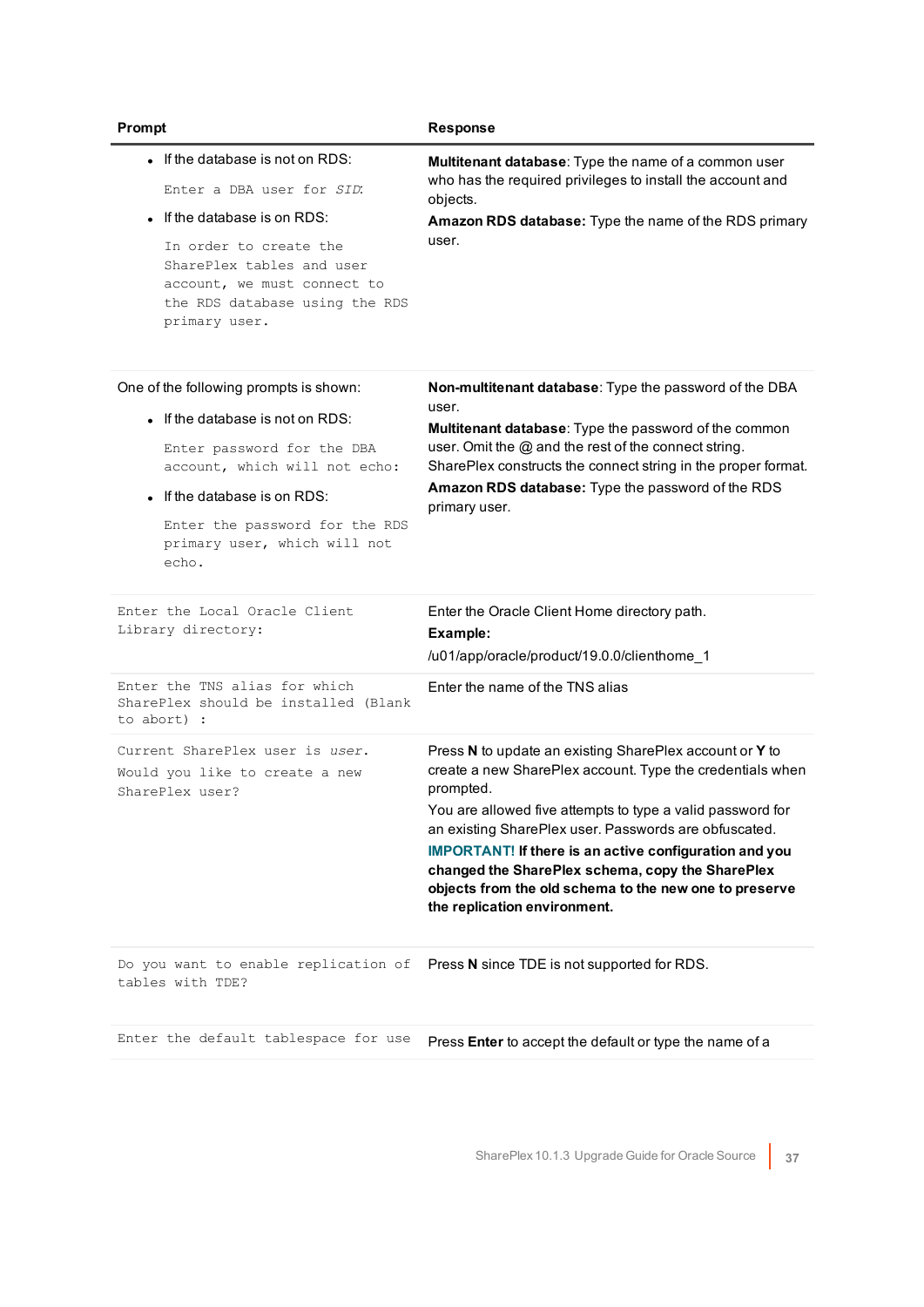| Prompt                                                                                                                                                                                                                                                                                                                                                                                                                                                                                    | <b>Response</b>                                                                                                                                                                                                                                                                                                                                                                                                        |
|-------------------------------------------------------------------------------------------------------------------------------------------------------------------------------------------------------------------------------------------------------------------------------------------------------------------------------------------------------------------------------------------------------------------------------------------------------------------------------------------|------------------------------------------------------------------------------------------------------------------------------------------------------------------------------------------------------------------------------------------------------------------------------------------------------------------------------------------------------------------------------------------------------------------------|
| by SharePlex:                                                                                                                                                                                                                                                                                                                                                                                                                                                                             | different tablespace.                                                                                                                                                                                                                                                                                                                                                                                                  |
| Enter the temporary tablespace for<br>use by SharePlex:                                                                                                                                                                                                                                                                                                                                                                                                                                   | Press <b>Enter</b> to accept the default or type the name of a<br>different tablespace.                                                                                                                                                                                                                                                                                                                                |
| Enter the index tablespace for use<br>by SharePlex:                                                                                                                                                                                                                                                                                                                                                                                                                                       | Press Enter to accept the default or type the name of a<br>different tablespace.                                                                                                                                                                                                                                                                                                                                       |
| Will the current setup for sid: SID<br>be used as a source (including cases<br>as source for failover or primary-<br>primary setups)?                                                                                                                                                                                                                                                                                                                                                     | Press Y if this is a source system or press N if this is a target<br>system.<br><b>IMPORTANT:</b> All systems in a primary-primary configuration<br>(peer-to-peer) and in a high-availability configuration are<br>considered to be source systems due to the bidirectional<br>nature of the replication.                                                                                                              |
| The following prompt is displayed if you did not<br>select a BEQUEATH connection:<br>Do you wish to keep connecting using<br>the same user/password?                                                                                                                                                                                                                                                                                                                                      | Press Y to use the same user and password as the login<br>user, or press N to be prompted for a different user and<br>password.<br>Normally the user running SharePlex must be a member of<br>the OSASM group. This does not apply if SP_OCT_OLOG_<br>USE OCI is set to the non-default value of 1.<br>Also if you are using a BEQUEATH connection, the user<br>running SharePlex must be a member of the OSDBA group. |
| SharePlex installs internal objects that include<br>a package to support the SDO_GEOMETRY<br>data type of the Oracle Spatial and Graph<br>option. If this option is not installed in the<br>database, the following prompt is shown:<br>The SharePlex object that supports<br>replication of SDO GEOMETRY cannot<br>be installed because the Oracle<br>Spatial and Graph feature is not<br>installed. Do you want to continue<br>with the setup without support for<br>SDO GEOMETRY? [n]: | Press Y to continue the database setup without support for<br>SDO_GEOMETRY, or press N to terminate ora_setup.                                                                                                                                                                                                                                                                                                         |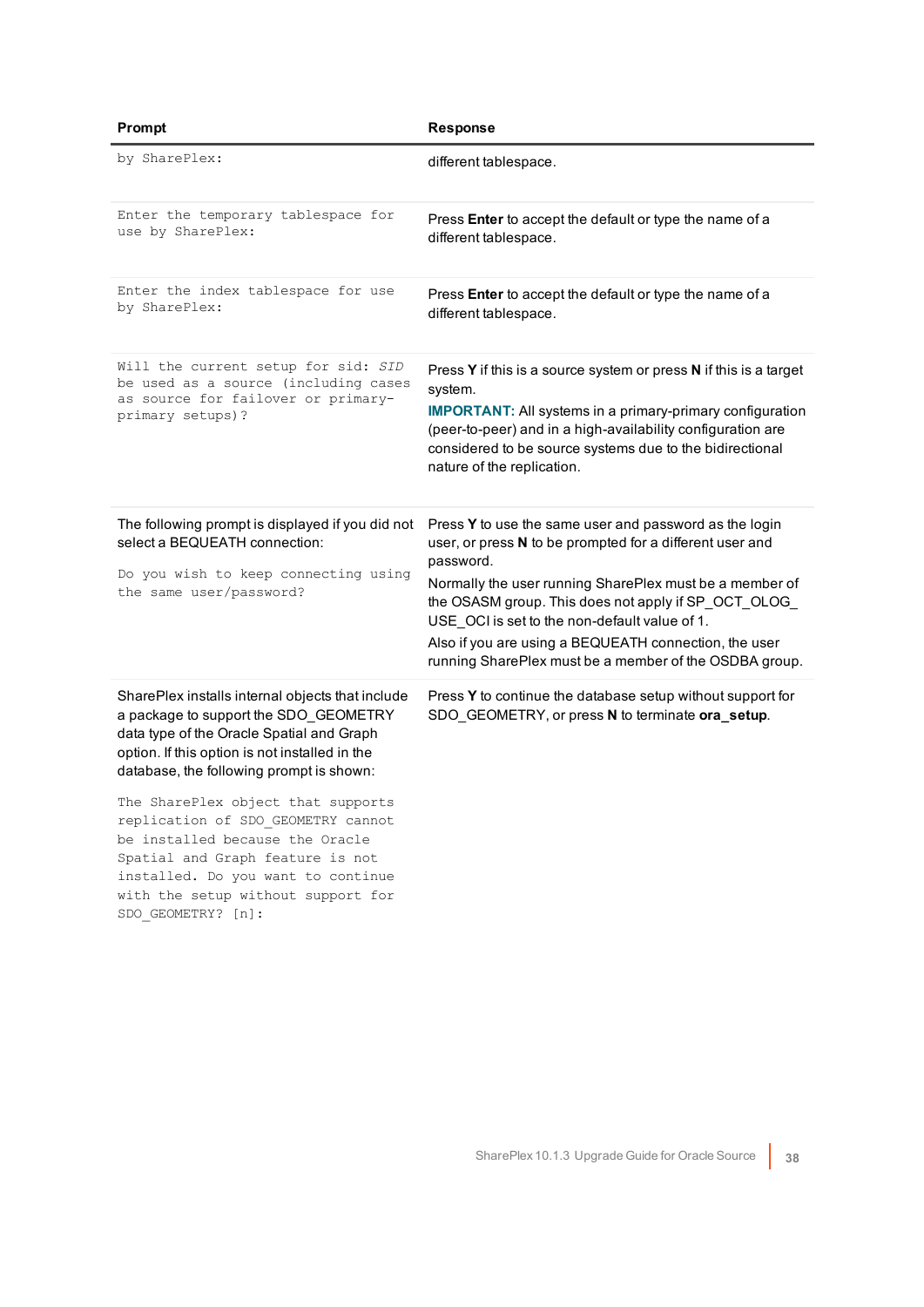<span id="page-38-0"></span>**NOTE:** While running the **ora\_cleansp** utility, enter the TNS alias provided while performing **ora\_setup**.

# **Database Setup for PostgreSQL**

# <span id="page-38-1"></span>**Overview**

Run the Database Setup utility for Postgres (**pg\_setup**) to establish a user account, schema, and tables for use by SharePlex.

## <span id="page-38-2"></span>**Supported databases**

<span id="page-38-3"></span>All implementations of the Postgres open-source database on supported platforms

### **Fujitsu Enterprise Postgres Prerequisite**

Fujitsu Postgres contains a customized ODBC driver designed to run with the shared libraries supplied by Fujitsu Postgres. In order to ensure the proper configuration, you must create a symbolic link to ensure that the correct libraries are found at runtime.

### **Issue Description**

If you attempt to run the pg\_setup program prior to creating the symbolic link, pg\_setup will fail with the following error message:

Error: [unixODBC]invalid connection option "target\_server"

### *To create a symbolic link*

To ensure that the proper library gets loaded, first locate the path to the directory where the Fujitsu Postgres libraries are installed (for example /opt/fsepv95server64/lib). Then create a symbolic link in the SharePlex OPTDIR/lib/hooks directory pointing to the **libpq.so.5** library in the Fujitsu Postgres library directory. For example:

```
cd /opt/splex/lib/hooks
ln –s /opt/fsepv95server64/lib/libpq.so.5
```
### <span id="page-38-4"></span>**Guidelines for use**

- Run the Database Setup utility on all target Postgres instances in the SharePlex replication configuration.
- Within a server cluster, run the Database Setup utility on the node to which the shared disk that contains the SharePlex variable-data directory is mounted.
- For consolidated replication, run the Database Setup utility for each variable-data directory.
- **.** On Windows, you must supply a DSN (data source name) as the connection method.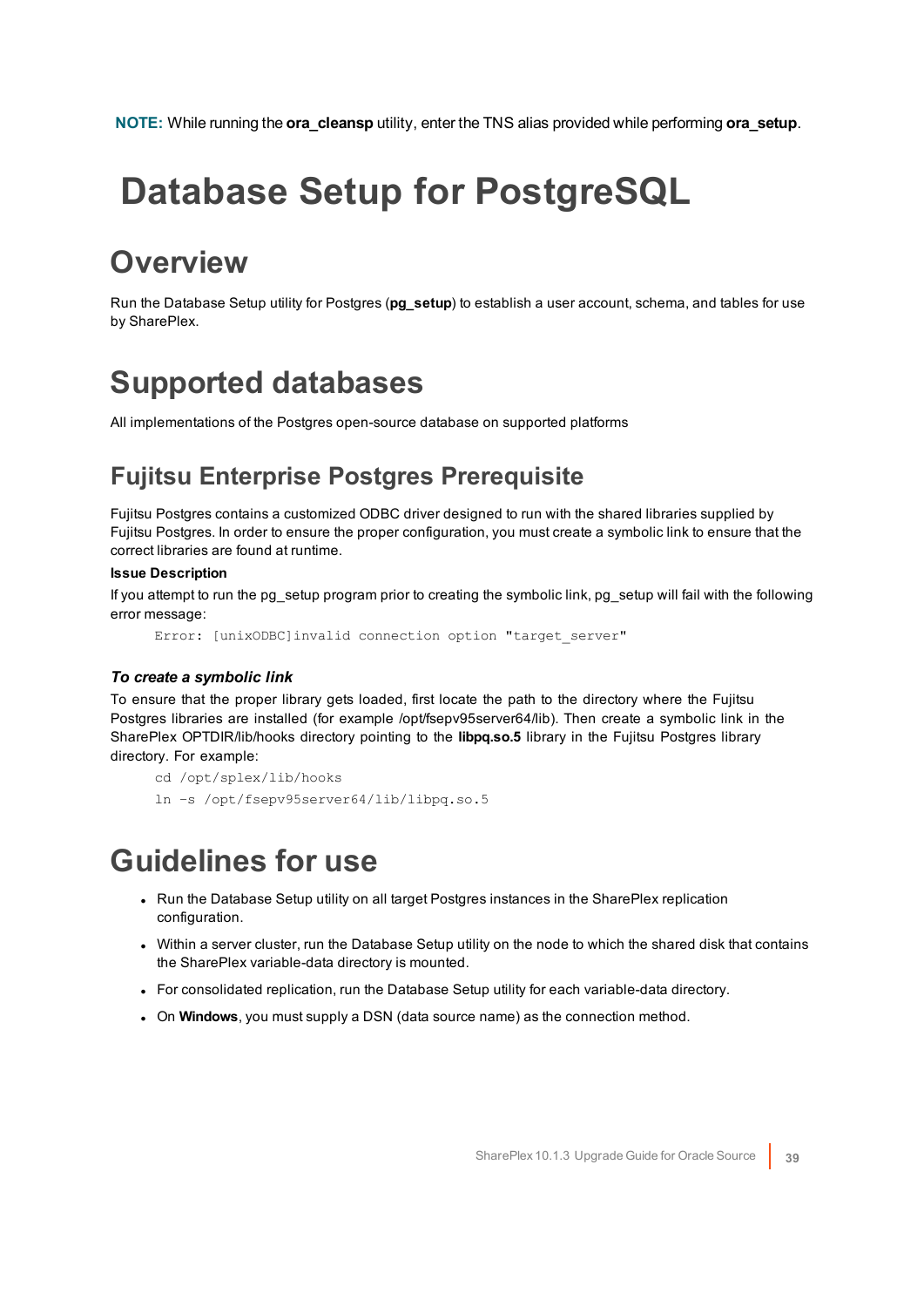• On Linux, you can provide a connection string or a DSN (data source name). Note the following when deciding on the connection method on Linux:

| <b>Connection</b><br>Type on<br>Linux | What to do                                                                                                                                                                                                                                                                                                                                                                                                                                                                                  |
|---------------------------------------|---------------------------------------------------------------------------------------------------------------------------------------------------------------------------------------------------------------------------------------------------------------------------------------------------------------------------------------------------------------------------------------------------------------------------------------------------------------------------------------------|
| Connection<br>string                  | You <b>do not</b> need to provide a user, password, or default database in a connection<br>string. The connection string must have the port, server and driver defined. This is an<br>example from EDB Postgres Plus Advanced Server; your connection string will probably<br>be different based on your own database setup:<br>Port=5444;server=localhost;driver=/u01/PostgresPlus/connectors/odbc/lib/edb-<br>odbc.so;database=edb;                                                       |
| <b>DSN</b>                            | If you have a DSN defined, and you want to use it for the SharePlex connection, copy or<br>link the ODBC files in which that DSN is defined (odbc.ini and odbcinst.ini) to the <b>odbc</b><br>subdirectory of the SharePlex variable-data directory. This prevents connection errors<br>when the SharePlex processes connect to the database.<br>If you do not have a DSN defined but want to use one, you can create it in the template<br>files provided in the <b>odbc</b> subdirectory. |

## <span id="page-39-0"></span>**Required privileges**

Review the following requirements to ensure that the setup succeeds.

- The Database Setup utility must be run as a Postgres Administrator in order to grant SharePlex the required privileges to operate on the database and to create the SharePlex database account.
- <sup>l</sup> (Symfoware only) If the person who is running the setup utility is not a Fujitsu Enterprise Postgres owner, set the environment variable LD\_LIBRARY\_PATH to include the path to the **lib** subdirectory in the Fujitsu Enterprise Postgres installation directory. The LD\_LIBRARY\_PATH is set in the **.bash\_profile** file of the Fujitsu Enterprise Postgres owner.

Example:

### **export LD\_LIBRARY\_PATH= /opt/symfoserver64/lib:\$LD\_LIBRARY\_PATH**

If you do not set this path, the following error occurs:

```
symbol lookup error: /opt/fsepv95client64/odbc/lib/psqlodbca.so: undefined
symbol: PQconnectdbParams
```
- Cloud installations:
	- Common restrictions on privileges in cloud-hosted database services make it difficult for the setup utility to succeed in every possible type of scenario. To ensure that the database setup succeeds, *only* use the setup utility for the following purposes: To do a *first-time* database setup with a *new* SharePlex user, or, to *modify* an existing SharePlex user that either owns the database or has access to it.
	- On Amazon RDS, you might need to grant usage/privileges on the target schema and tables to the SharePlex user, as shown in the following example: Log in as the schema owner, then issue the following commands: grant usage on schema *schema\_name* to *user\_name*; grant all privileges on all tables in schema *schema\_name* to *user\_name*;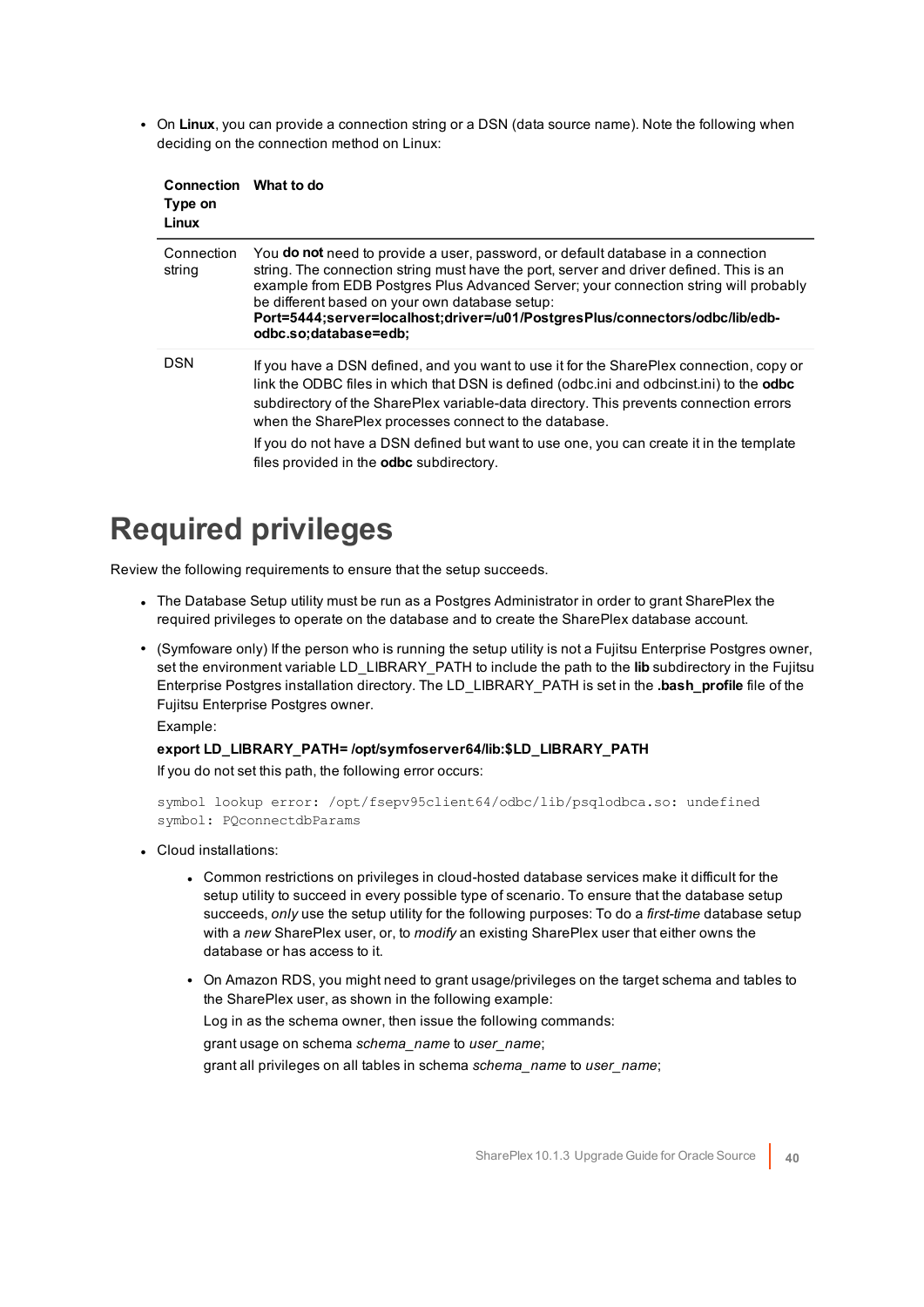# <span id="page-40-0"></span>**Run Database Setup for PostgreSQL**

- 1. Shut down any running SharePlex processes and **sp\_cop** on the target system.
- 2. Run the **pg\_setup** program from the **bin** subdirectory of the SharePlex product directory. **IMPORTANT!** If you installed the SharePlex instance on any port other than the default of 2100, use the  **p** option to specify the port number. For example, in the following command the port number is 9400. **\$ /users/splex/bin> pg\_setup -p9400**

### **Table 6: Setup prompts and responses**

| Prompt                                                                                                                                          | <b>Response</b>                                                                                                                                                                                 |
|-------------------------------------------------------------------------------------------------------------------------------------------------|-------------------------------------------------------------------------------------------------------------------------------------------------------------------------------------------------|
| (Linux)<br>Enter the PostgreSQL DSN<br>name or connection string<br>$\Box$ :<br>$(\texttt{Windows})$<br>Enter the PostgreSQL DSN<br>name $[]$ : | Enter a DSN or a connection string if the system is Linux, or enter a DSN<br>if the system is Windows.                                                                                          |
| Enter the PostgreSQL<br>Administrator name :                                                                                                    | Enter the name of the Postgres Administrator. This user will perform the<br>work on the SharePlex account.                                                                                      |
| Enter the password for the<br>Administrator account :                                                                                           | Enter the password of the Administrator.                                                                                                                                                        |
| Enter the replication<br>target database name:                                                                                                  | Enter the name of the database that you want to contain the SharePlex<br>tables and other objects for use by SharePlex. You can enter the name<br>of a new or existing database.                |
| Database name database does<br>not exist. Would you like<br>to create it? $[y]$ :                                                               | If this prompt is displayed, the specified database does not exist. Press<br>Enter to have the setup utility create it for you.                                                                 |
| Would you like to create a<br>new SharePlex user [y]:                                                                                           | Press Enter to accept the default to create a new SharePlex database<br>user account and schema of the same name in the specified database,<br>or enter n to use an existing SharePlex account. |
| Enter the name of the new<br>SharePlex user:<br>Enter the name of the<br>existing SharePlex user:                                               | One of these prompts is displayed depending on whether you elected to<br>create a new user or use an existing user. Enter the name of the<br>SharePlex user.                                    |
| Enter the password of the<br>SharePlex user :                                                                                                   | Enter the password of the SharePlex user account.                                                                                                                                               |
| Re-enter the password for<br>the SharePlex user :                                                                                               | This prompt is only shown if you created a new user. Enter the<br>SharePlex password again.                                                                                                     |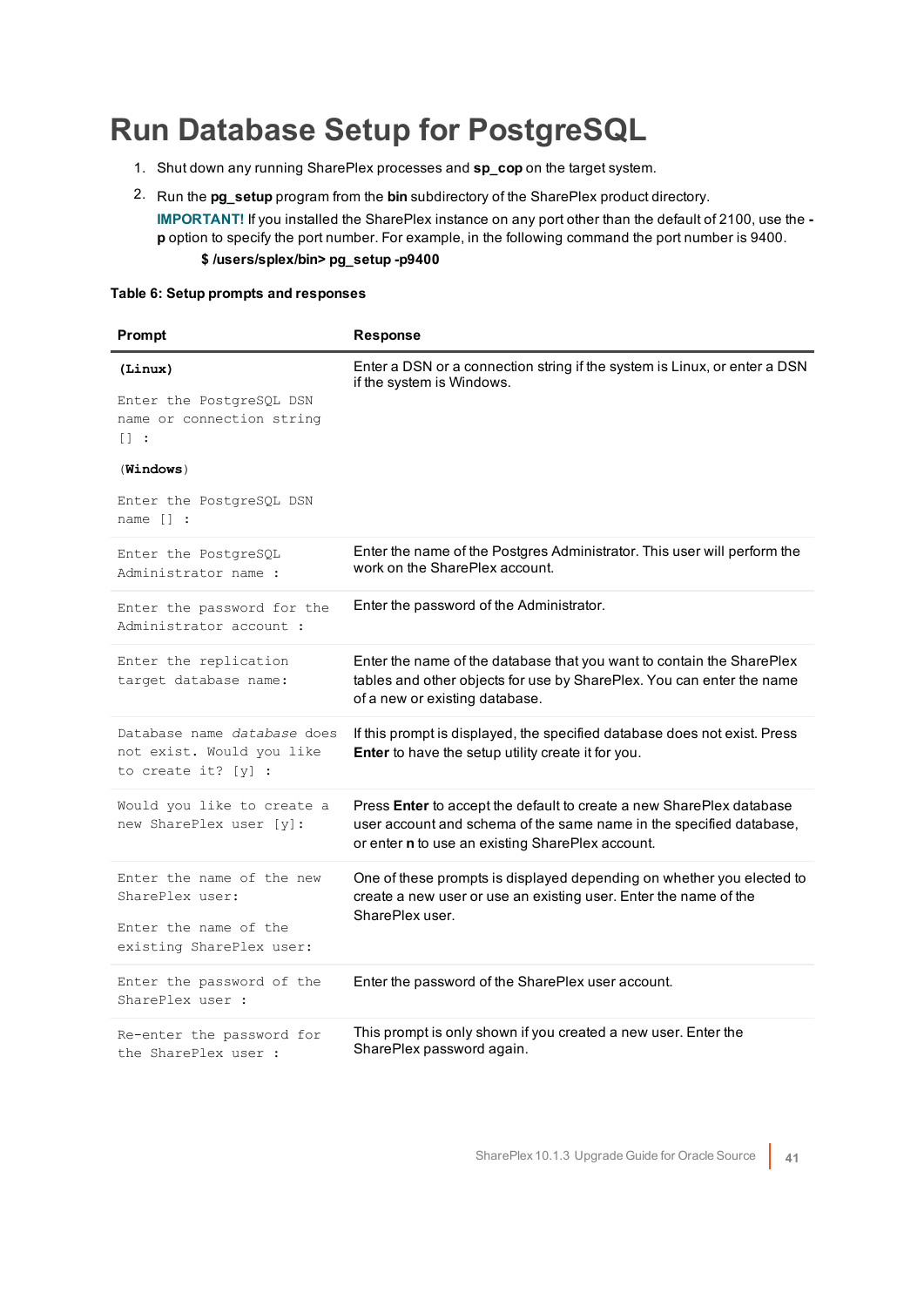#### A successful setup terminates with a message similar to the following:

Completed SharePlex for PostgreSQL database configuration SharePlex User name: splex Database name: ndb5 Target specification in SharePlex configuration: r.ndb5

## <span id="page-41-0"></span>**Configure SharePlex to support PostgreSQL database on Azure platform**

You can configure SharePlex to support the PostgreSQL database on the Azure platform using the below steps:

- 1. Add the DSN entry in the Odbc.ini file at /etc/odbc.ini and the …/var/odbc directory.
- 2. Copy the /etc/odbcinst.ini file to the …/var/odbc directory.
- 3. Run the PostgreSQL setup utility.

This process creates the SharePlex tables, login and user accounts needed to run SharePlex replication.

### **Table 7: Setup Prompts and Responses**

| Prompt                                                     | <b>Response</b>                                                                                                                                                                                                                                                                                                                                                                                                                                           |
|------------------------------------------------------------|-----------------------------------------------------------------------------------------------------------------------------------------------------------------------------------------------------------------------------------------------------------------------------------------------------------------------------------------------------------------------------------------------------------------------------------------------------------|
| Enter the PostgreSQL DSN name<br>or connection string [] : | Enter the PostgreSQL DSN name or a connection string that<br>connects to the PostgreSQL database system.<br>Example:<br>pslazpgdb02                                                                                                                                                                                                                                                                                                                       |
| Is DB hosted over Azure ? :                                | Υ                                                                                                                                                                                                                                                                                                                                                                                                                                                         |
| Enter the Database hostname:                               | Fnter the Azure database host name.<br>NOTE: PGsetup Administrator name should be in the <username><br/>format (Don't mention hostname)<br/>Example:<br/>pslazpgdb02.postgres.database.azure.com<br/>If a user already exists for SharePlex then it should be entered in the<br/><username@hostname> format.<br/>If a new user needs to be created for SharePlex then is should be<br/>entered in the susername&gt; format</username@hostname></username> |
| Enter the PostgreSQL<br>Administrator name:                | Enter the name of the PostgreSQL Administrator. This user will<br>perform the setup work on the SharePlex account and schema.<br>Example:<br>postgres                                                                                                                                                                                                                                                                                                     |
| Enter the password for the                                 | Enter the password of the Administrator.                                                                                                                                                                                                                                                                                                                                                                                                                  |
|                                                            |                                                                                                                                                                                                                                                                                                                                                                                                                                                           |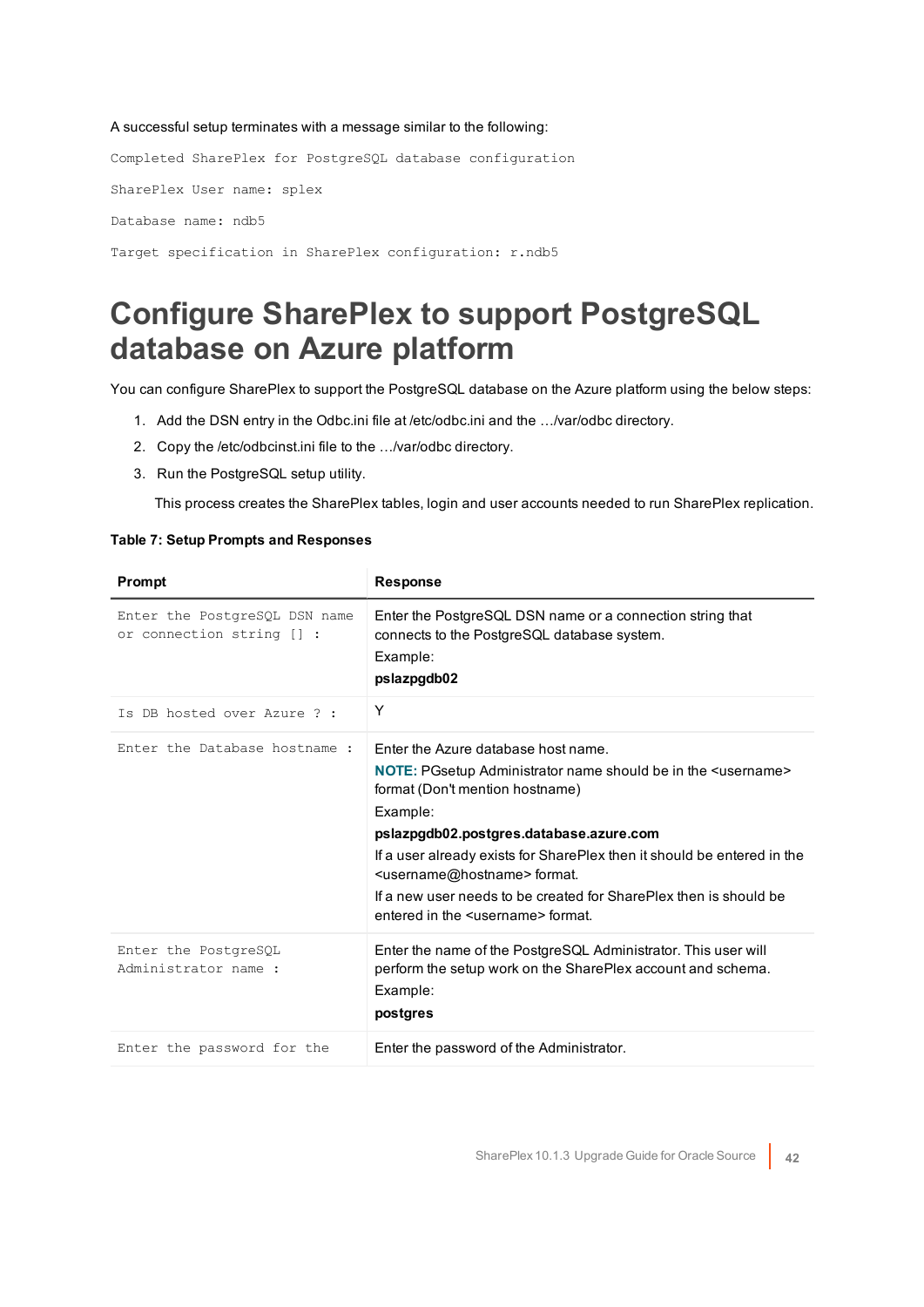| Prompt                                            | <b>Response</b>                                                                                    |
|---------------------------------------------------|----------------------------------------------------------------------------------------------------|
| Administrator account:                            | <b>NOTE:</b> User 'postgres@pslazpgdb02.postgres.database.azure.com'<br>got the superuser role.    |
| Enter the replication target<br>database name :   | Enter the target database name on which replication needs to be<br>performed.<br>Example:<br>sp_mk |
| Would you like to create a<br>new SharePlex user? | N (If you want to create a user, enter "y")                                                        |
| Enter the name of the<br>existing SharePlex user: | Enter the name of the SharePlex user.                                                              |
| Enter the password of the<br>SharePlex user :     | Enter the password of the SharePlex user account.                                                  |
| Re-enter the password for the<br>SharePlex user : | This prompt is only shown if you created a new user. Enter the<br>SharePlex password again.        |

### **A successful setup terminates with a message similar to the following:**

Completed SharePlex for PostgreSQL database configuration

SharePlex User name: postgres@pslazpgdb02.postgres.database.azure.com

Database name: sp\_mk

<span id="page-42-0"></span>The data source identifier in the SharePlex configuration is 'r.sp mk' -

# **Database Setup for SQL Server**

## <span id="page-42-1"></span>**Overview**

Run the Database Setup utility for SQL Server (**mss\_setup**) on a Microsoft SQL Server system to establish SharePlex as a SQL Server database user. This utility creates the following:

- A SharePlex user account with the db\_owner role
- Tables and indexes for use by SharePlex and owned by the SharePlex user in a database of your choosing
- A default database connection.

# <span id="page-42-2"></span>**Supported databases**

For supported SQL Server platforms and versions, see the SharePlex Release Notes.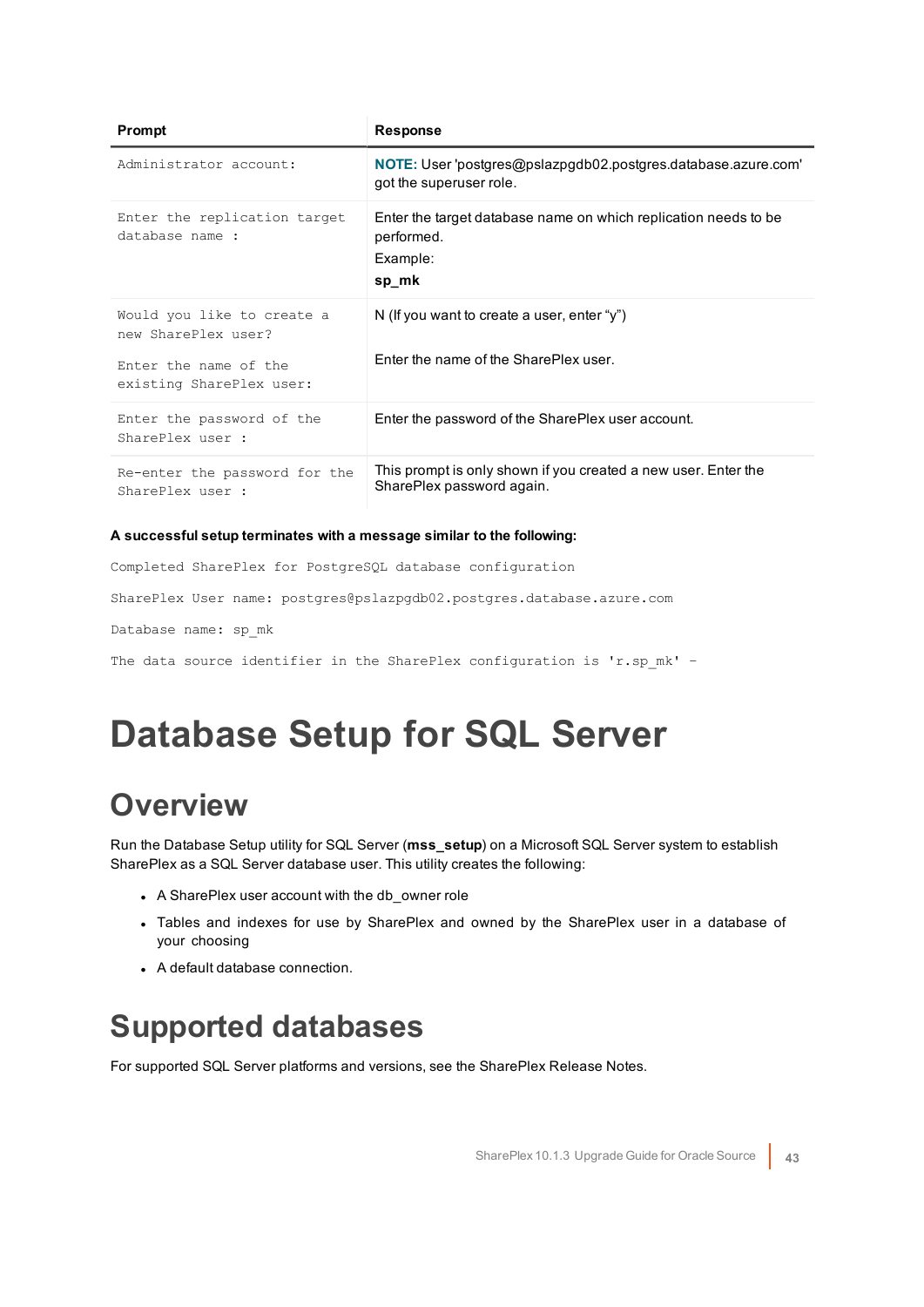# <span id="page-43-0"></span>**Guidelines for use**

- <sup>l</sup> A *system* DSN (data source name) must exist for the SQL Server database. SharePlex Post uses the DSN to connect to the database through ODBC.
- Run the Database Setup utility on all SQL Server instances in the SharePlex replication configuration.
- Within a cluster, run the Database Setup utility on the node to which the shared disk that contains the variable-data directory is mounted.
- For consolidated replication, run the Database Setup utility for each variable-data directory.

# <span id="page-43-1"></span>**Required privileges**

Review the following requirements to ensure that the setup succeeds.

- The Database Setup utility must be run as a SQL Server System Administrator in order to grant SharePlex the required privileges to operate on the database and to create the SharePlex database account and objects.
- The sysadmin role is required to run **mss setup**, but it is not required by the SharePlex database account used to run SharePlex replication (the SharePlex User). The db owner role is required by the SharePlex User account and it is granted by **mss\_setup** (for source and target).
- <sup>l</sup> (Cloud installations) Common restrictions on privileges in cloud-hosted database services make it difficult for the setup utility to succeed in every possible type of scenario. To ensure that the database setup succeeds, *only* use the setup utility for the following purposes: To do a *first-time* database setup with a *new* SharePlex user, or, to *modify* an existing SharePlex user that either owns the database or has access to it.

# <span id="page-43-2"></span>**Run Database Setup for SQL Server**

- 1. Shut down any running SharePlex processes and **sp\_cop** on the SQL Server system.
- 2. Run the **mss\_setup** program from the **bin** subdirectory of the SharePlex product directory. **IMPORTANT!** If you installed the SharePlex instance on any port other than the default of 2100, use the  **p** option to specify the port number. For example, in the following command the port number is 9400. C:\users\splex\bin> **mss\_setup -p9400**

### **Table 8: Setup prompts and responses**

| Prompt                                                    | Response                                                                                                                      |
|-----------------------------------------------------------|-------------------------------------------------------------------------------------------------------------------------------|
| Enter the Microsoft<br>SOL Server DSN name []             | Enter the data source name (DSN) that connects to SQL Server. Make certain<br>the DSN is a system DSN, not a user DSN.        |
| Enter the Microsoft<br>SOL Server<br>Administrator name : | Enter the name of the SQL Server Administrator. This user will perform the<br>setup work on the SharePlex account and schema. |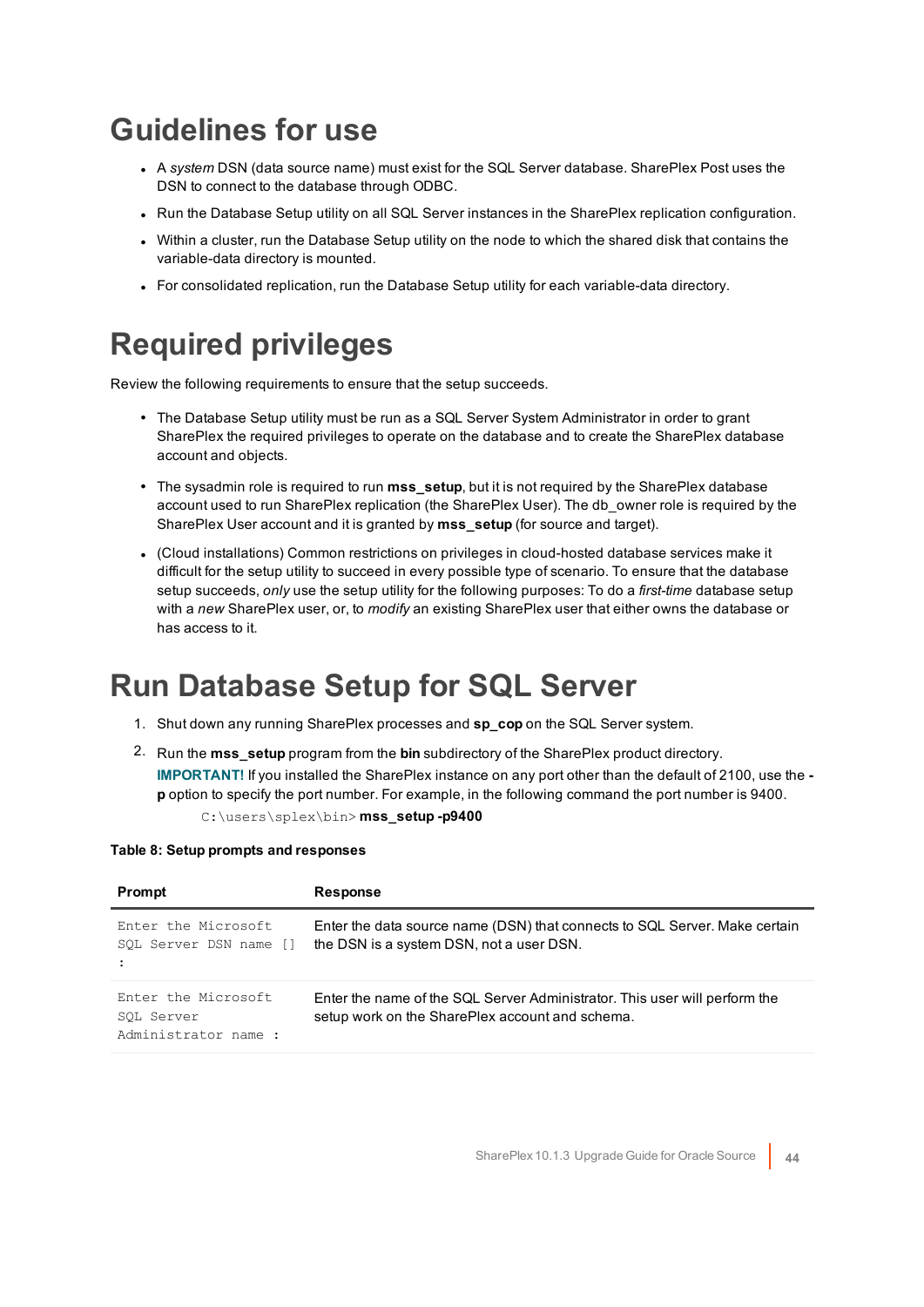| Prompt                                                                               | <b>Response</b>                                                                                                                                                                                                                                                      |
|--------------------------------------------------------------------------------------|----------------------------------------------------------------------------------------------------------------------------------------------------------------------------------------------------------------------------------------------------------------------|
| Enter the password for<br>the Administrator<br>account :                             | Enter the password of the Administrator.                                                                                                                                                                                                                             |
| Enter the database<br>name:                                                          | Enter the name of the database where you want to install the SharePlex<br>objects.                                                                                                                                                                                   |
| Database name database<br>does not exist. Would<br>you like to create it?<br>$[y]$ : | If this prompt is displayed, the specified database does not exist. Press Enter<br>to have the setup utility create it for you.                                                                                                                                      |
| Would you like to<br>create a new SharePlex<br>login[y]:                             | Press <b>Enter</b> to accept the default to create a new SharePlex database user<br>account, or enter n to use an existing account as the SharePlex database<br>user.                                                                                                |
| Enter the name of the<br>existing SharePlex<br>login:                                | One of these prompts is displayed depending on whether you elected to<br>create a new user or use an existing user. Enter the name of the SharePlex<br>user.                                                                                                         |
| Enter the name of the<br>new SharePlex login:                                        |                                                                                                                                                                                                                                                                      |
| Enter the password for<br>login:                                                     | Enter the password of the SharePlex user account.                                                                                                                                                                                                                    |
| Re-enter the password<br>for login :                                                 | Enter the SharePlex password again.                                                                                                                                                                                                                                  |
| Will this database be<br>used as a source?                                           | Accept the default of n if the database will only be a target. Enter y if this<br>database will be a source database for SharePlex. A response of y prompts<br>the setup to prepare the database for data capture and installs the SharePlex<br>account and objects. |

### A successful setup terminates with a message similar to the following:

Completed SharePlex for Microsoft SQL Server database configuration

SharePlex User name: splex

Database name: db1

Target specification in SharePlex configuration: r.db1